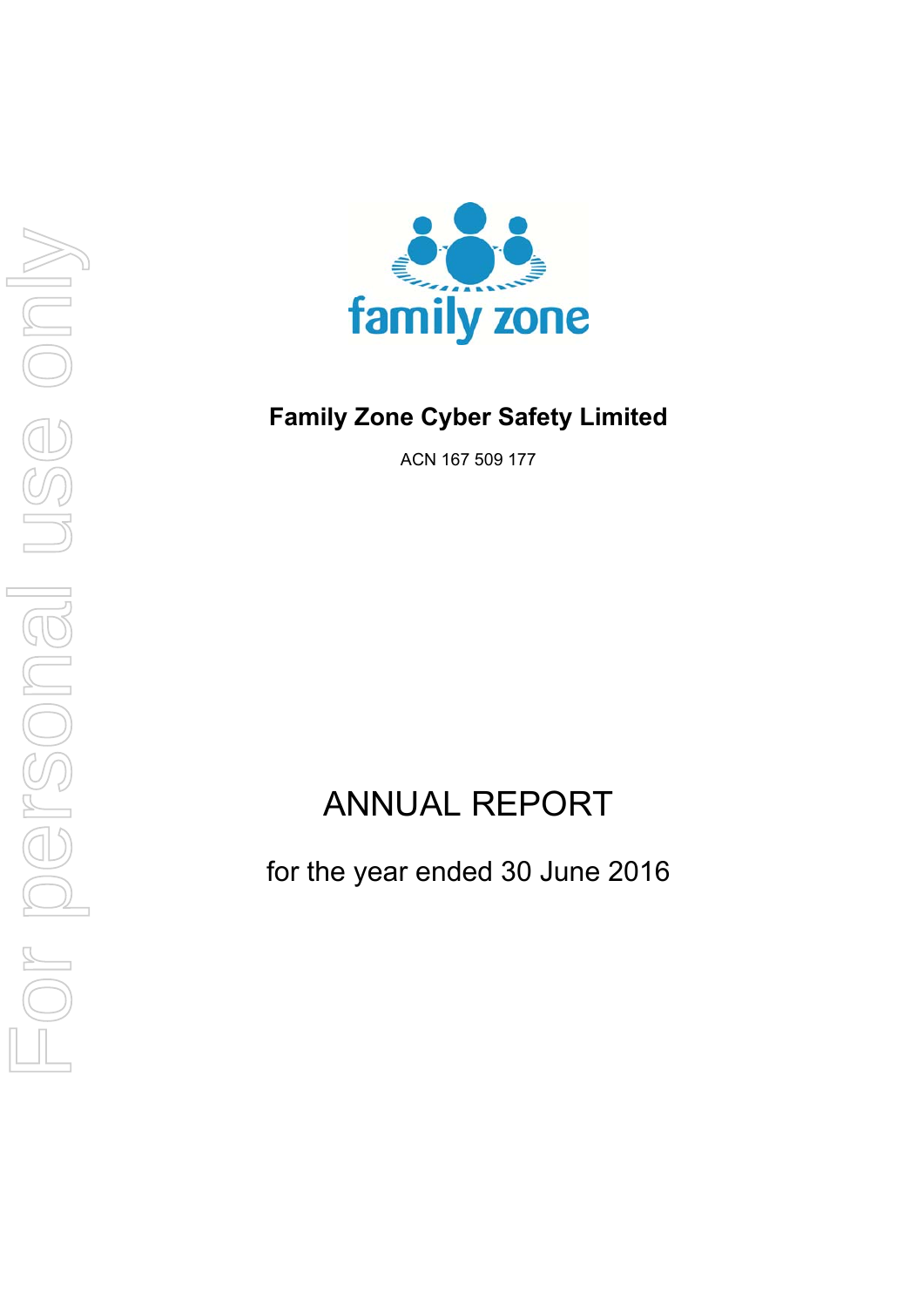

### **CONTENTS**

## **PAGE**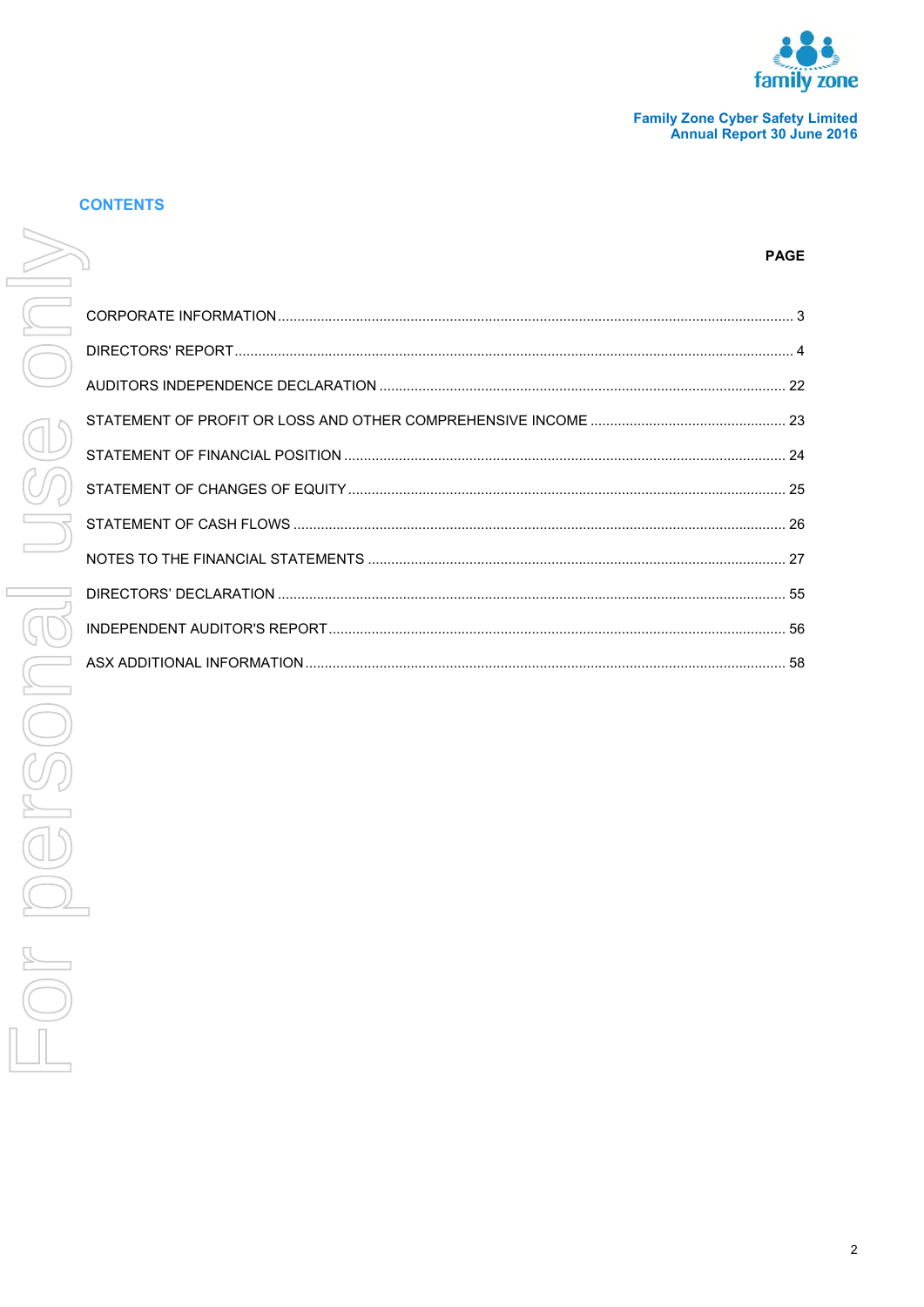

### **CORPORATE INFORMATION**

### **Directors**

 Tim Levy Managing Director Crispin Swan Executive Director - Sales Phil Warren Non-executive Director

### **Company secretary**

Emma Wates

### **Registered and principal administrative office:**

945 Wellington Street WEST PERTH WA 6005 Telephone: +61 8 9322 7600

#### **Principal place of business**

 Level 15, 207 Murray Street WEST PERTH WA 6000 Telephone: 1300 398 326

#### **Share register**

Suite 310, 50 Holt Street SURRY HILLS, NSW 2010 Telephone: +61 8 9324 2099

#### **Solicitors**

GTP Legal 68 Aberdeen Street NORTHBRIDGE WA 6003 Telephone: +61 8 6555 1866

#### **Bankers:**

Westpac Banking Corporation Level 14, 109 St Georges Terrace Perth WA 6000

#### **Auditors:**

Pitcher Partners BA&A Pty Ltd Level 1, 914 Hay Street PERTH WA 6000 Telephone: +61 8 9322 2022

### **Securities Exchange Listing**

Family Zone Cyber Safety Limited is listed on the Australian Securities Exchange (ASX Code: FZO)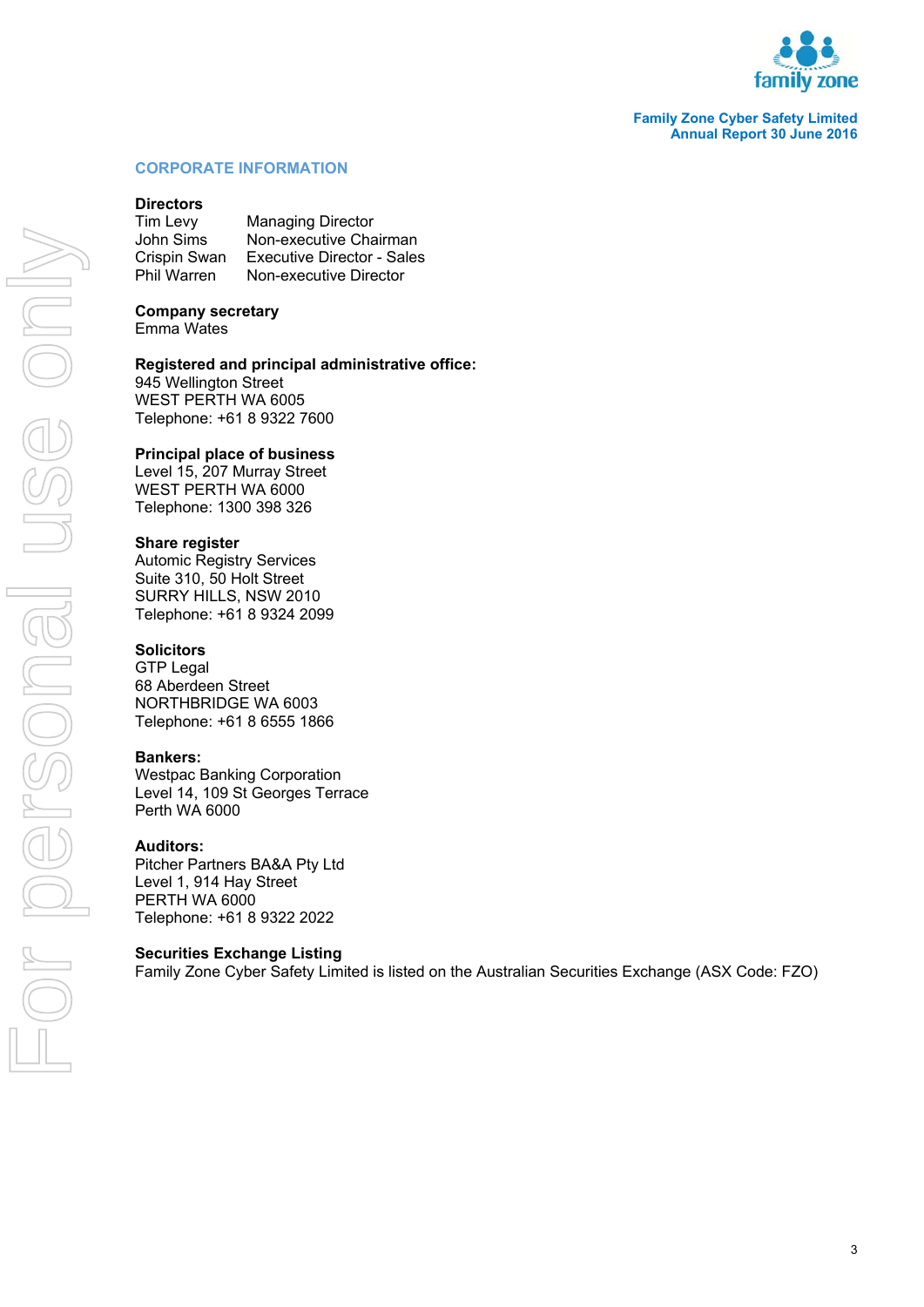

**Annual Report 30 June 2016** 

**DIRECTORS' REPORT**  Your Directors have pleasure in submitting their report together with the financial statements of Family Zone Cyber Safety Limited (the 'Company') for the financial year ended 30 June 2016. In order to comply with the provisions of the Corporations Act 2001, the Directors' report as follows:

# **DIRECTORS**

The Directors in office at any time during the financial year and until the date of this report are as follows:

| Mr Tim Levy      | <b>Managing Director</b>            |                         |
|------------------|-------------------------------------|-------------------------|
| Mr John Sims     | Non-executive Independent Chairman  | (Appointed 13 May 2016) |
| Mr Crispin Swan  | Executive Director - Sales          |                         |
| Mr Phil Warren   | Non- executive Independent Director | (Appointed 13 May 2016) |
| Mr Ben Trigger   | Director                            | (Resigned 13 May 2016)  |
| Mr Paul Robinson | <b>Director</b>                     | (Resigned 13 May 2016)  |
|                  |                                     |                         |

The Directors have been in office since the start of the year to the date of this report unless otherwise stated.

## **PRINCIPAL ACTIVITIES**

The principal activities of the Company during the financial year were the continued development, technical assessment and trials of the Family Zone Platform a universal parental control platform that works in the home, outside, within carrier networks, public hotspots and schools.

The Family Zone Platform is a cloud based parental control platform owned and operated by the Company. The Family Zone Platform incorporates networking and application technologies which allow parental controls to be embedded within home, enterprise, public and telecommunications carrier networks and installed on mobile devices.

The Family Zone Platform was soft launched in Australia in March 2016 with its consumer offerings including the Family Zone Box and Family Zone App available for sale direct to consumers.

There have been no significant changes in the nature of these activities during the financial year.

### **RESULTS**

The net loss attributable to members of the Company for the year ended 30 June 2016 amounted to \$2,815,607 (2015: loss \$654,948).

### **REVIEW OF OPERATIONS**

The operations of the Company for the majority of the financial year have been focussed on the ongoing development, technical assessment and trials of the Family Zone Platform. In building and developing the Family Zone Platform the Company has invested heavily in R&D during the financial year incurring significant expenditure in IT services, IP and branding as well as business development, administration and inventory costs in preparing for the commercial launch of its products. The Company reported an operating loss of \$2,815,607 for the financial year, which includes an intangible asset impairment of \$690,041 and share based payment expense of \$512,141.

In October 2015 the Company initiated a beta testing programme with USA based beta testing provider CenterCode. Feedback from the beta testing resulted in a number of enhancements being introduced to the Family Zone Platform in early 2016.

The Family Zone Platform has been specifically designed to allow for a wide variety of channel and distribution opportunities. During the financial year the Company has been focused on pursuing the following key distribution channels: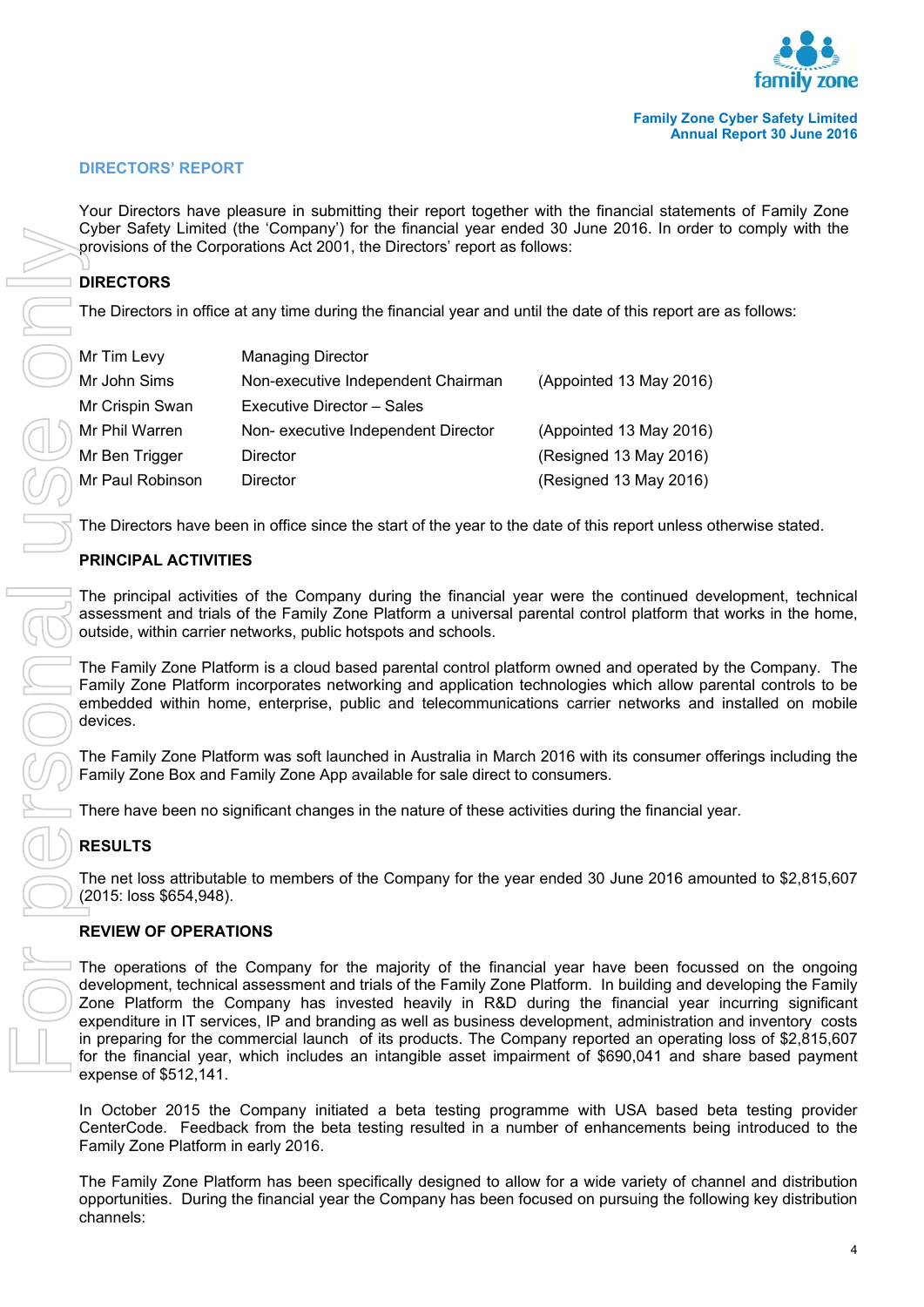

- Direct to consumer;
- Re-sale through telecommunications carriers; and
- Access partnerships (Access Partner Model).

The Family Zone products and services can be sold direct to consumers and generate revenues through Family Zone Box sales and subscription revenues. The Family Zone Platform consumer offerings including the Family Zone Box and Family Zone App were only soft launched in Australia in March 2016 with a full launch being undertaken in July 2016. The Company therefore did not generate any material sales revenues from its consumer offerings during the financial year with other revenues of \$438,490 generated in the financial year predominantly from government grants and interest.

Telecommunication carriers also represent a significant distribution opportunity for the Company, with the Family Zone products and services being suitable to offer through carriers to their customers as a value added service. The Company's strategy is to charge a monthly wholesale fee per Family Zone service provided through the carrier. The fee charged will vary based on the level of service offered by the Company and carrier. During the financial year the Company pursued commercial negotiations and commenced technical trials of the Family Zone server level technology within the carrier network of a major Philippines telecommunications carrier. No wholesale product sales were however generated through telecommunication partners during the financial year.

The Access Partner Model involves partnering with providers of on premise networking equipment and connectivity solutions to multi-dwelling units and commercial and residential properties to embed the Family Zone filtering technologies within their hardware. The Company aims to create effective Family Zone hotspots to market its products and services to consumers. During the financial year the Company entered into arrangements and commenced testing of the Family Zone technology with two access partners in the USA.

The Company's key asset is the intellectual property associated with the Family Zone Platform and the commercialisation of that product. This comprises various trademarks, patents, licenced patents, copyright in the software which is the Family Zone Platform, as well as other unregistered intellectual property constituted by confidential information and know-how. It also comprises registered domain names. Other assets as at 30 June 2016 comprise cash, Family Zone Box inventories and capitalised development costs.

During the financial year the Company commenced preparation for a capital raising and listing on the Australian Securities Exchange and converted from a private to public company on 10 June 2016. The Company was admitted to official quotation on ASX following the end of the financial year on 29 August 2016 (Refer to events since the end of the financial year for further details).

On 23 June 2016 the Company undertook a 1 for 1.913974 share consolidation (**Consolidation**). All Securities in this Directors report are on a post Consolidation basis unless otherwise stated.

### **SIGNIFICANT CHANGES IN STATE OF AFFAIRS**

There have been no significant changes in the state of affairs of the Company that occurred during the financial year not otherwise disclosed in this report or the financial statements.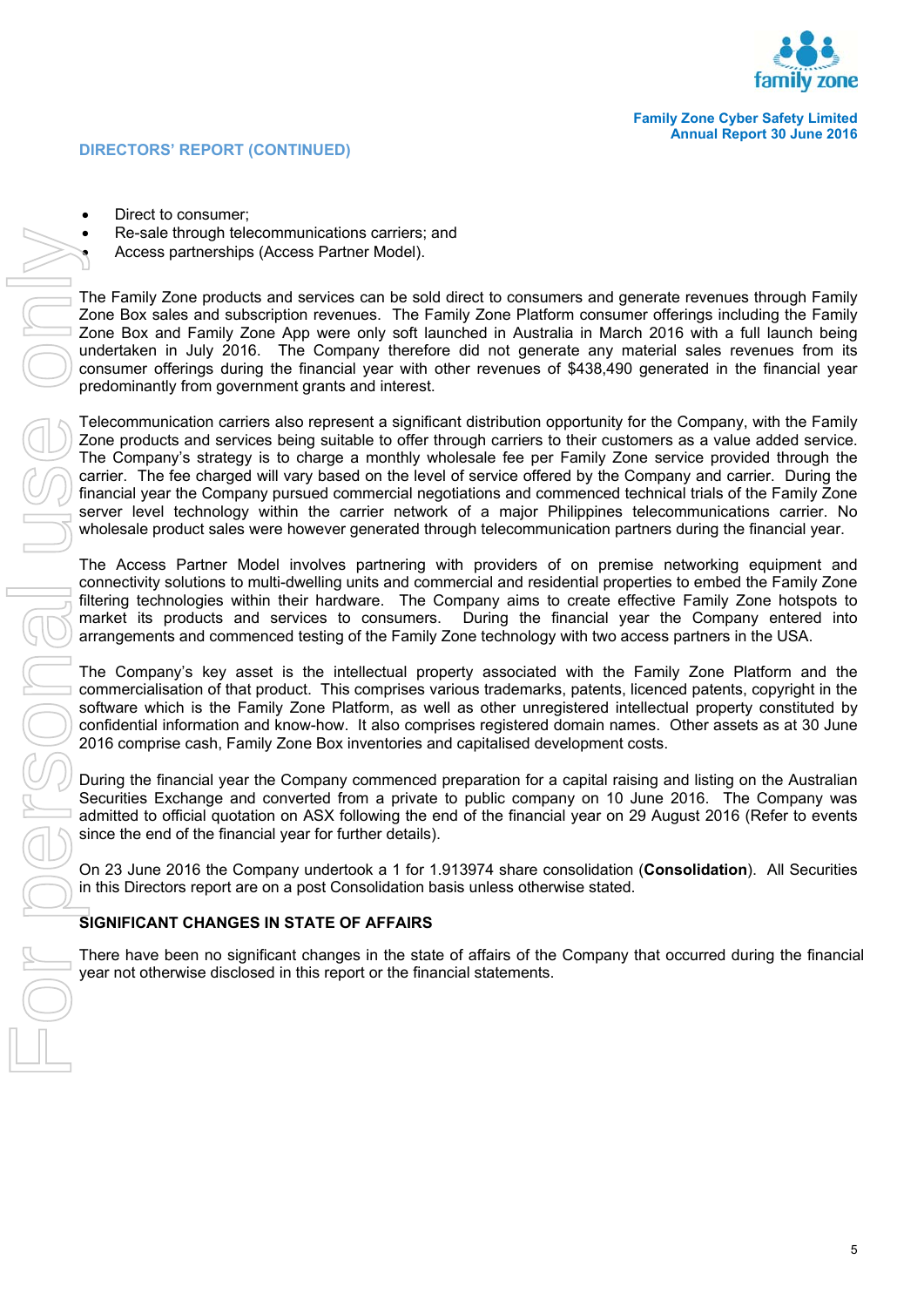

### **AFTER BALANCE DATE EVENTS**

Following the end of the financial year the Company lodged and an initial public offering Prospectus dated 12 July 2016 and Supplementary Prospectus dated 26 July 2016 with ASX and ASIC for the issue of up to 30,000,000 Shares at an issue price of \$0.20 to raise \$6,000,000 as well as an offer of 7,500,000 Options (with an exercise price of \$0.25 and expiry date of 29 August 2019) at an issue price of \$0.005 to raise a further \$37,500 (together **Offers**). The Offers were closed heavily oversubscribed with the Company raising \$6,037,500 and being admitted to the Official Quotation on ASX on 29 August 2016.

On completion of the Company's initial public offering on ASX, 1,430,000 Convertible Notes on issue at 30 June 2016 were converted into 13,758,927 Shares and 2,593,750 Attaching Options. The Company also issued 718,750 shares to Fidelio Partners in July 2016 pursuant to the Fidelio Agency Agreement following the receipt of a purchase order from a leading mobile carrier in South East Asia.

On 19 September 2016, the Company issued 3,880,958 Unlisted Options (exercise price of \$0.33, expiry 19 September 2019) to employees of the Company pursuant to the Company's Employee Share Option Plan.

- 25% of options will vest and become exercisable upon the Company having 20,000 paying subscribers registered by 31 December 2017.
- 25% of options will vest and become exercisable upon the Company having 30,000 paying subscribers registered by 31 December 2017.
- 25% of options will vest and become exercisable upon the Company achieving \$10,000,000 of customer revenue in any financial years ended 30 June 2017, 2018 or 2019.

Apart from the events discussed above, no other matters or circumstances have arisen since the end of the financial year which significantly affected or may significantly affect the operations of the Company, the results of those operations or the state of affairs of the Company in subsequent financial years

### **LIKELY DEVELOPMENTS**

Other than as disclosed elsewhere in this report, there are no likely developments in the operations of the Company that were not finalised at the date of this report.

### **ENVIRONMENTAL REGULATION**

The Company is not subject to any significant environmental Commonwealth or State regulations or laws.

### **DIVIDENDS**

There were no dividends paid or declared or recommended since the start of the financial year.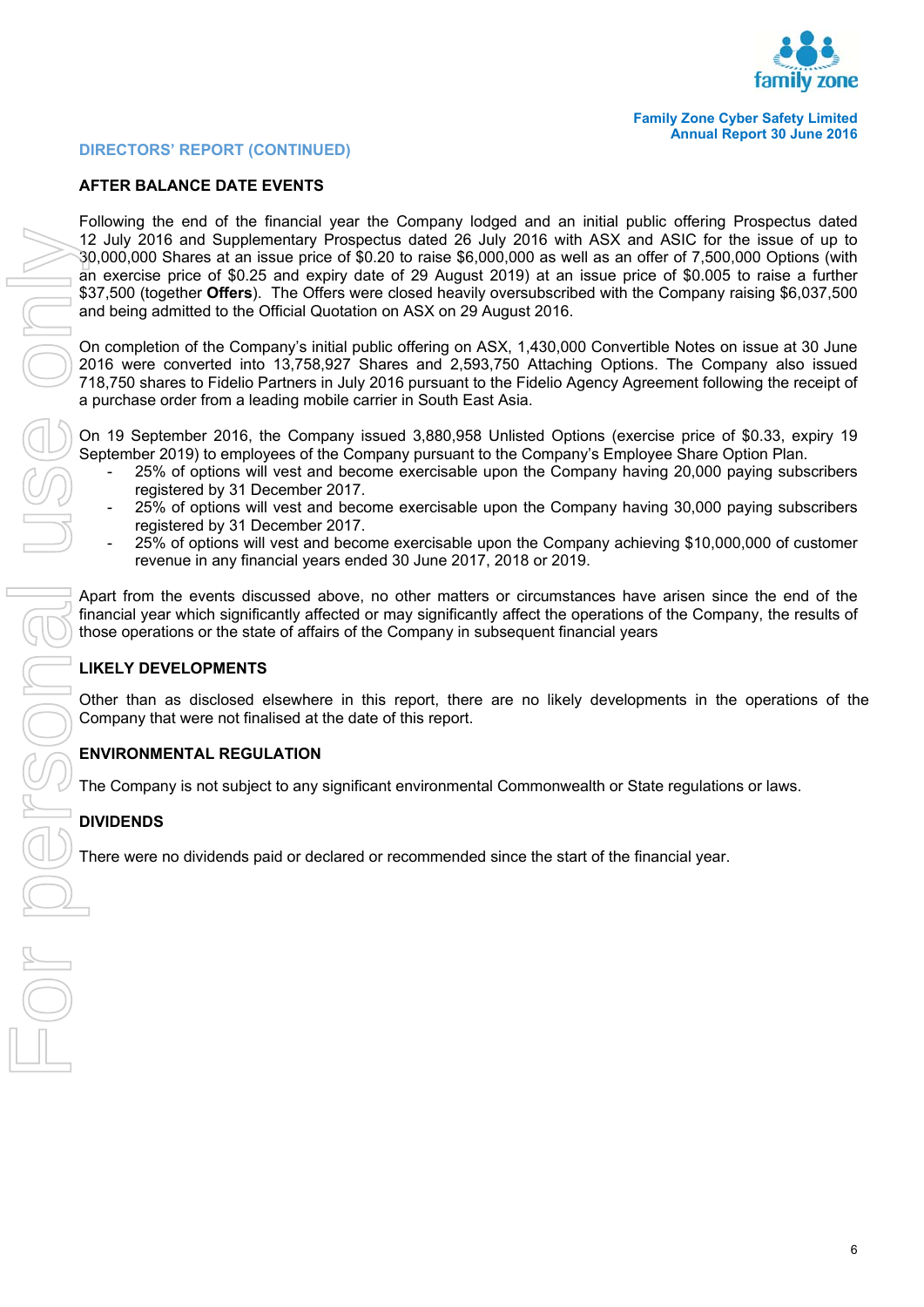

### **DIRECTORS' REPORT (CONTINUED)**

### **Experience and expertise**

Mr. Levy is a successful telecommunications and technology entrepreneur. He is the founder of Vodafone's largest Australian retail partner Mo's Mobiles and was the former CEO/COO of listed Optus reseller B Digital Limited. Prior to working in commerce Mr. Levy was a management consultant at Andersen's working in technology and change projects across Australia, South Africa, Zambia, Jordan and Saudi Arabia.

Mr. Levy is a graduate of the University of Western Australia and was a practising Chartered Accountant prior to his move into commerce.

### **Other current directorships of ASX listed companies**

Nil

### **Other directorships held in ASX listed companies in the last three years**  Nil

### **Experience and expertise**

Mr. Sims is a successful technology and telecommunications executive with over 35 years' experience. Based in San Francisco his former roles include:

- President, Global Sales, BlackBerry Limited
- Global Head of Telecom & President, SAP Mobile Services, SAP AG
- Board Member, Mobixell Networks
- CEO, 724 Solutions Inc
- Founder and CEO, TANTAU Software Inc
- COO, SCC Communications (now Intrado, part of West Corp) and
- Vice President, Telecommunications, Tandem Computers

### **Other current directorships of ASX listed companies**

Nil

**Other directorships held in ASX listed companies in the last three years**  Nil

### **Experience and expertise**

Mr Swan is an experienced sales executive and general manager working across a range of global enterprises. His expertise is in international business development, executive and IT & T sales. Mr. Swan's former roles have included:

- Vice President Sales Asia Pacific, Mavenir Systems
- Regional Sales Director and General Manager, Airwide Solutions
- Network Infrastructure Solutions IS Manager for Australia & Papua New Guinea, Schlumberger
- Sales Manager, Sema
- Account Manager, Cisco Systems
- Account Manager, Alcatel-Lucent and
- Sales Executive, Cable & Wireless Communications

**Other current directorships of ASX listed companies** 

Nil

**Other directorships held in ASX listed companies in the last three years**  Nil

# **Mr Phil Warren**

### **Experience and expertise**

Mr Warren is a Chartered Accountant and executive director of West Perth based corporate advisory firm Grange Consulting. Mr. Warren has over 20 years of experience

B. Arts (Hons)

(UK/Germany) European Business **Programme**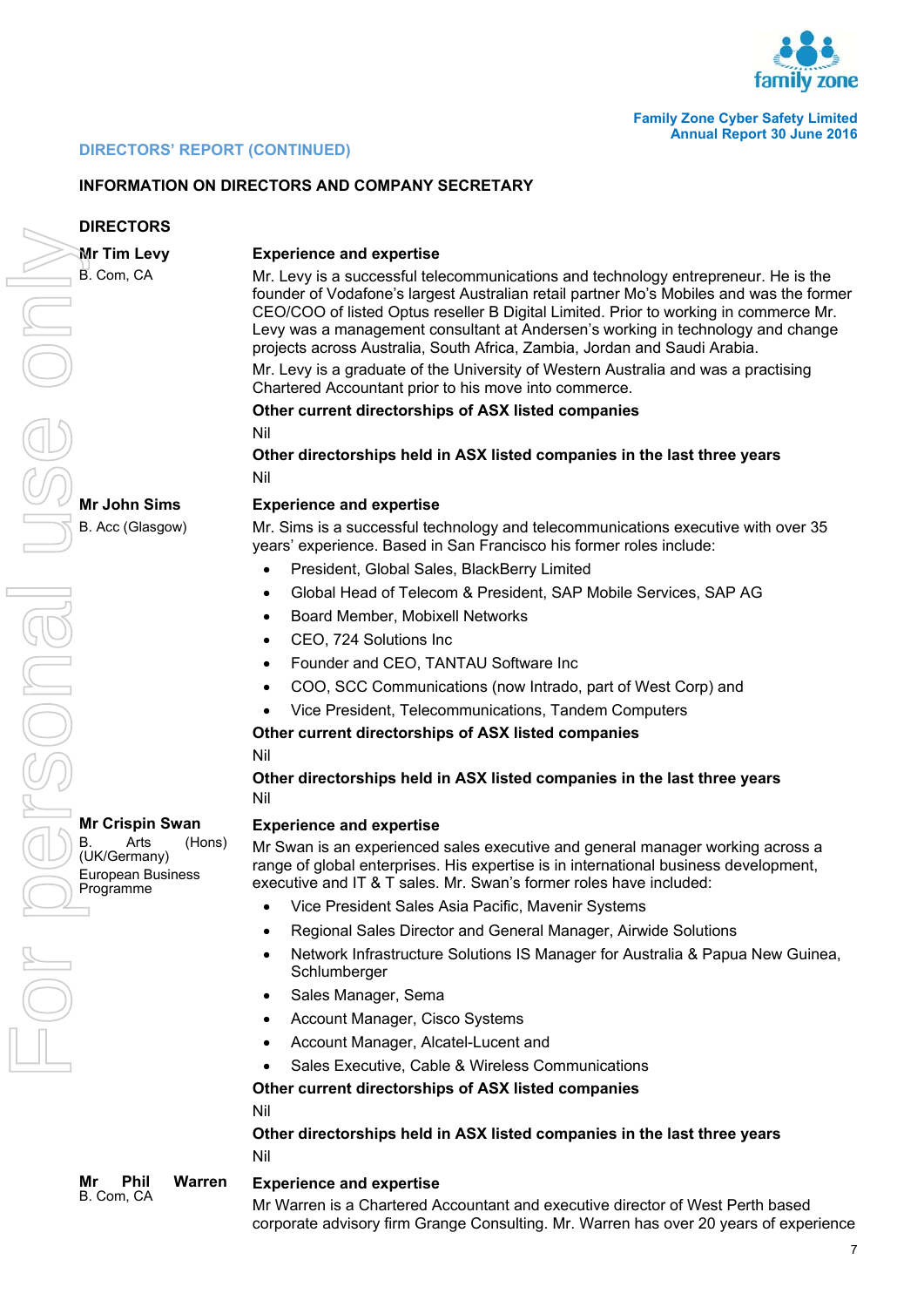

in finance and corporate roles in Australia and Europe. He has specialised in company valuations, mergers and acquisitions, capital raisings, debt financing, financial management, corporate governance and company secretarial services for a number of public and private companies.

Mr. Warren has established a number of ASX listed companies from initial unlisted shell seed raisings through to asset acquisitions leading to ASX listings and continues to act as corporate advisor to some of these companies. Mr. Warren is a non-executive director of Cassini Resources Limited and Rent.com.au Limited and also sits on a number of unlisted company boards in his capacity as finance director.

### **Other current directorships of ASX listed companies**

Cassini Resources Limited

Rent.com.au Limited

**Other directorships held in ASX listed companies in the last three years**  Nil

**Mr Ben Trigger** Mr Trigger was a Director of the Company until 13 May 2016 and is currently Vice President, Technology Applications of the Company.

### **Experience and expertise**

Mr. Trigger is an experienced technology consultant, and business operator based in Perth, Western Australia. He is the founder and Managing Director of full-service agedcare telecommunications operator Living Networks and prior to working for the company, Mr. Trigger was a Director of Ultimation and CEO of Netlink Group.

Mr. Trigger is responsible for application development for Family Zone.

**Other current directorships of ASX listed companies** 

Nil

**Other directorships held in ASX listed companies in the last three years**  Nil

**Mr Paul Robinson**  B. Bus (Comp Science) Mr Robinson was a Director of the Company until 13 May 2016 and is currently Vice President, Technology Services of the Company.

### **Experience and expertise**

Mr. Robinson is an experienced technology consultant, and business operator based in Perth, Western Australia. He is the co-founder and owner of Permeance Technologies a specialist provider of information technology to enterprises and public educational providers in Australia. Mr. Robinson is responsible for information technology services and partner deployments

### **Other current directorships of ASX listed companies**

Nil

**Other directorships held in ASX listed companies in the last three years** 

Nil

### **COMPANY SECRETARY**

**Ms Emma Wates**  B.Com, CA, CSA

### **Experience and expertise**

Ms Wates is a Chartered Accountant and corporate advisor at Grange Consulting Group with over 15 years' experience. She specialises in providing valuation advice, due diligence investigation, corporate governance, compliance and company secretarial services to both public and private companies. She has advised on the listing of a number of companies on ASX as well as being involved in various secondary and seed raisings for public and private companies.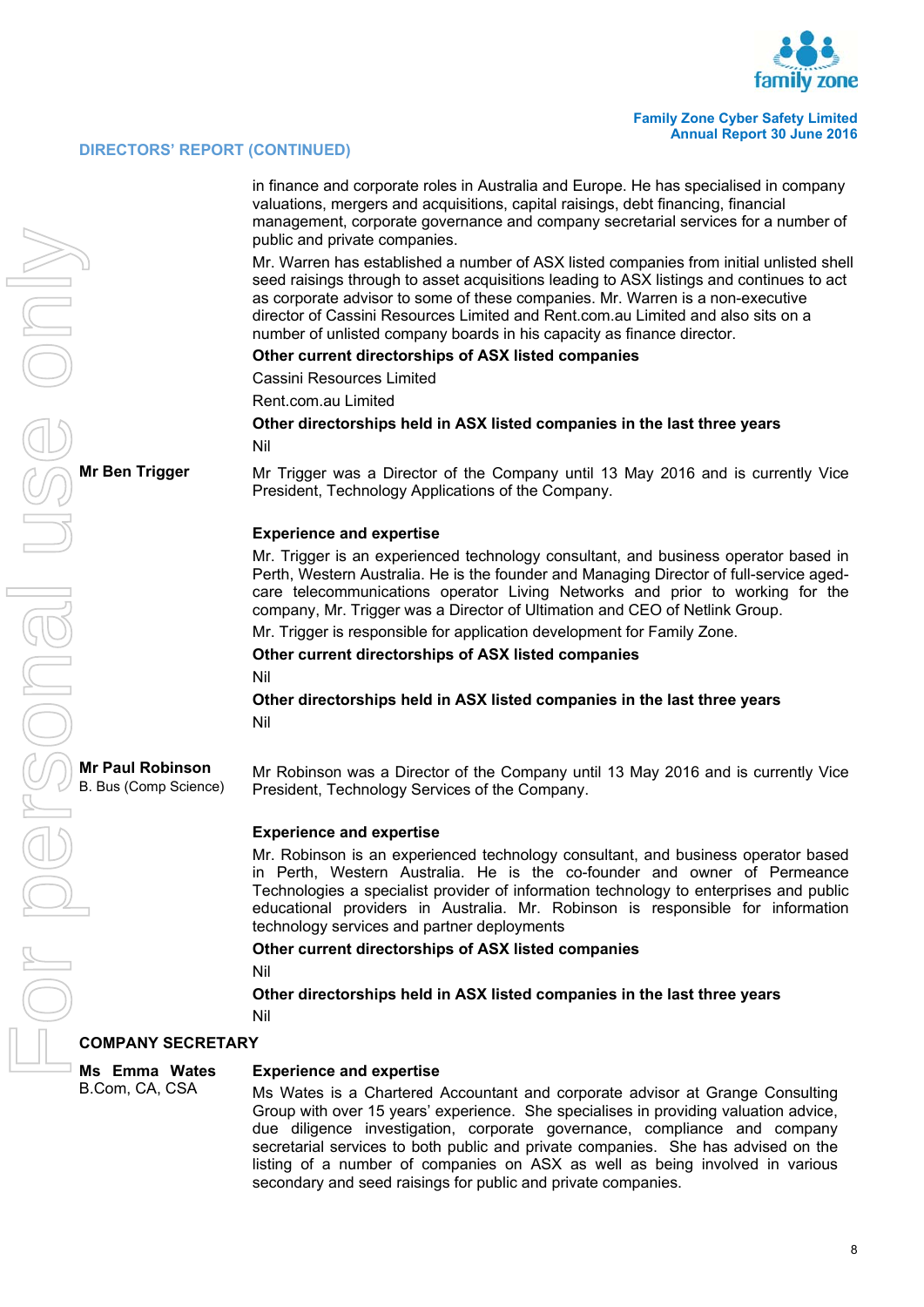

### **MEETINGS OF DIRECTORS**

The Company converted from being a private to public company on 10 June 2016 and listed on ASX on 29 August 2016. As the Company was an unlisted private company for the majority of the financial year ended 30 June 2016 no formal Board Meetings were held during the financial year.

### **DIRECTORS' INTERESTS IN THE SHARES AND OPTIONS OF THE COMPANY**

| 29 August 2016. As the Company was an unlisted private company for the majority of the financial year ended<br>30 June 2016 no formal Board Meetings were held during the financial year.                                                                                                                                                                                                                                                                                                                                                                                                |               |                                   |                                                |                                                |                                                |  |  |  |
|------------------------------------------------------------------------------------------------------------------------------------------------------------------------------------------------------------------------------------------------------------------------------------------------------------------------------------------------------------------------------------------------------------------------------------------------------------------------------------------------------------------------------------------------------------------------------------------|---------------|-----------------------------------|------------------------------------------------|------------------------------------------------|------------------------------------------------|--|--|--|
| The Founding Directors (Tim Levy, Crispin Swan, Ben Trigger and Paul Robinson) were each actively involved in<br>the operations and management of the Company would meet regularly to discuss the operational performance<br>and strategic direction of the Company. Messrs Phil Warren and John Sims were appointed on 13 May 2016 in<br>preparation for the listing of the Company on ASX and were regularly updated on the Company's operation and<br>listing process. All material decisions including the issue of securities were approved by circular resolution of<br>Directors. |               |                                   |                                                |                                                |                                                |  |  |  |
| DIRECTORS' INTERESTS IN THE SHARES AND OPTIONS OF THE COMPANY<br>As at the date of this report, the interests of the Directors in fully paid ordinary shares (Shares), unlisted options<br>and performance shares of the Company were:                                                                                                                                                                                                                                                                                                                                                   |               |                                   |                                                |                                                |                                                |  |  |  |
| <b>Director</b>                                                                                                                                                                                                                                                                                                                                                                                                                                                                                                                                                                          | <b>Shares</b> | <b>Unlisted</b><br><b>Options</b> | <b>Class A</b><br>Performance<br><b>Shares</b> | <b>Class B</b><br>Performance<br><b>Shares</b> | <b>Class C</b><br>Performance<br><b>Shares</b> |  |  |  |
| Tim Levy                                                                                                                                                                                                                                                                                                                                                                                                                                                                                                                                                                                 | 5,801,118     | 750,000                           | 3,878,611                                      | 3,878,610                                      | 3,878,610                                      |  |  |  |
| John Sims                                                                                                                                                                                                                                                                                                                                                                                                                                                                                                                                                                                |               | 1,500,000                         |                                                |                                                |                                                |  |  |  |
| Crispin Swan                                                                                                                                                                                                                                                                                                                                                                                                                                                                                                                                                                             | 1,891,190     | 750,000                           | 2,205,384                                      | 2,205,383                                      | 2,205,383                                      |  |  |  |
| Phil Warren                                                                                                                                                                                                                                                                                                                                                                                                                                                                                                                                                                              | 65,310        | 2,000,000                         |                                                |                                                |                                                |  |  |  |
| Ben Trigger*                                                                                                                                                                                                                                                                                                                                                                                                                                                                                                                                                                             | 2,011,309     |                                   | 1,674,677                                      | 1,674,677                                      | 1,674,678                                      |  |  |  |
| Paul Robinson*                                                                                                                                                                                                                                                                                                                                                                                                                                                                                                                                                                           | 1,848,018     |                                   | 1,574,662                                      | 1,574,663                                      | 1,574,662                                      |  |  |  |
| *Resigned May 2016<br><b>INDEMNIFICATION AND INSURANCE OF DIRECTORS AND OFFICERS</b><br>On 12 September 2016 the Company paid an insurance premium of \$27,182 for Directors and Officers Liability<br>Insurance cover with an indemnity limit of \$10,000,000.                                                                                                                                                                                                                                                                                                                          |               |                                   |                                                |                                                |                                                |  |  |  |
| PROCEEDINGS ON BEHALF OF THE COMPANY                                                                                                                                                                                                                                                                                                                                                                                                                                                                                                                                                     |               |                                   |                                                |                                                |                                                |  |  |  |
| No person has applied for leave of Court under Section 237 of the Corporations Act 2001 to bring proceedings on<br>behalf of the Company.                                                                                                                                                                                                                                                                                                                                                                                                                                                |               |                                   |                                                |                                                |                                                |  |  |  |
| <b>AUDITOR'S INDEPENDENCE DECLARATION</b>                                                                                                                                                                                                                                                                                                                                                                                                                                                                                                                                                |               |                                   |                                                |                                                |                                                |  |  |  |
| The auditor's independence declaration as required under section 307C of the Corporations Act 2001 for the yea<br>ended 30 June 2016 is provided in this report.                                                                                                                                                                                                                                                                                                                                                                                                                         |               |                                   |                                                |                                                |                                                |  |  |  |

### **INDEMNIFICATION AND INSURANCE OF DIRECTORS AND OFFICERS**

### **PROCEEDINGS ON BEHALF OF THE COMPANY**

### **AUDITOR'S INDEPENDENCE DECLARATION**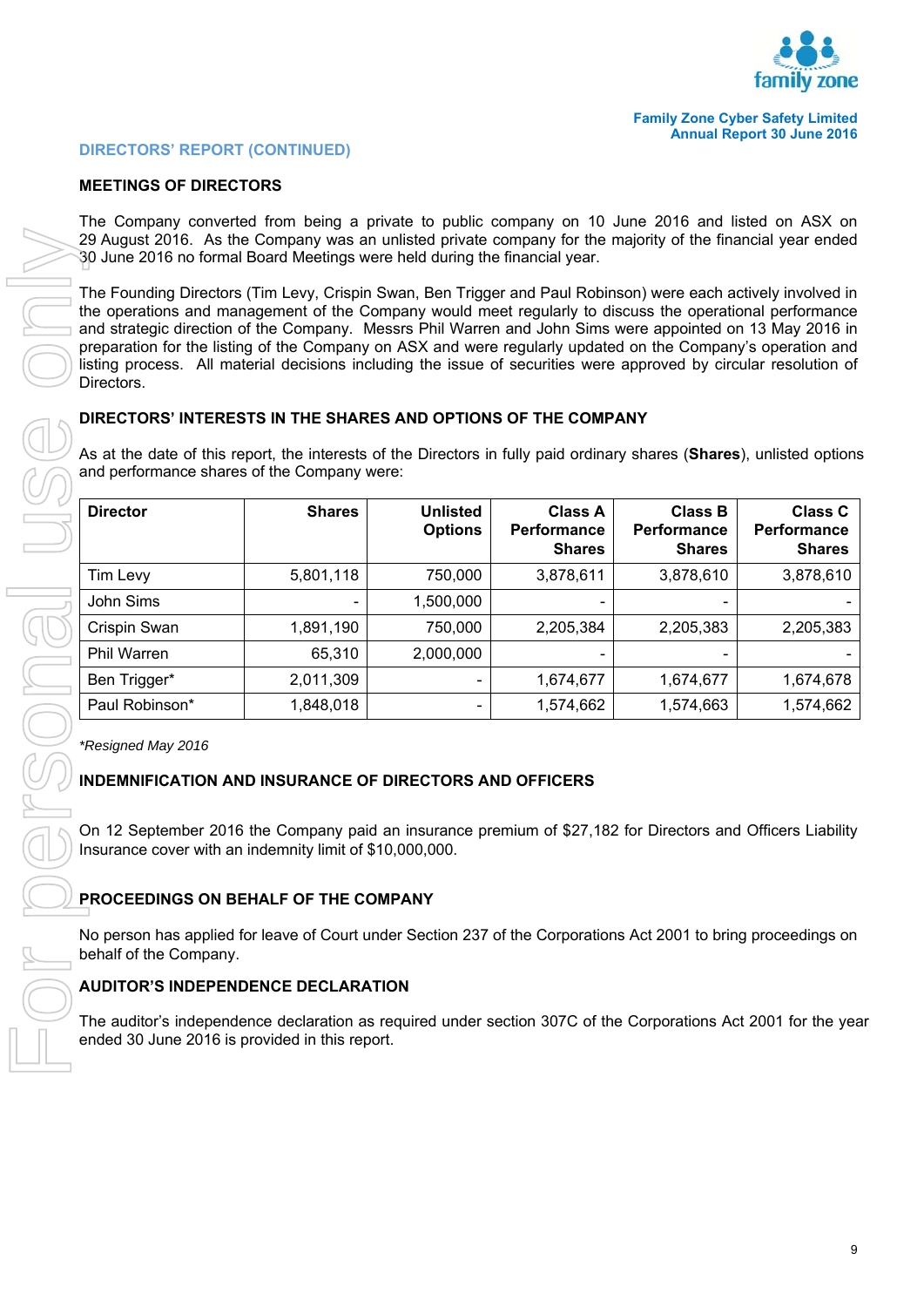

### **NON-AUDIT SERVICES**

Pitcher Partners BA&A Pty Ltd consented to and was appointed as the Company's auditors on 20 May 2016 to replace the Company's former auditor DM Advisor Services.

| The Company may decide to employ the auditor on assignments additional to their statutory audit duties whe<br>the auditor's expertise and experience with the Company are important. Non-audit services were provided by tl<br>Company's current auditors, Pitcher Partners BA&A Pty Ltd as detailed below. The Company's former auditor<br>DM Advisory Services did not provide any non-audit services to the Company.<br>The Directors are satisfied that the provision of non-audit services is compatible with the general standard<br>independence for auditors imposed by the Corporations Act 2001.<br>30 June 2016<br>\$<br>\$<br>Amounts paid/ payable to Pitcher Partners BA&A Pty<br>or related<br>entities for non-audit services<br>15,000<br>Preparation of Investigating Accountants Report<br>Pitcher Partners (WA) Pty Ltd - Taxation<br>2,000<br>Total auditors remuneration for non-audit services<br>17,000 | replace the Company's former auditor DM Advisor Services. |              |
|---------------------------------------------------------------------------------------------------------------------------------------------------------------------------------------------------------------------------------------------------------------------------------------------------------------------------------------------------------------------------------------------------------------------------------------------------------------------------------------------------------------------------------------------------------------------------------------------------------------------------------------------------------------------------------------------------------------------------------------------------------------------------------------------------------------------------------------------------------------------------------------------------------------------------------|-----------------------------------------------------------|--------------|
|                                                                                                                                                                                                                                                                                                                                                                                                                                                                                                                                                                                                                                                                                                                                                                                                                                                                                                                                 |                                                           |              |
|                                                                                                                                                                                                                                                                                                                                                                                                                                                                                                                                                                                                                                                                                                                                                                                                                                                                                                                                 |                                                           |              |
|                                                                                                                                                                                                                                                                                                                                                                                                                                                                                                                                                                                                                                                                                                                                                                                                                                                                                                                                 |                                                           | 30 June 2015 |
|                                                                                                                                                                                                                                                                                                                                                                                                                                                                                                                                                                                                                                                                                                                                                                                                                                                                                                                                 |                                                           |              |
|                                                                                                                                                                                                                                                                                                                                                                                                                                                                                                                                                                                                                                                                                                                                                                                                                                                                                                                                 |                                                           |              |
|                                                                                                                                                                                                                                                                                                                                                                                                                                                                                                                                                                                                                                                                                                                                                                                                                                                                                                                                 |                                                           |              |
|                                                                                                                                                                                                                                                                                                                                                                                                                                                                                                                                                                                                                                                                                                                                                                                                                                                                                                                                 |                                                           |              |
|                                                                                                                                                                                                                                                                                                                                                                                                                                                                                                                                                                                                                                                                                                                                                                                                                                                                                                                                 |                                                           |              |
|                                                                                                                                                                                                                                                                                                                                                                                                                                                                                                                                                                                                                                                                                                                                                                                                                                                                                                                                 |                                                           |              |
|                                                                                                                                                                                                                                                                                                                                                                                                                                                                                                                                                                                                                                                                                                                                                                                                                                                                                                                                 |                                                           |              |
|                                                                                                                                                                                                                                                                                                                                                                                                                                                                                                                                                                                                                                                                                                                                                                                                                                                                                                                                 |                                                           |              |
|                                                                                                                                                                                                                                                                                                                                                                                                                                                                                                                                                                                                                                                                                                                                                                                                                                                                                                                                 |                                                           |              |
|                                                                                                                                                                                                                                                                                                                                                                                                                                                                                                                                                                                                                                                                                                                                                                                                                                                                                                                                 |                                                           |              |
|                                                                                                                                                                                                                                                                                                                                                                                                                                                                                                                                                                                                                                                                                                                                                                                                                                                                                                                                 |                                                           |              |
|                                                                                                                                                                                                                                                                                                                                                                                                                                                                                                                                                                                                                                                                                                                                                                                                                                                                                                                                 |                                                           |              |
|                                                                                                                                                                                                                                                                                                                                                                                                                                                                                                                                                                                                                                                                                                                                                                                                                                                                                                                                 |                                                           |              |
|                                                                                                                                                                                                                                                                                                                                                                                                                                                                                                                                                                                                                                                                                                                                                                                                                                                                                                                                 |                                                           |              |
|                                                                                                                                                                                                                                                                                                                                                                                                                                                                                                                                                                                                                                                                                                                                                                                                                                                                                                                                 |                                                           |              |
|                                                                                                                                                                                                                                                                                                                                                                                                                                                                                                                                                                                                                                                                                                                                                                                                                                                                                                                                 |                                                           |              |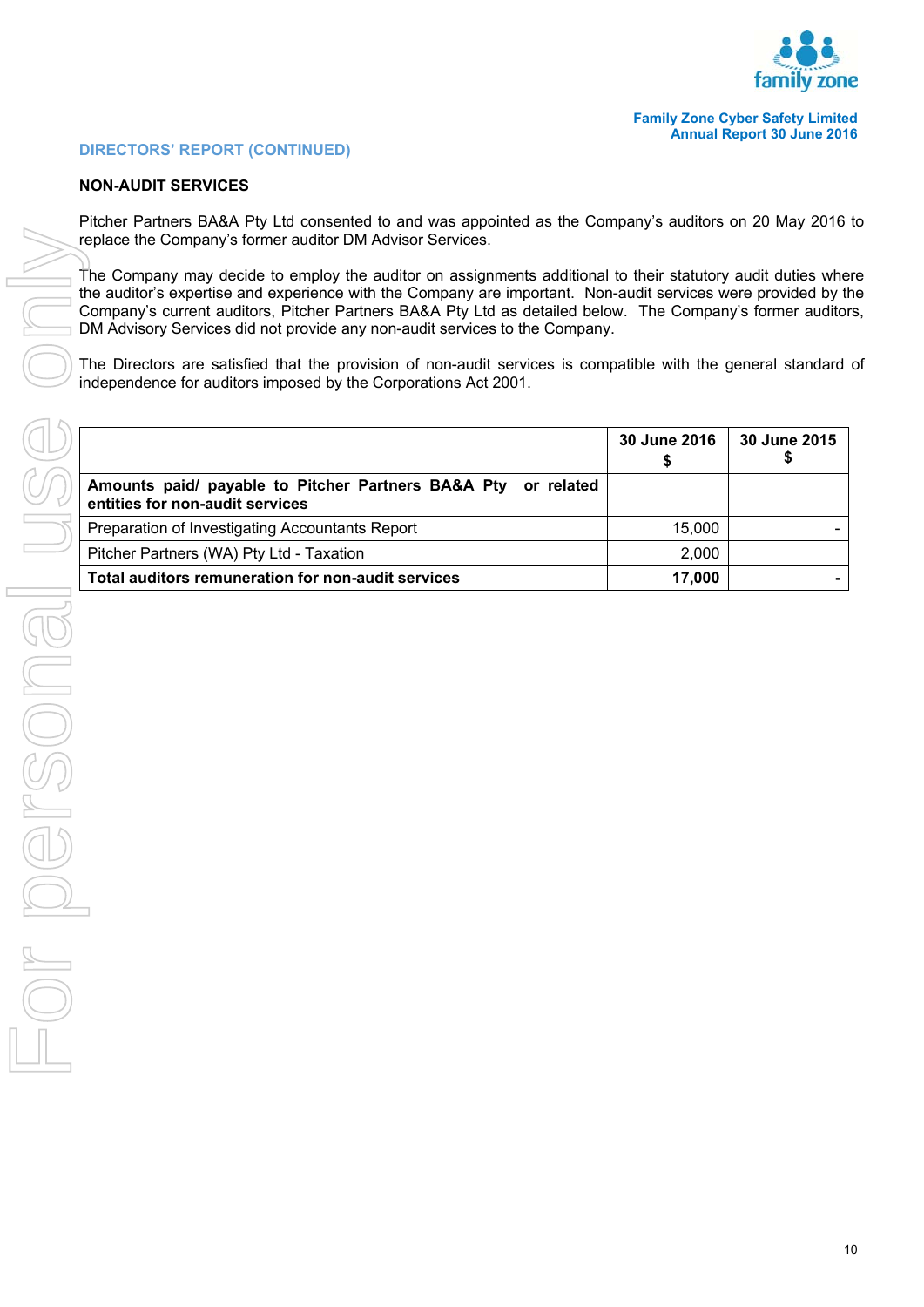

### **REMUNERATION REPORT (AUDITED)**

This report outlines the remuneration arrangements in place for Directors and key management personnel of the Company for the year ended 30 June 2016. The information contained in this report has been audited as required by section 308(3C) of the *Corporations Act 2001*.

### **A. Details of Key Management Personnel**

|                                                                                                                    | by section 308(3C) of the Corporations Act 2001.                                                                                                                                                                                         | Company for the year ended 30 June 2016. The Information contained in this report has been audited as require                                                                                                                                                                                                                                                                                                                                                                                                                                                                                                                                                                                                                                                                         |
|--------------------------------------------------------------------------------------------------------------------|------------------------------------------------------------------------------------------------------------------------------------------------------------------------------------------------------------------------------------------|---------------------------------------------------------------------------------------------------------------------------------------------------------------------------------------------------------------------------------------------------------------------------------------------------------------------------------------------------------------------------------------------------------------------------------------------------------------------------------------------------------------------------------------------------------------------------------------------------------------------------------------------------------------------------------------------------------------------------------------------------------------------------------------|
|                                                                                                                    |                                                                                                                                                                                                                                          | The information provided includes remuneration disclosures that are required under Accounting Standard AAS<br>124 "Related Party Disclosures". These disclosures have been transferred from the Financial Report.                                                                                                                                                                                                                                                                                                                                                                                                                                                                                                                                                                     |
| А.                                                                                                                 | Company, and includes the following specified executives in the Company:<br><b>Details of Key Management Personnel</b>                                                                                                                   | This remuneration report details the remuneration arrangements for key management personnel ("KMP") who a<br>defined as those persons having authority and responsibility for planning, directing and controlling the maj<br>activities of the Company, directly or indirectly, including any director (whether executive or otherwise) of tl                                                                                                                                                                                                                                                                                                                                                                                                                                         |
| <b>Name</b>                                                                                                        | <b>Position</b>                                                                                                                                                                                                                          | <b>Period of Responsibility</b>                                                                                                                                                                                                                                                                                                                                                                                                                                                                                                                                                                                                                                                                                                                                                       |
| Mr Tim Levy                                                                                                        | <b>Managing Director</b>                                                                                                                                                                                                                 | Appointed 1 April 2014                                                                                                                                                                                                                                                                                                                                                                                                                                                                                                                                                                                                                                                                                                                                                                |
| Mr John Sims                                                                                                       | Non-Executive Chairman                                                                                                                                                                                                                   | Appointed 13 May 2016                                                                                                                                                                                                                                                                                                                                                                                                                                                                                                                                                                                                                                                                                                                                                                 |
| Mr Crispin Swan                                                                                                    | <b>Executive Director - Sales</b>                                                                                                                                                                                                        | Appointed 3 September 2015                                                                                                                                                                                                                                                                                                                                                                                                                                                                                                                                                                                                                                                                                                                                                            |
| Mr Phil Warren                                                                                                     | Non-Executive Director                                                                                                                                                                                                                   | Appointed 13 May 2016                                                                                                                                                                                                                                                                                                                                                                                                                                                                                                                                                                                                                                                                                                                                                                 |
| Mr Ben Trigger                                                                                                     | Director <sup>1</sup>                                                                                                                                                                                                                    | Appointed 13 January 2014, Resigned 13 May 2016                                                                                                                                                                                                                                                                                                                                                                                                                                                                                                                                                                                                                                                                                                                                       |
| Mr Paul Robinson                                                                                                   | Director $2$                                                                                                                                                                                                                             | Appointed 1 April 2014, Resigned 13 May 2016                                                                                                                                                                                                                                                                                                                                                                                                                                                                                                                                                                                                                                                                                                                                          |
| <b>Remuneration Policies</b><br>В.<br>remuneration structures take into account:<br>the Company's performance; and | remuneration strategy. No such advice was obtained during the current year.<br>the capability and experience of the Directors and senior executives;<br>the Directors and senior executives ability to control the relevant performance; | Remuneration levels for Directors, secretaries and senior executives of the Company ("the Directors and senic<br>executives") will be competitively set to attract and retain appropriately qualified and experienced Directors an<br>senior executives. The Board may obtain independent advice on the appropriateness of remuneration package<br>given trends in comparative companies both locally and internationally and the objectives of the Company'<br>The remuneration structures explained below are designed to attract suitably qualified candidates, reward th<br>achievement of strategic objectives, and achieve the broader outcome of creation of value for shareholders. Th<br>the amount of incentives within each Directors and senior executive's remuneration. |
| performance-based incentives.                                                                                      |                                                                                                                                                                                                                                          | Remuneration packages include a mix of fixed remuneration and variable remuneration and short and long-terr<br>Fixed remuneration consists of base remuneration, as well as employer contributions to superannuation funds.                                                                                                                                                                                                                                                                                                                                                                                                                                                                                                                                                           |
|                                                                                                                    | Directors' and senior executives' remuneration is competitive in the market place.                                                                                                                                                       | Remuneration levels will be, if necessary reviewed annually by the Board through a process that considers th<br>overall performance of the Company. If required, external consultants provide analysis and advice to ensure th                                                                                                                                                                                                                                                                                                                                                                                                                                                                                                                                                        |
|                                                                                                                    | this policy will be effective in increasing shareholder wealth.                                                                                                                                                                          | The remuneration policy will be tailored to increase goal congruence between shareholders and Directors and k<br>management personnel. This will be facilitated through the issue of options and performance shares to k<br>management personnel to encourage the alignment of personal and shareholder interests. The Company believer                                                                                                                                                                                                                                                                                                                                                                                                                                               |

### **B. Remuneration Policies**

- the capability and experience of the Directors and senior executives;
- the Directors and senior executives ability to control the relevant performance;
- the Company's performance; and
- the amount of incentives within each Directors and senior executive's remuneration.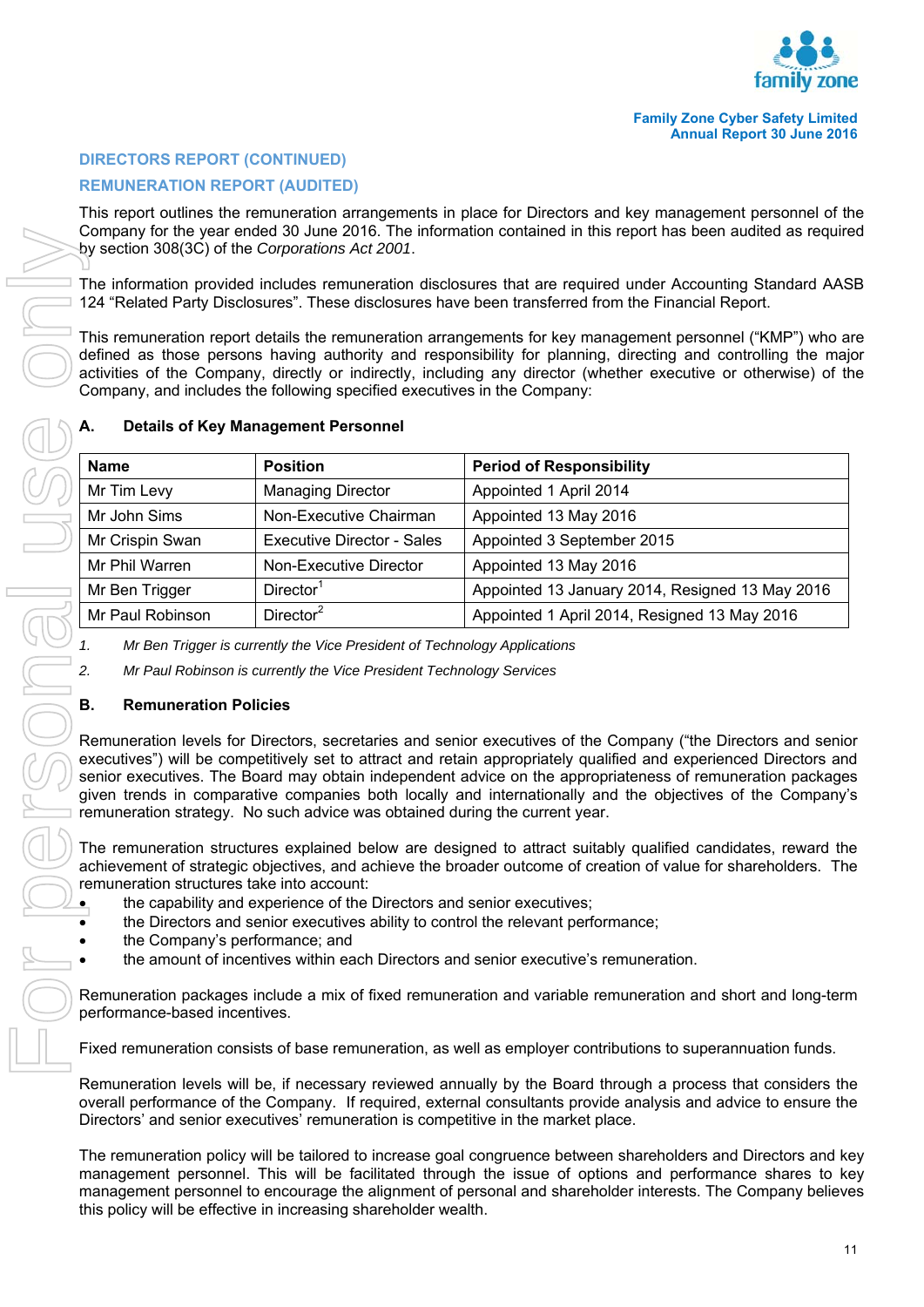

### **DIRECTORS REPORT (CONTINUED) REMUNERATION REPORT CONTINUED (AUDITED)**

### *Service Agreements*

The Company entered into services agreements with each of its executive Directors and key management personnel as part of the process of converting into a public company and listing on the ASX. The Company also entered into Non-executive Director appointment letters outlining the policies and terms of this appointment including compensation to the office of Director.

The principal terms of the executive service agreements existing at reporting date are set out below

### *Mr Tim Levy – Managing Director*

The Company and Mr Tim Levy entered into an executive services agreement on 28 June 2016 for his role as Managing Director of the Company which commenced 29 August 2016 (the date of the Company was admitted to and Official List) and continues until terminated under the termination provisions outlined below. The principal terms of this agreement are as follows.

- a) a base salary of \$200,000 per annum plus statutory superannuation;
- b) the issue of 750,000 Incentive Options, which have been issued;
- c) the agreement may be terminated
	- (i) by either party without cause with 12 months written notice or if the Company elects to with payment in lieu of notice;
	- (ii) by the Company with one month's notice, or immediately with payment in lieu of notice if Mr Levy is unable to perform his duties under the agreement for three consecutive months or a period aggregating to three months in an 12 month period;
	- (iii) by either party with 12 months written notice if the role of Managing Director becomes redundant. If the Company terminates the employment of Mr Levy within 12 months of a Change of Control it will be deemed to be a termination by reason of redundancy. If the Company terminates for reason of redundancy it shall be obliged to pay Mr Levy for any notice period worked. In addition it will be required to pay any redundancy amount payable under applicable laws, an amount equal to 12 months base salary (less tax) and any accumulated entitlements; and
	- (iv) by the Company, at any time with written notice and without payment (other than entitlements accrued to the date of termination) as a result of any occurrence which gives the Company a right of summary dismissal at common law;
	- (v) by Mr Levy immediately, by giving notice, if the Company is in breach of a material term of this agreement.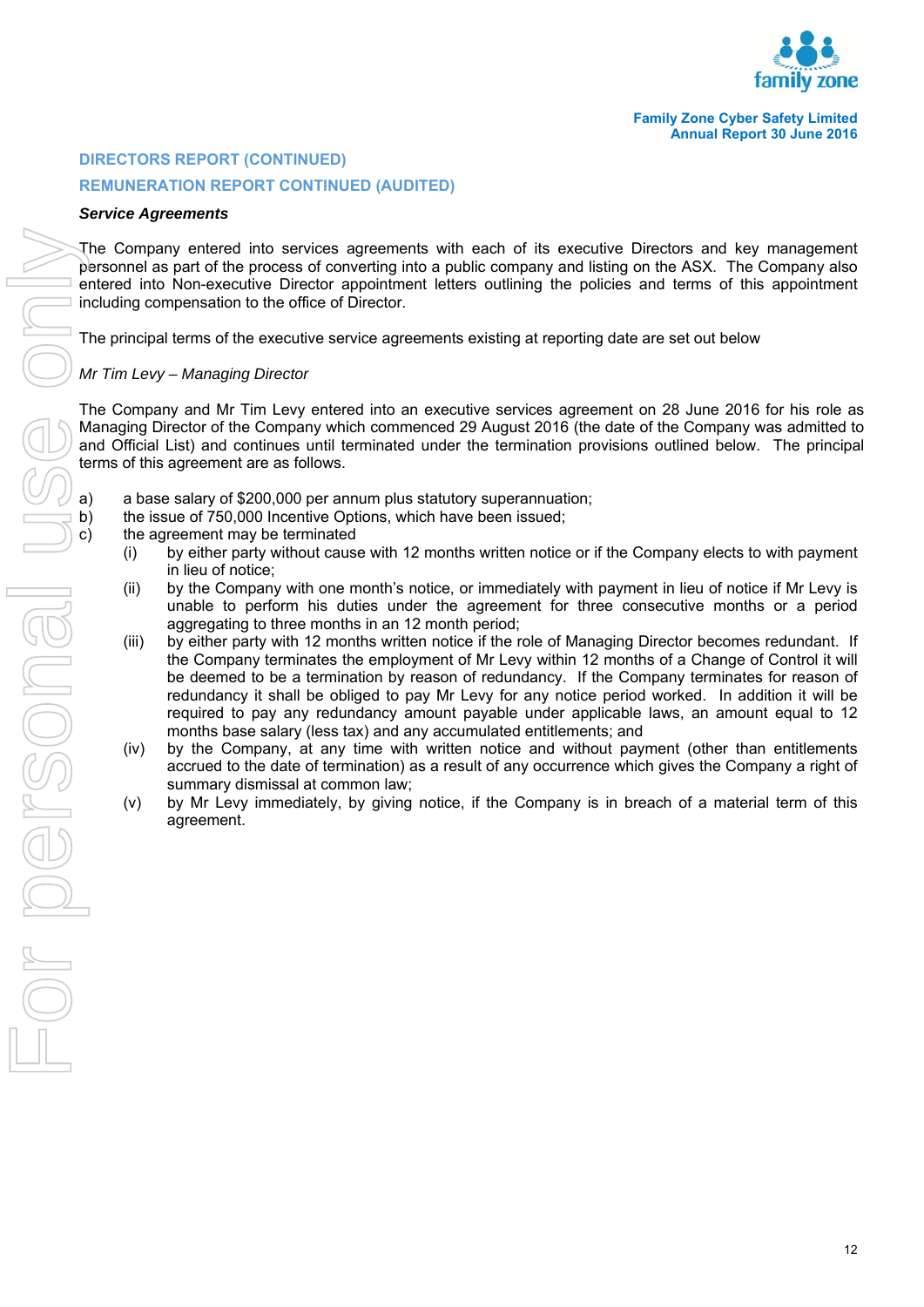

### **REMUNERATION REPORT CONTINUED (AUDITED)**

*Mr Crispin Swan– Executive Director – Sales* 

The Company and Mr Crispin Swan entered into an executive service agreement for his role as Executive Director <sup>1</sup> Sales of the Company which commenced on 29 August 2016 (the date the Company was admitted to the Official  $\exists$  List of ASX) and continues until terminated under the termination provisions outlined below. The principal terms of the agreement are as follows:

- a) a base salary of \$220,000 per annum plus statutory superannuation;
- b) the issue of 750,000 Incentive Options, which have been issued;
- c) the agreement may be terminated
	- (i) by either party without cause with 12 months written notice or if the Company elects to with payment in lieu of notice;
	- (ii) by the Company with one month's notice, or immediately with payment in lieu of notice if Mr Swan is unable to perform his duties under the agreement for three consecutive months or a period aggregating to three months in an 12 month period;
	- (iii) by either party with 12 months written notice if Mr Swan's role becomes redundant. If the Company terminates the employment of Mr Swan within 12 months of a Change of Control it will be deemed to be a termination by reason of redundancy. If the Company terminates for reason of redundancy it shall be obliged to pay Mr Swan for any notice period worked. In addition it will be required to pay any redundancy amount payable under applicable laws, an amount equal to 12 months base salary and any accumulated entitlements; and
	- (iv) by the Company, at any time with written notice and without payment (other than entitlements accrued to the date of termination) as a result of any occurrence which gives the Company a right of summary dismissal at common law;
	- (v) by Mr Swan immediately, by giving notice, if the Company is in breach of a material term of this agreement.

### *Mr Ben Trigger and Mr Paul Robinson – Vice Presidents Technology*

The Company has entered into consultancy agreements with Mr Ben Trigger for his role as Vice President, Technology Applications and Mr Paul Robinson for his role as Vice President, Technology Services (together the **Vice President Consultancy Agreements**). The Vice Presidency Consultancy Agreements commenced on 29 August 2016 (the date the Company was admitted to the Official List of ASX) and continue until terminated under the termination provisions outlined below.

The principal terms of the Vice President Consultancy Agreements are as follows:

- a) a daily consultancy fee of \$770 exclusive of GST (if applicable);
- b) the consultant will work a minimum of three days per week during normal working hours. This reflects the time commitment currently required of the consultant given the size and nature of the Company. However the time commitment may be reviewed and increased from time to time in light of the growth of the Company.
- c) the consultant may be eligible at the Company's discretion to participate in the Company's ESOP on terms determined by the Company and the Company may pay a discretionary cash bonus on achievement of KPIs during each year of the Term;
	- d) the agreement may be terminated
		- (i) by either party without cause with 6 months written notice or if the Company elects to with payment in lieu of notice;
		- (ii) by the Company, at any time with written notice and without payment (other than entitlements accrued to the date of termination) as a result of any occurrence which gives the Company a right of summary dismissal at common law;
		- (iii) by the consultant immediately, by giving notice, if the Company is in breach of a material term of this agreement.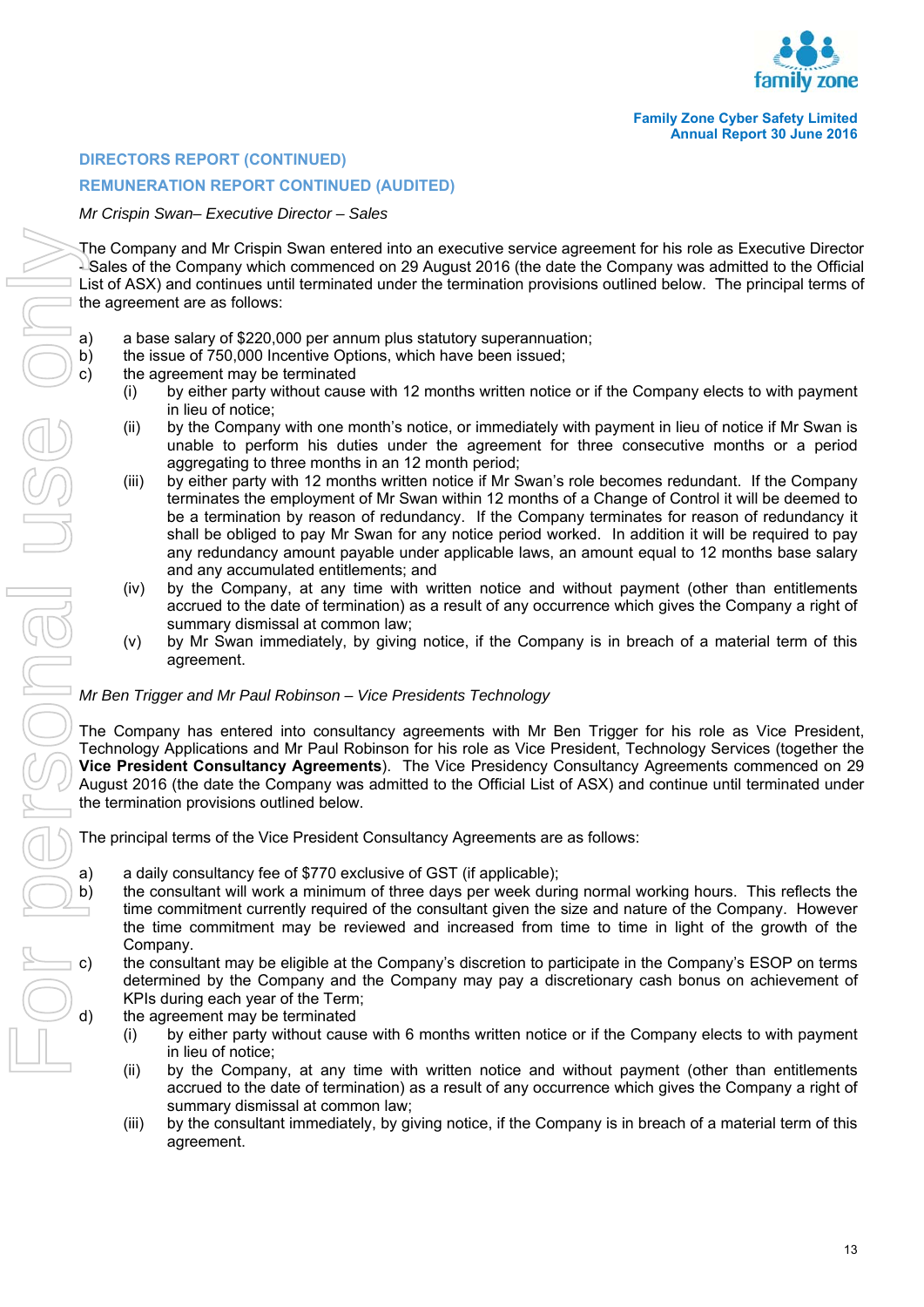

### **REMUNERATION REPORT CONTINUED (AUDITED)**

### *Non-Executive Directors and Chairman*

Non-executive Director fees are set based on fees paid to other Non-Executive Directors of comparable companies. The aggregate remuneration for Non-Executive Directors has been set by the Board at an amount not to exceed \$500,000 per annum. The Board has resolved that the Non-Executive Directors' fees will be \$50,000 per annum for the Chairman and \$40,000 per annum for non-executive Directors (plus statutory superannuation).

The key terms of the Non-Executive Director service agreements are as follows:

*Non-Executive Director Appointment – John Sims*

The Company has entered into an agreement with Mr John Sims in respect of his appointment as a Non-Executive Director and Chairman of the Company.

Mr Sims will be paid a fee of \$50,000 per annum (exclusive of statutory superannuation) for his services as Non-Executive Director and Chairman from the date of the Company's admission to the Official List of ASX and will be reimbursed for all reasonable expenses incurred in performing his duties. In addition, the Company has issued to him 1,500,000 Incentive Options each exercisable at \$0.25 on or before 20 May 2019.

The appointment of Mr Sims as Non-Executive Chairman is otherwise on terms that are customary for an appointment of this nature.

*Non-Executive Director Appointment – Phil Warren* 

The Company has entered into an agreement with Mr Phil Warren in respect of his appointment as a Non-Executive Director of the Company.

Mr Warren will be paid a fee of \$40,000 per annum (exclusive of statutory superannuation) for his services as Non-Executive Director from the date of the Company's admission to the Official List of ASX and will be reimbursed for all reasonable expenses incurred in performing his duties. In addition, the Company has issued to him 500,000 Incentive Options each exercisable at \$0.25 on or before 20 May 2019.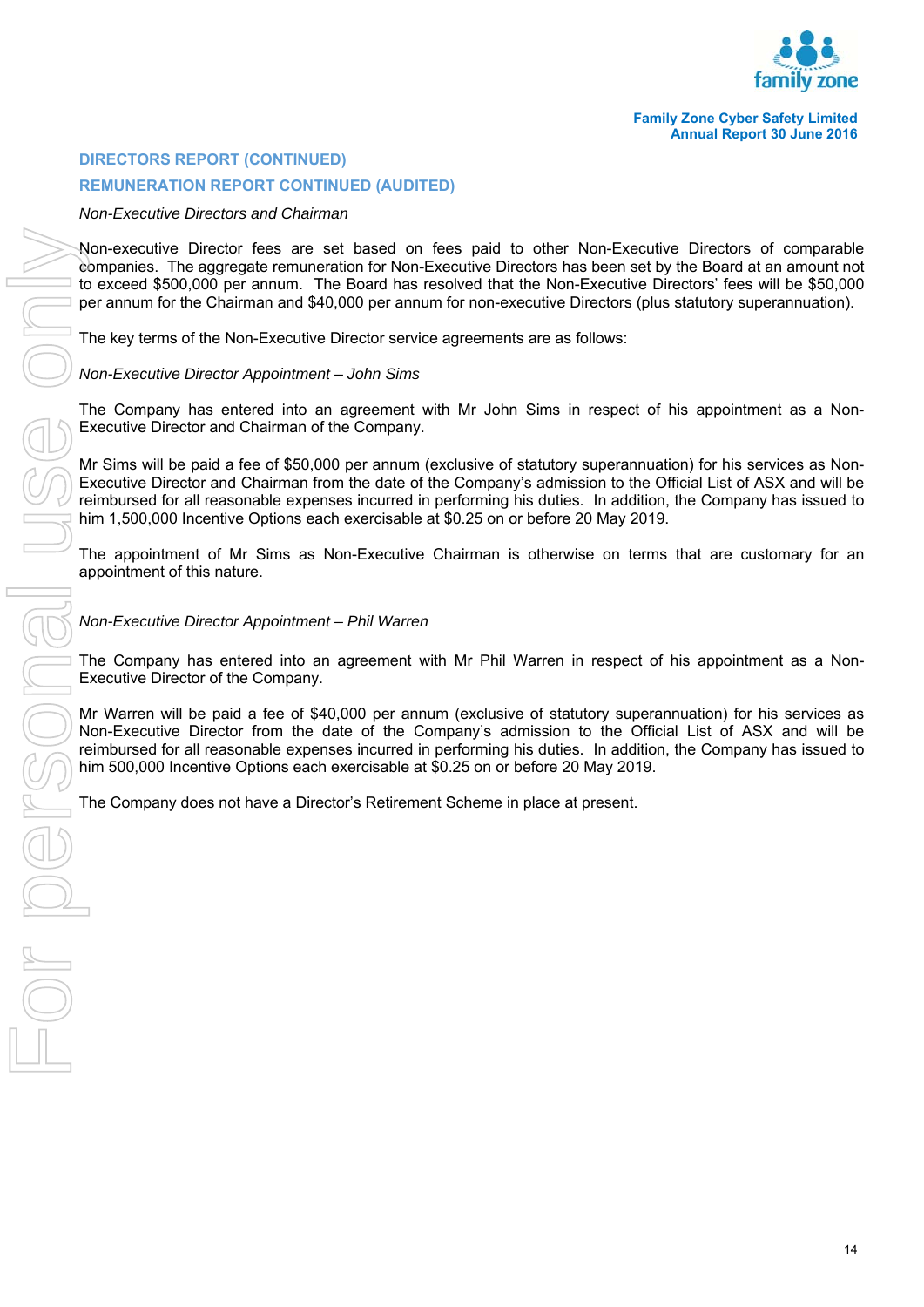

## **REMUNERATION REPORT CONTINUED (AUDITED)**

### **C. Remuneration of Key Management Personnel**

Details of the remuneration of the Directors and the key management personnel (as defined in AASB 124 *Related Party Disclosures)* of the Company for the year ended 30 June 2016 are set out in the following table.

| <b>Directors and</b><br><b>Key Management</b><br><b>Personnel</b> |                          |                          | <b>Short</b> -term       |                          |                          |                               | Post employment<br>Long<br>term     |                           | <b>Share</b><br>based<br>pay-<br>ments | <b>TOTAL</b> | <b>Total</b><br>performance<br>related<br>% | Options/<br><b>Shares</b><br>as % of<br>total |
|-------------------------------------------------------------------|--------------------------|--------------------------|--------------------------|--------------------------|--------------------------|-------------------------------|-------------------------------------|---------------------------|----------------------------------------|--------------|---------------------------------------------|-----------------------------------------------|
| 30 June 2016                                                      | <b>Salary</b><br>fees    | Cash<br>bonus<br>ъ       | Non-<br>monetary<br>ъ    | Other<br>\$              | Super-<br>annuation      | <b>Retirement</b><br>benefits | <b>Termination</b><br>benefits<br>ъ | Incentive<br><b>Plans</b> | <b>Options</b><br>/Shares<br>\$        | \$           |                                             |                                               |
| Mr Tim Levy                                                       | Ξ.                       |                          | $\blacksquare$           | $\sim$                   | $\overline{\phantom{a}}$ | $\sim$                        |                                     |                           | 76,875                                 | 76,875       | $\overline{\phantom{0}}$                    | 100%                                          |
| Mr Crispin Swan                                                   | 40,000                   | $\blacksquare$           | $\blacksquare$           | $\overline{a}$           | $\overline{\phantom{0}}$ | $\blacksquare$                |                                     | $\blacksquare$            | 376,875                                | 416,875      | $\sim$                                      | 90%                                           |
| Mr John Sims                                                      | $\blacksquare$           | $\blacksquare$           | $\blacksquare$           | $\overline{\phantom{a}}$ | $\overline{\phantom{0}}$ | $\sim$                        | $\overline{\phantom{0}}$            | $\blacksquare$            | 153,750                                | 153,750      | $\sim$                                      | 100%                                          |
| Mr Phil Warren                                                    | $\overline{\phantom{0}}$ |                          | $\blacksquare$           | $\hspace{0.05cm}$        |                          | $\overline{\phantom{0}}$      | $\blacksquare$                      | ۰.                        | 51,250                                 | 51,250       | $\sim$                                      | 100%                                          |
| Mr Ben Trigger*                                                   | $\overline{\phantom{0}}$ |                          | $\overline{\phantom{0}}$ | $\mathbf{u}$             | $\overline{\phantom{0}}$ |                               | $\sim$                              | $\blacksquare$            | ٠                                      |              | $\sim$                                      |                                               |
| Mr Paul Robinson*                                                 | $\overline{\phantom{0}}$ | $\overline{\phantom{0}}$ | $\blacksquare$           | --                       |                          | $\overline{\phantom{0}}$      | $\blacksquare$                      | $\sim$                    | ۰                                      |              | $\sim$                                      |                                               |
| <b>Total Directors</b>                                            | 40,000                   |                          | $\blacksquare$           | $\sim$                   |                          | ۰.                            | $\blacksquare$                      | ۰                         | 658,750                                | 698,750      | $\blacksquare$                              | 94%                                           |

\* Resigned as Directors on 13 May 2016 however continue their employment by the Company as Key Management Personnel.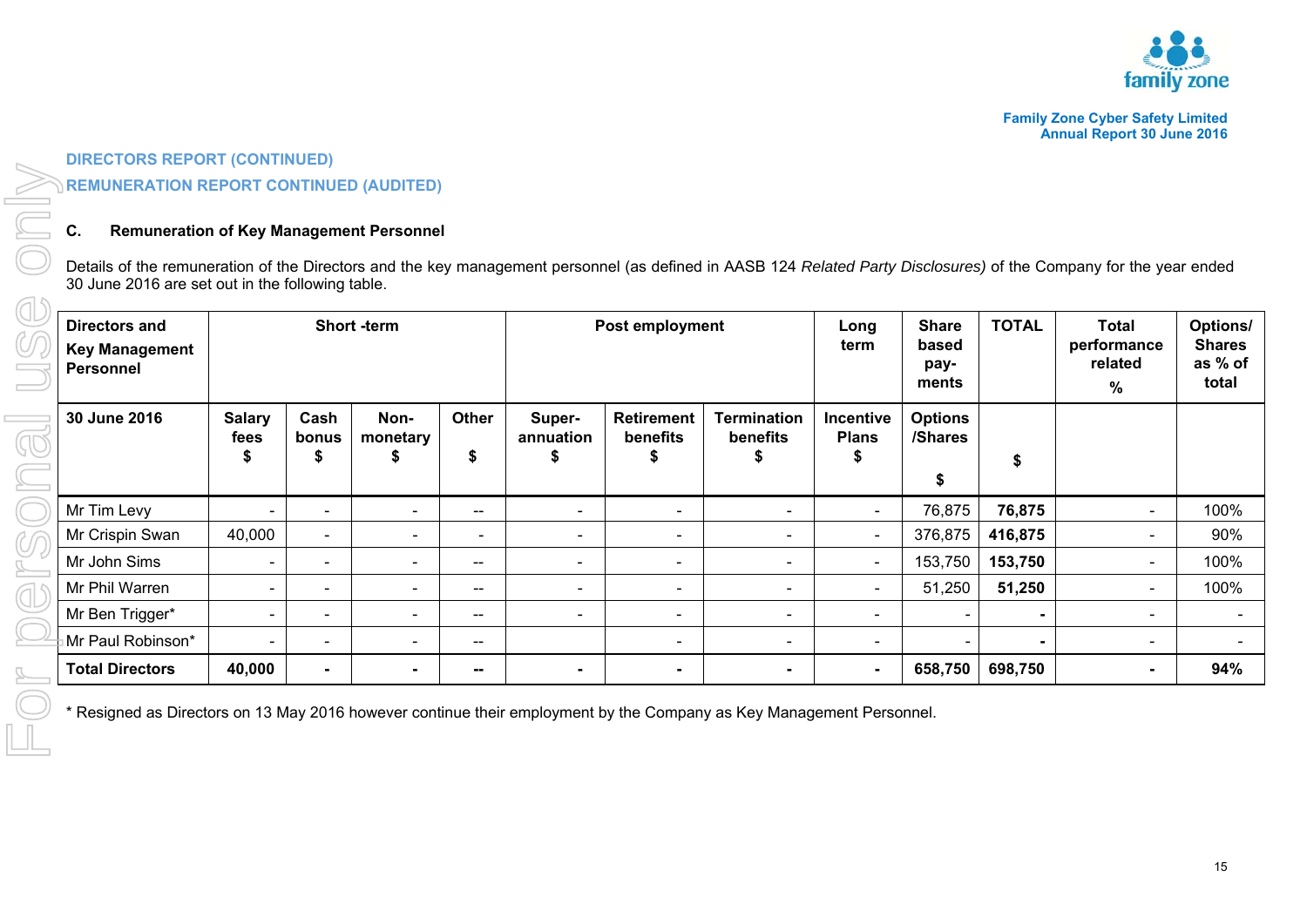

### **REMUNERATION REPORT CONTINUED (AUDITED)**

Details of the remuneration of the Directors and the key management personnel (as defined in AASB 124 *Related Party Disclosures)* of the Company for the year ended 30 June 2015 are set out in the following table.

| <b>Directors and</b><br><b>Key Management</b><br><b>Personnel</b> | <b>Short</b> -term          |                          |                          |                          | Post employment          |                               |                                | Long<br>term                     | <b>Share</b><br>based<br>pay-<br>ments | <b>TOTAL</b> | <b>Total</b><br>performance<br>related<br>% | <b>Options</b><br>as % of<br>total |
|-------------------------------------------------------------------|-----------------------------|--------------------------|--------------------------|--------------------------|--------------------------|-------------------------------|--------------------------------|----------------------------------|----------------------------------------|--------------|---------------------------------------------|------------------------------------|
| 30 June 2015                                                      | <b>Salary</b><br>fees<br>\$ | Cash<br>bonus            | Non-<br>monetary         | Other<br>æ<br>P          | Super-<br>annuation      | <b>Retirement</b><br>benefits | <b>Termination</b><br>benefits | <b>Incentive</b><br><b>Plans</b> | <b>Options</b>                         | \$           |                                             |                                    |
| Mr Tim Levy                                                       |                             | $\overline{\phantom{0}}$ | ۰                        | $\sim$ $\sim$            |                          |                               | $\overline{\phantom{0}}$       |                                  |                                        |              | ۰                                           |                                    |
| Mr Crispin Swan                                                   | 30,000                      | $\blacksquare$           | $\overline{\phantom{0}}$ | $\overline{\phantom{0}}$ | $\sim$                   | $\blacksquare$                | $\overline{a}$                 | $\blacksquare$                   | $\sim$                                 | 30,000       | $\blacksquare$                              |                                    |
| Mr Ben Trigger*                                                   |                             | $\overline{\phantom{0}}$ | $\overline{\phantom{0}}$ | $- -$                    | $\overline{\phantom{0}}$ | $\blacksquare$                | $\overline{\phantom{0}}$       |                                  | $\overline{\phantom{0}}$               | -            | $\overline{\phantom{a}}$                    |                                    |
| Mr Paul Robinson*                                                 |                             |                          |                          | --                       |                          |                               | $\overline{\phantom{0}}$       |                                  | $\overline{\phantom{0}}$               |              | $\overline{\phantom{0}}$                    |                                    |
| <b>Total Directors</b>                                            | 30,000                      | ۰.                       |                          | $\sim$                   |                          |                               | ۰                              |                                  | $\blacksquare$                         | 30,000       | ۰                                           |                                    |

\* Resigned as Directors on 13 May 2016 however continue their employment by the Company as Key Management Personnel.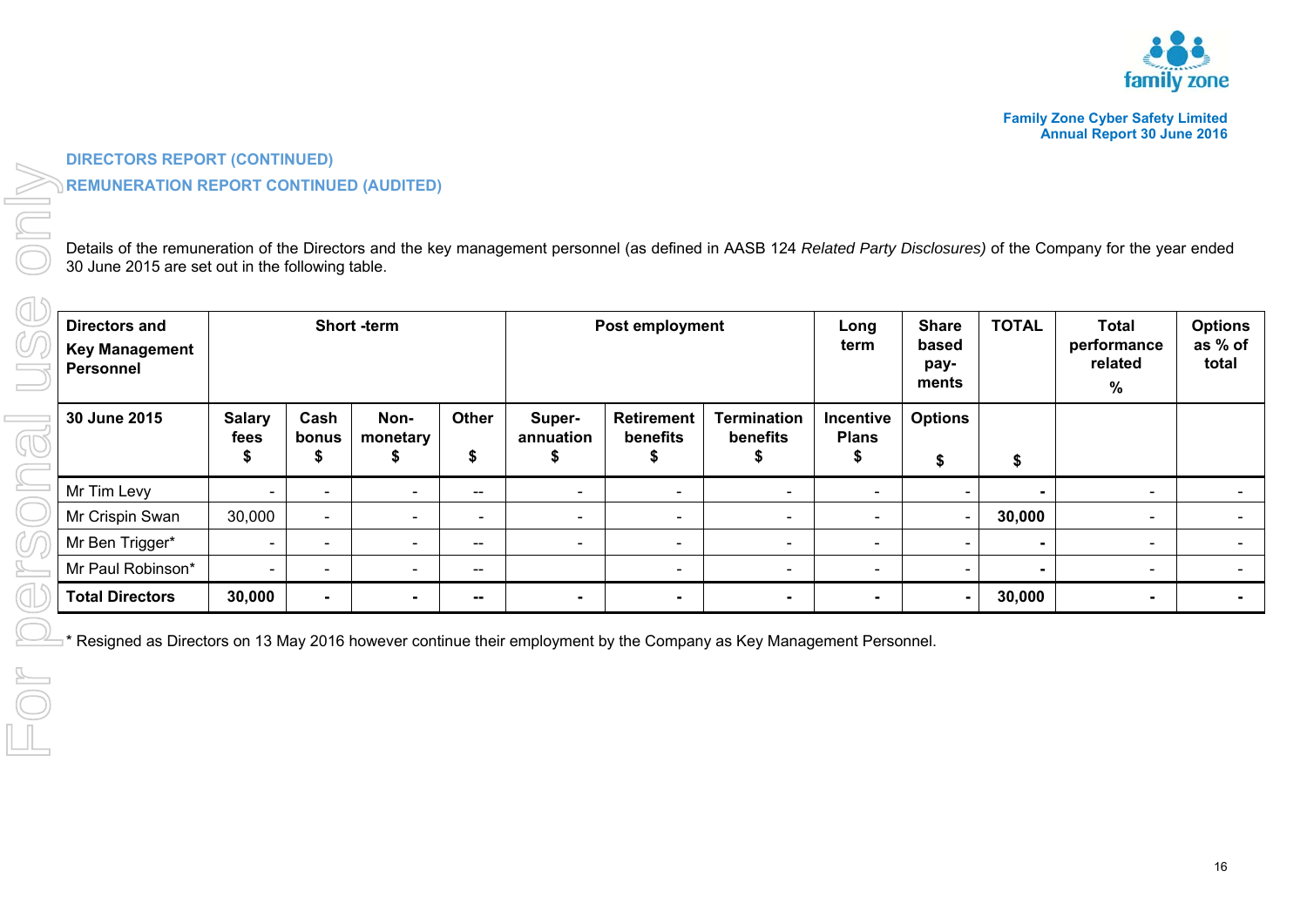

## **DIRECTORS REPORT (CONTINUED) REMUNERATION REPORT CONTINUED (AUDITED)**

### **D. Relationship between remuneration and company performance**

As the Company only commenced the commercialisation of its Family Zone Platform and consumer product offerings in March 2016, the Directors assess performance of the Company with regard to the achievement of both operational and financial targets with a current focus on subscriber numbers and sales revenues. Following the end of the financial year the Company also listed on ASX and therefore the Board will also assess the performance of the Group with regard to the price of the Company's ordinary shares listed on the ASX and the market capitalisation of the Company. **Free Sources of the Directors assess performance of the Company personnel for the Company controlled that results in long-term and consumer of the Company and the Company and for performance of the Company and the company** 

Directors and executives are issued options and, in some cases, performance shares, to encourage the alignment of personal and shareholder interests.

Options issued to Directors and executives may be subject to market based price hurdles and vesting conditions and the exercise price of options is set at a level that encourages the Directors to focus on share price appreciation. The Company believes this policy will be effective in increasing shareholder wealth. Key management personnel are also entitled to participate in the employee share and option arrangements.

Performance shares vest on the achievement of operational and financial milestones, providing those Directors and executives holding performance shares an incentive to meet the operational and financial milestones prior to the expiry date of the performance shares.

On the resignation of Directors and executives any vested options issued as remuneration are retained by the relevant party.

The Board may exercise discretion in relation to approving incentives such as options. The policy is designed to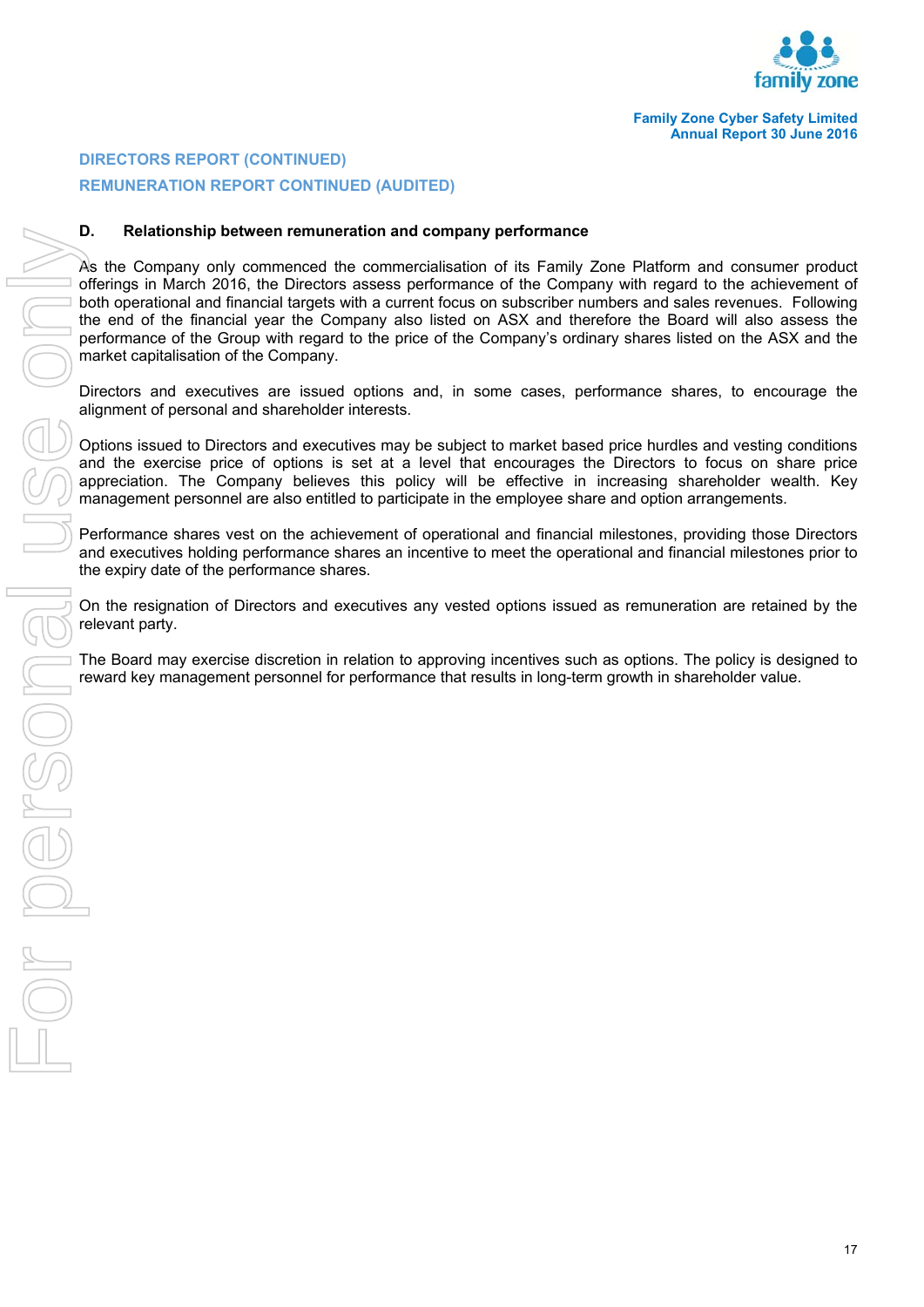

### **REMUNERATION REPORT CONTINUED (AUDITED)**

### **E. Share based compensation**

### a) Details of compensation Options

The Company granted the following unlisted options as share based payments during financial year. These options are not dependent upon satisfaction of performance or vesting conditions and have been issued to increase goal congruence between Shareholders and Directors.

| 2016<br>Directors and<br><b>Executives</b> | <b>∣Grant date</b>       | <b>Number</b><br>granted | Fair value per<br>option at<br>grant date | <b>Number</b><br>vested<br>during the<br>year | Vested %                 | Fair value of<br>exercised<br>options<br>during the<br>year | <b>Number</b><br>lapsed during<br>the year | Year lapsed<br>granted   | options were or payable for<br>exercised<br>options | Amount paid Exercise price<br>ъ | <b>Expiry date</b> |
|--------------------------------------------|--------------------------|--------------------------|-------------------------------------------|-----------------------------------------------|--------------------------|-------------------------------------------------------------|--------------------------------------------|--------------------------|-----------------------------------------------------|---------------------------------|--------------------|
| Tim Levy                                   | 20/05/16                 | 750,000                  | \$0.1025                                  | 750,000                                       | 100%                     | $\blacksquare$                                              |                                            |                          |                                                     | \$0.25                          | 20/05/2019         |
| <b>Crispin Swan</b>                        | 20/05/16                 | 750,000                  | \$0.1025                                  | 750,000                                       | 100%                     | $\overline{\phantom{0}}$                                    | $\overline{\phantom{a}}$                   |                          |                                                     | \$0.25                          | 20/05/2019         |
| John Sims                                  | 20/05/16                 | ,500,000                 | \$0.1025                                  | ,500,000                                      | 100%                     | $\,$                                                        | $\overline{\phantom{0}}$                   |                          |                                                     | \$0.25                          | 20/05/2019         |
| <b>Phil Warren</b>                         | 20/05/16                 | 500,000                  | \$0.1025                                  | 500,000                                       | 100%                     | $\overline{\phantom{a}}$                                    | -                                          | $\overline{\phantom{0}}$ |                                                     | \$0.25                          | 20/05/2019         |
| <b>Ben Trigger</b>                         | $\overline{\phantom{a}}$ | $\overline{\phantom{0}}$ | $\overline{\phantom{a}}$                  |                                               | $\overline{\phantom{a}}$ | $\overline{\phantom{a}}$                                    | $\overline{\phantom{0}}$                   | $\overline{\phantom{0}}$ | $\overline{\phantom{0}}$                            | $\overline{\phantom{a}}$        |                    |
| Paul Robinson                              | $\overline{\phantom{0}}$ |                          | $\blacksquare$                            |                                               |                          | $\blacksquare$                                              | $\overline{\phantom{a}}$                   | $\,$                     |                                                     | $\overline{\phantom{a}}$        |                    |
| Total                                      | $\overline{\phantom{a}}$ | 3,500,000                | $\blacksquare$                            | 3,500,000                                     |                          | $\overline{\phantom{a}}$                                    |                                            |                          |                                                     | $\qquad \qquad \blacksquare$    |                    |

No shares were issued on the exercise of any compensation Options during the financial year.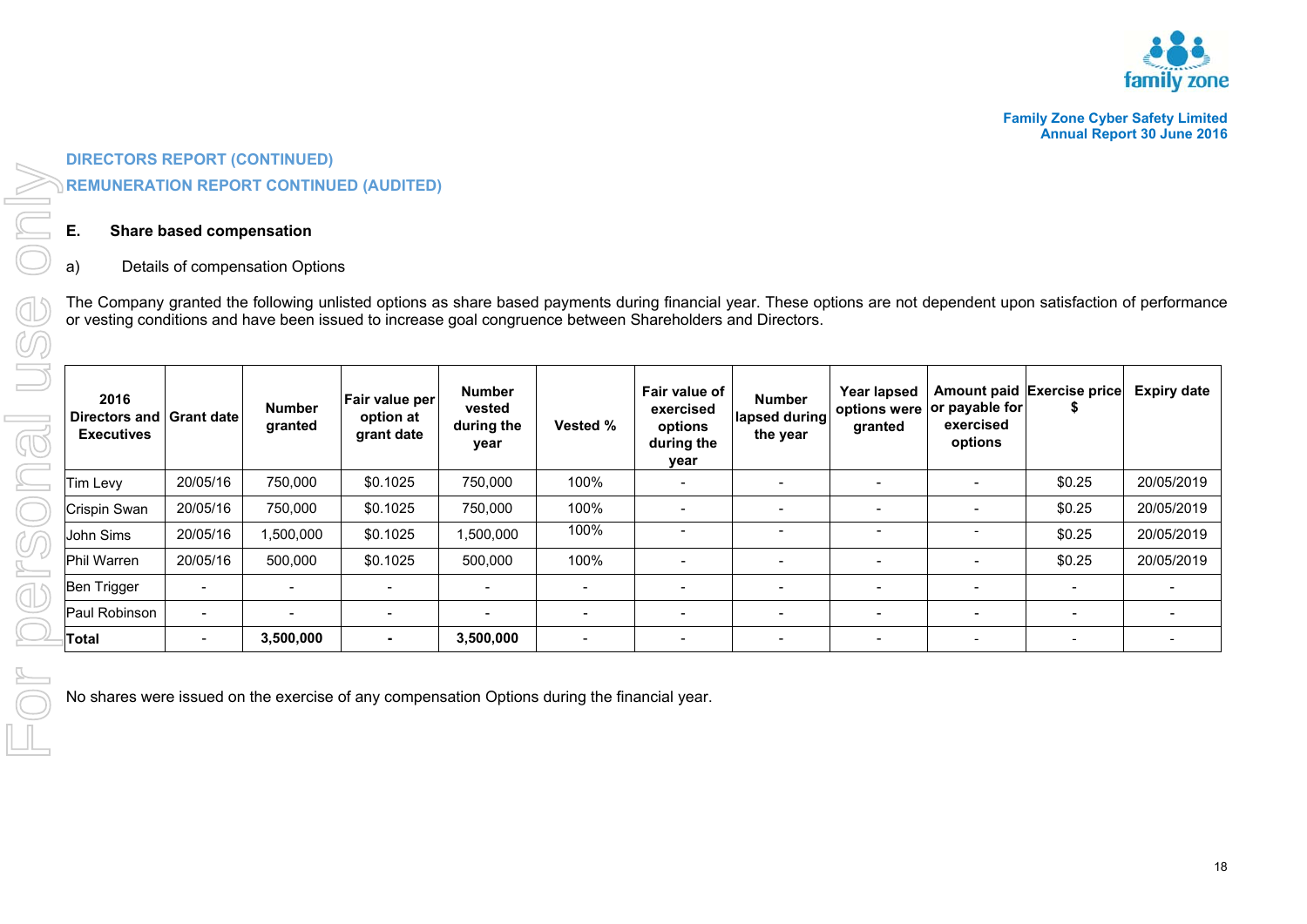

### **DIRECTORS REPORT (CONTINUED) REMUNERATION REPORT CONTINUED (AUDITED)**

### **F. Key management personnel's equity holding**

a) Number of Options held by key management personnel

| The number of the options of the Company held, directly, indirectly or beneficially, by each Director and key<br>management personnel, including their personally-related entities for the year ended 30 June 2016 are as follows: |                                  |                                   |                             |                           |                                   |                                                     |
|------------------------------------------------------------------------------------------------------------------------------------------------------------------------------------------------------------------------------------|----------------------------------|-----------------------------------|-----------------------------|---------------------------|-----------------------------------|-----------------------------------------------------|
| Directors and<br><b>Executives</b>                                                                                                                                                                                                 | <b>Held at</b><br>1 July<br>2015 | <b>Granted as</b><br>remuneration | <b>Options</b><br>exercised | <b>Options</b><br>expired | <b>Held at</b><br>30 June<br>2016 | <b>Vested and</b><br>exercisable<br>at 30 June 2016 |
| Mr Tim Levy                                                                                                                                                                                                                        |                                  | 750,000                           |                             |                           | 750,000                           | 750,000                                             |
| Mr John Sims                                                                                                                                                                                                                       |                                  | 1,500,000                         |                             |                           | 1,500,000                         | 1,500,000                                           |
| Mr Crispin Swan                                                                                                                                                                                                                    |                                  | 750,000                           |                             |                           | 750,000                           | 750,000                                             |
| Mr Phil Warren                                                                                                                                                                                                                     |                                  | 500,000                           |                             |                           | 500,000                           | 500,000                                             |
| Mr Ben Trigger                                                                                                                                                                                                                     |                                  |                                   |                             |                           |                                   |                                                     |
| Mr Paul Robinson                                                                                                                                                                                                                   |                                  |                                   |                             |                           |                                   |                                                     |
| Total                                                                                                                                                                                                                              |                                  | 3,500,000                         |                             |                           | 3,500,000                         | 3,500,000                                           |

### b) Number of Shares held by key management personnel

The number of ordinary shares of the Company held, directly, indirectly or beneficially, by each Director and key management personnel, including their personally-related entities as at the date of this report is as follows :-

| Directors and<br><b>Executives</b> | Held at<br>1 July 2015   | <b>Received as</b><br>remuneration | <b>Shares issued</b><br>for cash<br>subscription | Other changes | Held at<br>30 June 2016 |
|------------------------------------|--------------------------|------------------------------------|--------------------------------------------------|---------------|-------------------------|
| Mr Tim Levy                        | 5,032,276                |                                    | 3,925,916                                        | (4, 299, 931) | 4,658,261               |
| Mr John Sims                       | $\overline{\phantom{0}}$ | ۰                                  | $\overline{\phantom{0}}$                         | ۰             |                         |
| Mr Crispin Swan                    | 2,260,572                | 783,710                            | 592,621                                          | (1,745,712)   | 1,891,191               |
| Mr Phil Warren                     | 65,310                   | ۰                                  |                                                  |               | 65,310                  |
| Mr Ben Trigger                     | 3,606,865                | ۰                                  | 261,035                                          | (1,865,591)   | 2,011,035               |
| Mr Paul Robinson                   | 3,291,580                |                                    | 262,300                                          | (1,705,862)   | 1,848,018               |
| Total                              | 14,256,603               | 783,710                            | 4,693,074                                        | (9,617,096)   | 10,473,815              |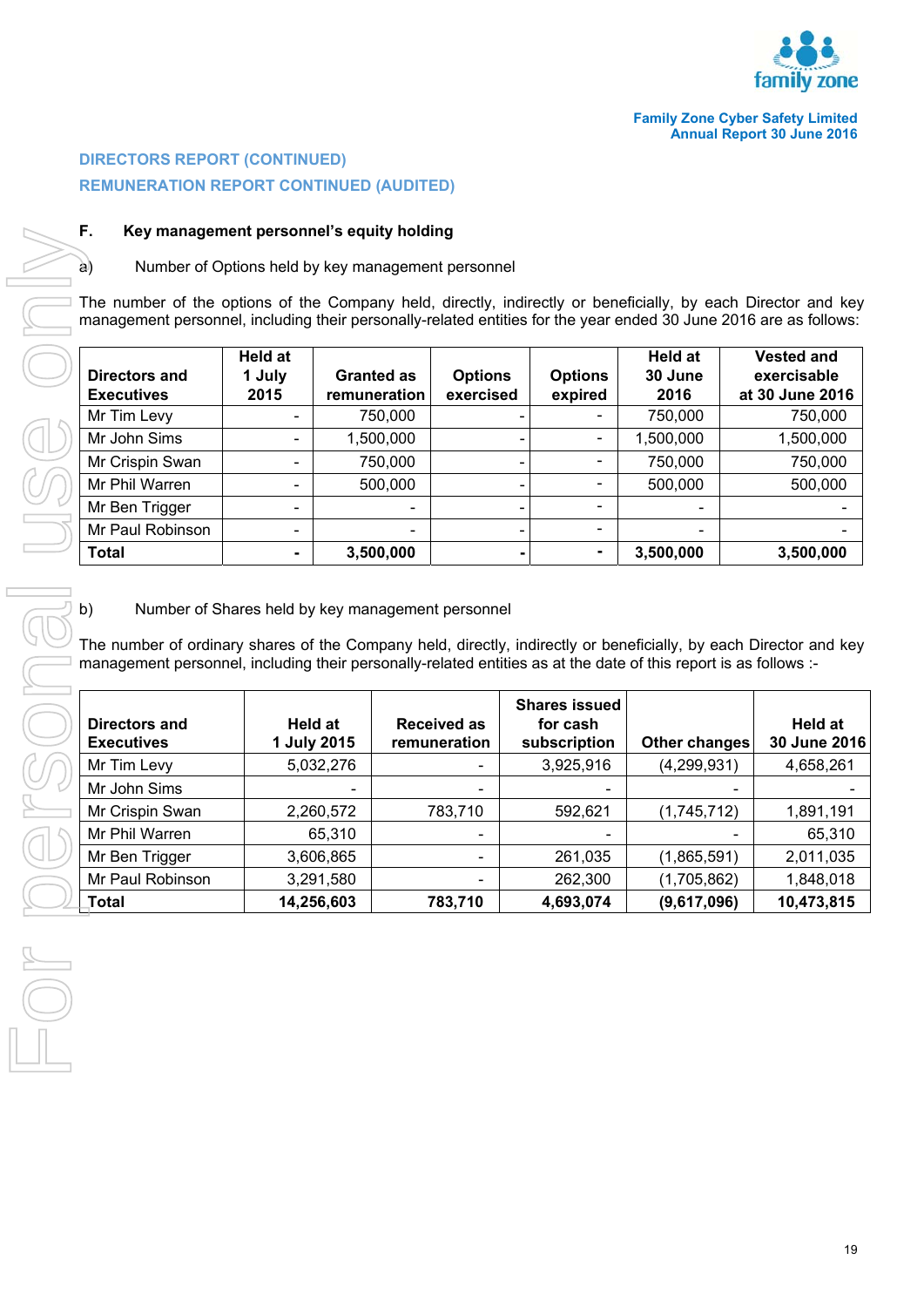

### **DIRECTORS REPORT (CONTINUED) REMUNERATION REPORT CONTINUED (AUDITED)**

c) Performance Share Holdings of Key Management Personnel

| <b>Executives</b>                                                                                                                                                                                                                                                                                                                                                                                                                                                                                   | <b>Directors and</b>       | Total held at<br>1 July 2015          | <b>Class A</b><br>Performance<br><b>Shares</b>                                                                    | <b>Class B</b><br>Performance<br><b>Shares</b> | <b>Class C</b><br>Performance<br><b>Shares</b> | <b>Total held at</b><br>30 June 2016 |  |  |
|-----------------------------------------------------------------------------------------------------------------------------------------------------------------------------------------------------------------------------------------------------------------------------------------------------------------------------------------------------------------------------------------------------------------------------------------------------------------------------------------------------|----------------------------|---------------------------------------|-------------------------------------------------------------------------------------------------------------------|------------------------------------------------|------------------------------------------------|--------------------------------------|--|--|
| Mr Tim Levy                                                                                                                                                                                                                                                                                                                                                                                                                                                                                         |                            |                                       | 3,878,611                                                                                                         | 3,878,610                                      | 3,878,610                                      | 11,635,831                           |  |  |
|                                                                                                                                                                                                                                                                                                                                                                                                                                                                                                     | Mr John Sims               |                                       |                                                                                                                   |                                                |                                                |                                      |  |  |
|                                                                                                                                                                                                                                                                                                                                                                                                                                                                                                     | Mr Crispin Swan            |                                       | 2,205,384                                                                                                         | 2,205,383                                      | 2,205,383                                      | 6,616,150                            |  |  |
|                                                                                                                                                                                                                                                                                                                                                                                                                                                                                                     | Mr Phil Warren             |                                       |                                                                                                                   |                                                |                                                |                                      |  |  |
|                                                                                                                                                                                                                                                                                                                                                                                                                                                                                                     | Mr Ben Trigger             |                                       | 1,674,677                                                                                                         | 1,674,677                                      | 1,674,678                                      | 5,024,032                            |  |  |
|                                                                                                                                                                                                                                                                                                                                                                                                                                                                                                     | Mr Paul Robinson           |                                       | 1,574,662                                                                                                         | 1,574,663                                      | 1,574,662                                      | 4,721,987                            |  |  |
|                                                                                                                                                                                                                                                                                                                                                                                                                                                                                                     |                            |                                       | 9,333,334                                                                                                         | 9,333,333                                      | 9,333,333                                      | 28,000,000                           |  |  |
| Class B Performance Shares convert on achievement of \$10,000,000 revenue by the Company over a 12<br>month rolling period of which 30% is subscription income (as confirmed by the Company's auditor) by 29<br>August 2019<br>Class C Performance Shares convert on achievement of \$20,000,000 revenue by the Company over a 12<br>month rolling period of which 30% is subscription income (as confirmed by the Company's auditor) by 29<br>August 2020<br>(together the Performance Milestones) |                            |                                       |                                                                                                                   |                                                |                                                |                                      |  |  |
| G.                                                                                                                                                                                                                                                                                                                                                                                                                                                                                                  |                            | <b>Key Management Personnel Loans</b> | As at 30 June 2016 none of the Performance Milestones have been achieved.                                         |                                                |                                                |                                      |  |  |
|                                                                                                                                                                                                                                                                                                                                                                                                                                                                                                     | during the financial year. |                                       | No loans were provided to made, guaranteed or secured directly or indirectly to any KMP or their related entities |                                                |                                                |                                      |  |  |
| Η.                                                                                                                                                                                                                                                                                                                                                                                                                                                                                                  |                            |                                       | <b>Other Transactions with Key Management Personnel</b>                                                           |                                                |                                                |                                      |  |  |
| Transactions with other related parties are made on normal commercial terms and conditions and at market rates.<br>Outstanding balances are unsecured and are repayable in cash.                                                                                                                                                                                                                                                                                                                    |                            |                                       |                                                                                                                   |                                                |                                                |                                      |  |  |
|                                                                                                                                                                                                                                                                                                                                                                                                                                                                                                     |                            |                                       |                                                                                                                   |                                                |                                                |                                      |  |  |

- Class A Performance Shares convert on achievement of 15,000 paying subscribers of the Company generating at least \$100,000 revenue per month over 3 consecutive months (as confirmed by the Company's auditor) by 29 August 2018
- Class B Performance Shares convert on achievement of \$10,000,000 revenue by the Company over a 12 month rolling period of which 30% is subscription income (as confirmed by the Company's auditor) by 29 August 2019
- Class C Performance Shares convert on achievement of \$20,000,000 revenue by the Company over a 12 month rolling period of which 30% is subscription income (as confirmed by the Company's auditor) by 29 August 2020

### (together the **Performance Milestones)**

### **G. Key Management Personnel Loans**

### **H. Other Transactions with Key Management Personnel**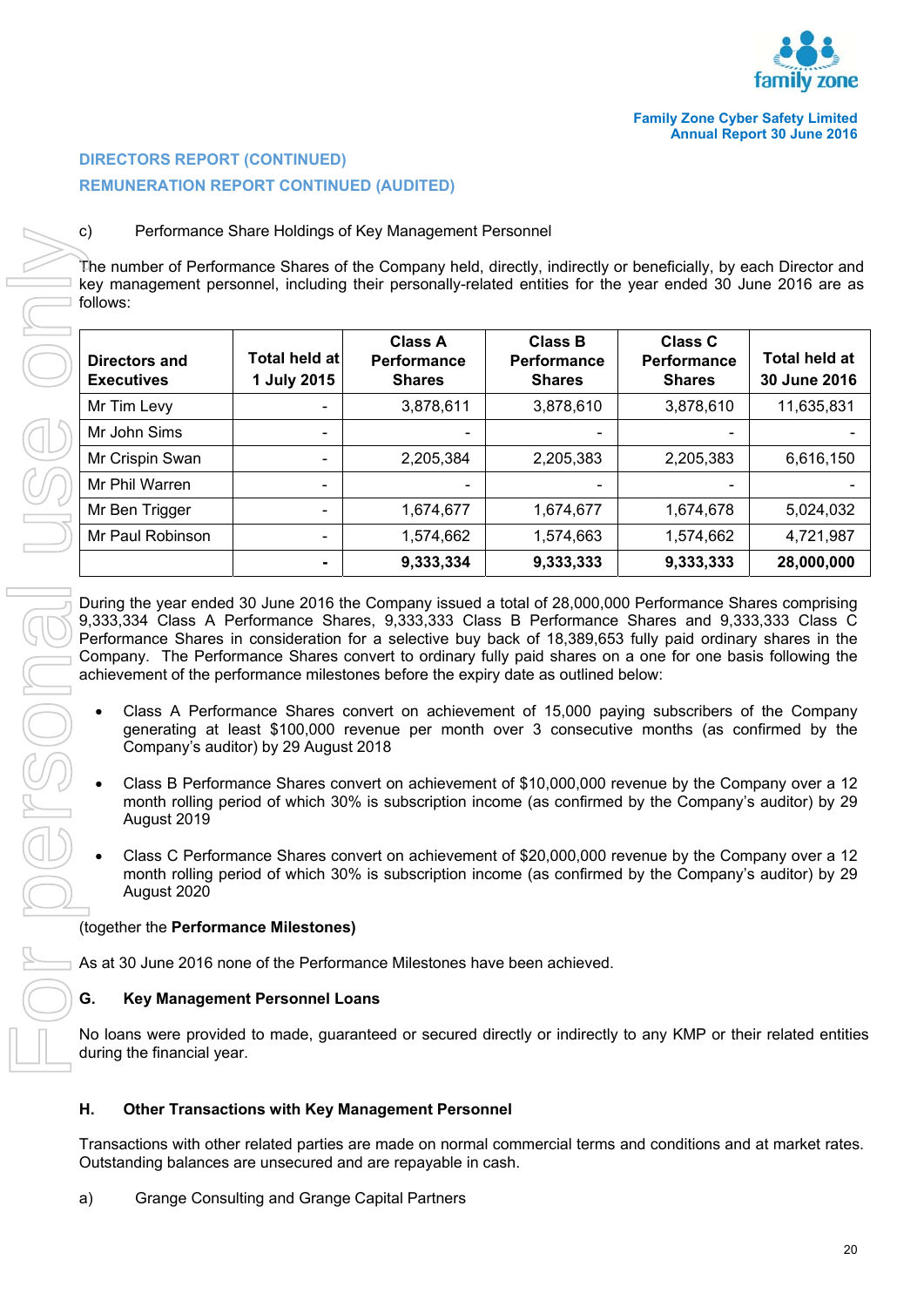

### **REMUNERATION REPORT CONTINUED (AUDITED)**

Mr Phil Warren, a Director of the Company, is also a director of Grange Consulting and an entity related to him is shareholder of Grange Consulting. Grange Capital is an entity associated with Grange Consulting.

Grange Consulting was in June 2014 to provide company secretarial services to the Company. Pursuant to this engagement Grange Consulting received \$2,000 (plus GST) per month for these services. An administration fee of 5% was also payable on each invoice. This engagement can be terminated by either party giving 60 days' notice in writing.

Grange Capital also received capital raising fees from the Company for assisting in its Convertible Note capital raising during the financial year. Grange Capital received a 0.05% management fee for the Convertible Note fund raising and 4.0% capital raising fee on funds raised by Grange Capital.

A summary of the total fees paid to Grange Consulting and Grange Capital Partners for the year ended 30 June 2016 and 30 June 2015 is as follows:

|                                                                                                        | 30 June 2016 | 30 June 2015 |  |  |  |
|--------------------------------------------------------------------------------------------------------|--------------|--------------|--|--|--|
|                                                                                                        |              |              |  |  |  |
| Company secretarial services                                                                           | 19,825       | 25,200       |  |  |  |
| Capital raising fee                                                                                    | 6,300        |              |  |  |  |
| Total                                                                                                  | 26,125       | 25,200       |  |  |  |
| 1. Amounts payable to Grange Consulting and Grange Capital as at 30 June 2016 were \$15,625 (GST Exc.) |              |              |  |  |  |

The Company also engaged Grange Consulting to provide corporate advisory and transaction management services in respect to the Offers under its IPO Prospectus. Grange Consulting's fees from the Company for these services were:

- a \$75,000 (plus GST) transaction management fee;
- \$50,000 (plus GST) success fee payable on successful admission of the Company to the Official List of the ASX; and
- Grange Consulting or its nominees has the right to apply for and/or with Grange Capital allocate up to 2,500,000 Prospectus Options under the Option Offer in the IPO Prospectus.

The above mentioned corporate advisory fees were not paid during the current financial year.

Following the Company's admission to ASX in August 2016 it was agreed that Grange Consulting would continue to provide company secretarial services and will also provide financial management services to the Company and will receive \$7,500 (plus GST) per month. An administration fee of 5% is also payable on each invoice. This engagement can be terminated by either party giving 60 days notice in writing.

### **\*\*\*\*\*\*\*\*\*\*\* END OF AUDITED REMUNERATION REPORT \*\*\*\*\*\*\*\*\*\*\***

Signed in accordance with a resolution of the Directors.

**Mr Tim Levy**  *Managing Director*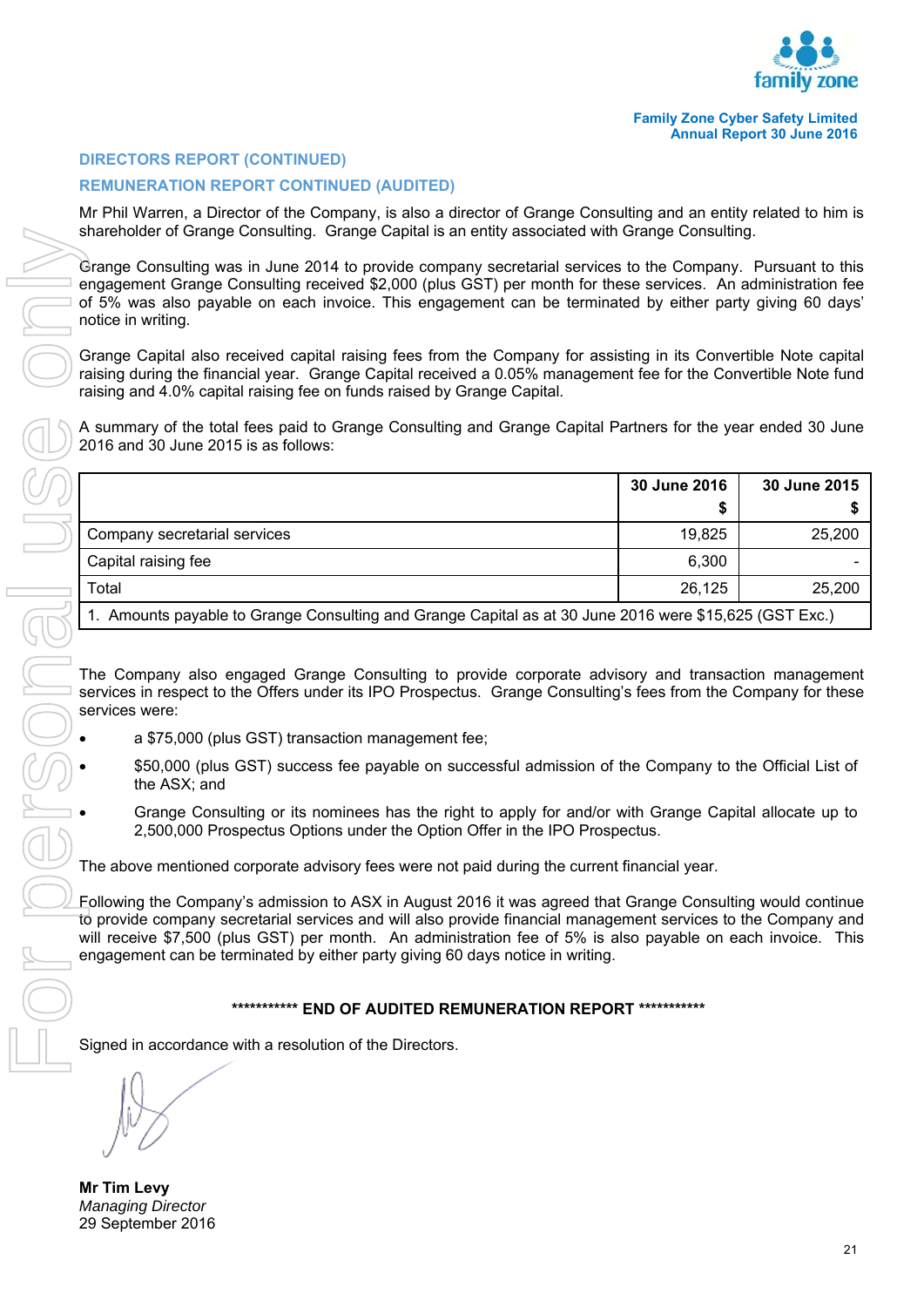

Pitcher Partners is an association of Independent firms Melbourne | Sydney | Perth | Adelaide | Brisbane | Newcastle

### **AUDITOR'S INDEPENDENCE DECLARATION**

### **To the Directors of Family Zone Cyber Safety Limited**

In relation to the independent audit for the year ended 30 June 2016, to the best of my knowledge and belief there have been:

(i) No contraventions of the auditor independence requirements of the *Corporations Act 2001*; and

(ii) No contraventions of any applicable code of professional conduct.

Partners BAXA PTY LTD

PITCHER PARTNERS BA&A PTY LTD

PAUL MULLIGAN Executive Director Perth, 29 September 2016

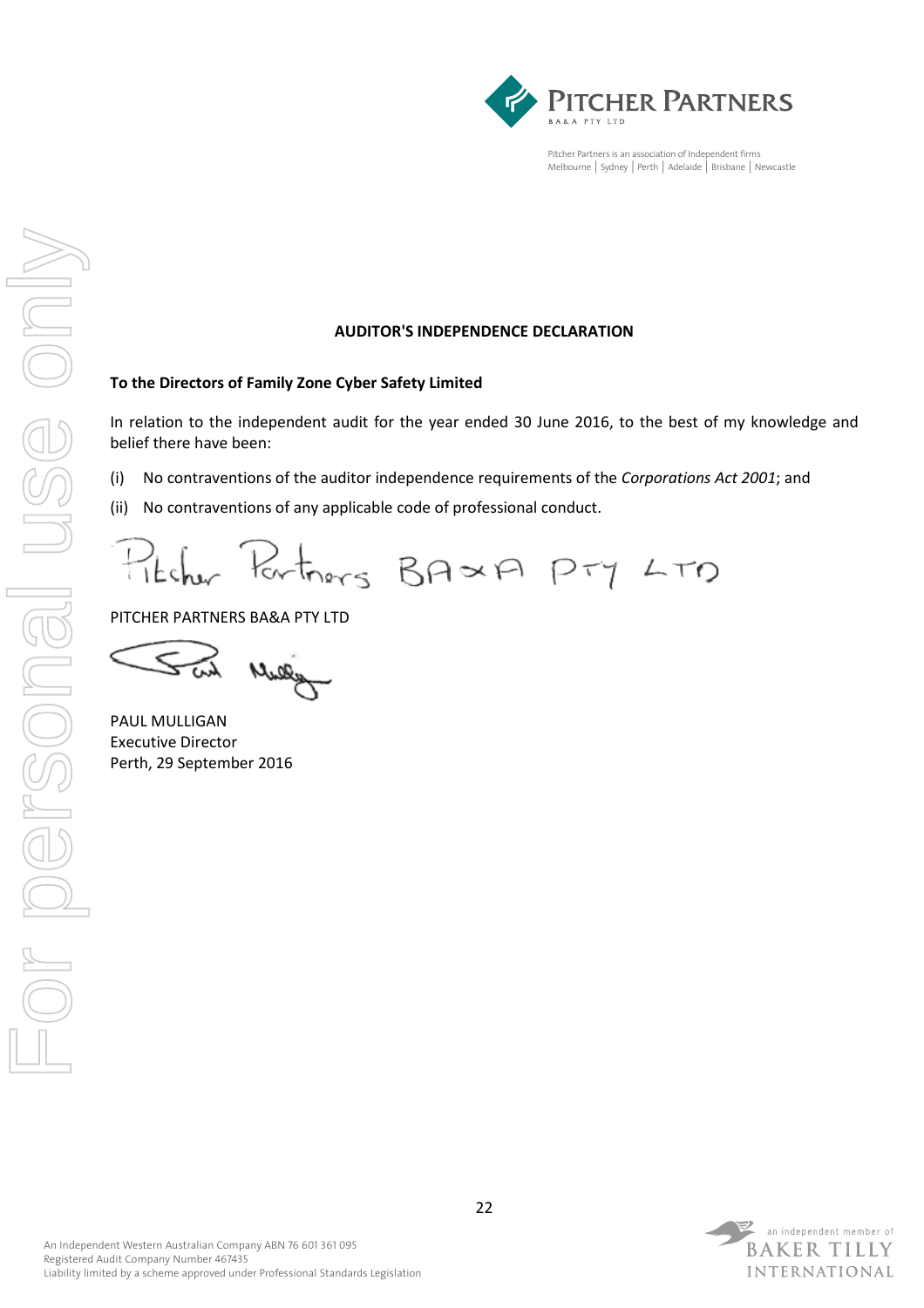

# **STATEMENT OF PROFIT OR LOSS AND OTHER COMPREHENSIVE INCOME**

For the year ended 30 June 2016

|                                                                                                                                  | <b>Note</b> |                          | 2015                    |
|----------------------------------------------------------------------------------------------------------------------------------|-------------|--------------------------|-------------------------|
|                                                                                                                                  |             | 2016                     | Restated *              |
|                                                                                                                                  |             | \$                       | \$                      |
|                                                                                                                                  |             |                          |                         |
| Revenue                                                                                                                          | 4           | 5,532                    |                         |
| Other Income                                                                                                                     | 4           | 438,590                  | 97,860                  |
| Administration                                                                                                                   |             | (577,061)                | (35, 885)               |
| Impairment of intangible assets                                                                                                  |             | (690, 041)               |                         |
| Employee and director benefits expense                                                                                           | 5           | (559, 725)               | (30,000)                |
| Finance costs                                                                                                                    |             | (27)                     | (6, 391)                |
| Marketing expenses                                                                                                               | 6           | (7,685)                  | (15,683)                |
| Research & development expenses                                                                                                  |             | (908, 855)               | (541, 943)              |
| Share based payment expense                                                                                                      |             | (512, 141)               |                         |
| Depreciation & amortisation                                                                                                      |             |                          |                         |
| Loss before income tax                                                                                                           |             | (84, 367)<br>(2,895,780) | (42, 733)<br>(574, 775) |
|                                                                                                                                  |             |                          |                         |
| Income tax benefit/(expense)                                                                                                     | 7           | 80,173                   | (80, 173)               |
| Loss after tax for the period attributable to the members<br>of Family Zone Cyber Safety                                         |             | (2,815,607)              | (654, 948)              |
| Other comprehensive income                                                                                                       |             |                          |                         |
| Total comprehensive (loss) for the period attributable to                                                                        |             |                          |                         |
| the members of Family Zone Cyber Safety                                                                                          |             | (2,815,607)              | (654, 948)              |
|                                                                                                                                  |             |                          |                         |
|                                                                                                                                  |             |                          |                         |
|                                                                                                                                  |             |                          |                         |
| Basic and diluted loss per share (cents per share) for the year<br>attributed to the members of Family Zone Cyber Safety         | 8           | (11.71)                  | (2.66)                  |
|                                                                                                                                  |             |                          |                         |
|                                                                                                                                  |             |                          |                         |
| The above Statement of Profit or Loss and Other Comprehensive Income is to be read in conjunction with th<br>accompanying notes. |             |                          |                         |
| * See Note 28 for details regarding the restatement as a result of this error.                                                   |             |                          |                         |
|                                                                                                                                  |             |                          |                         |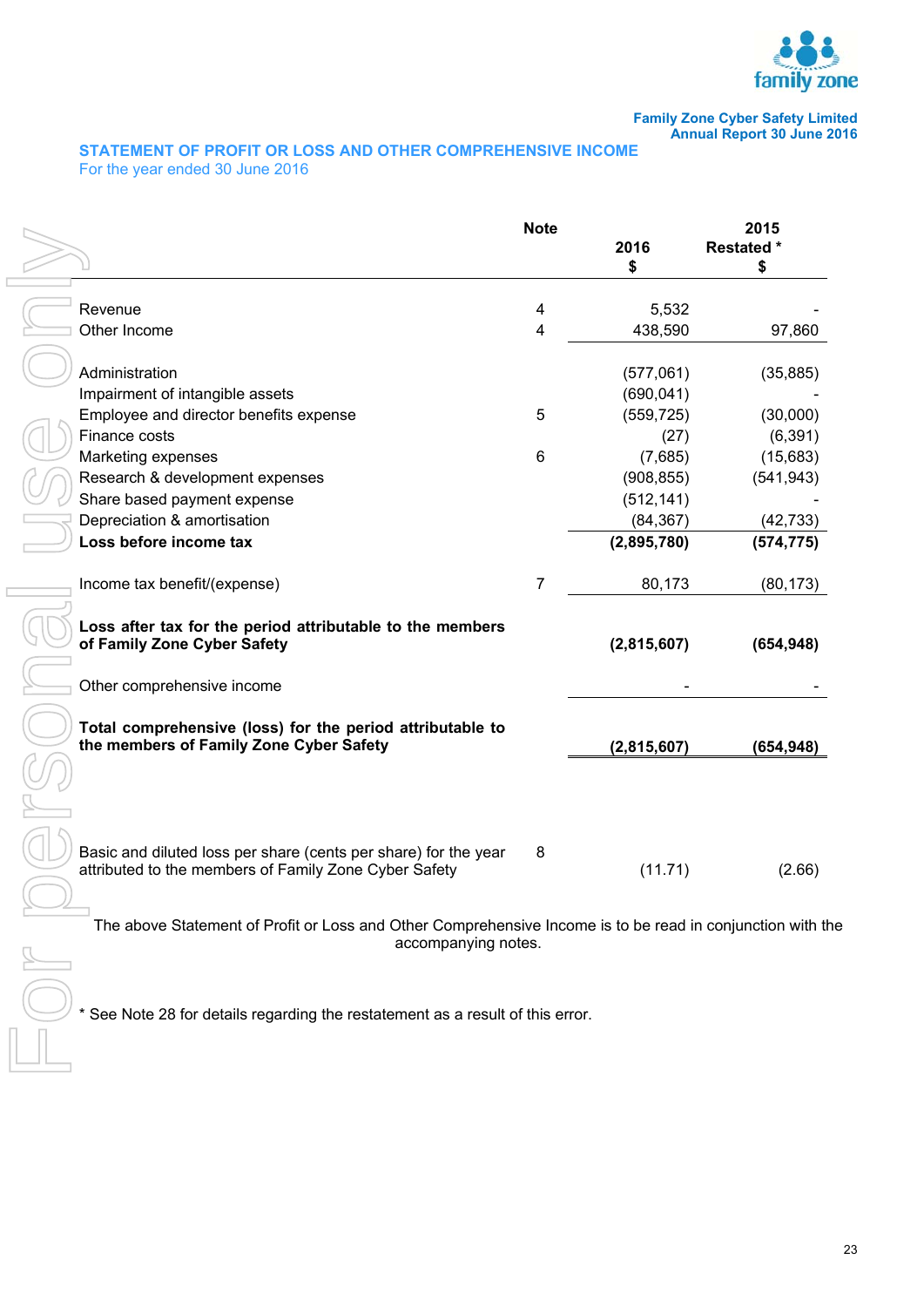

### **STATEMENT OF FINANCIAL POSITION**  As at 30 June 2016

|                                  |                                                                                                                                                                                                                                                                                                                                           |                                                    | <b>Restated</b>                                                                                           |                                                                                         |
|----------------------------------|-------------------------------------------------------------------------------------------------------------------------------------------------------------------------------------------------------------------------------------------------------------------------------------------------------------------------------------------|----------------------------------------------------|-----------------------------------------------------------------------------------------------------------|-----------------------------------------------------------------------------------------|
|                                  | <b>Note</b>                                                                                                                                                                                                                                                                                                                               | 2016                                               | 2015                                                                                                      | 2015                                                                                    |
|                                  |                                                                                                                                                                                                                                                                                                                                           | \$                                                 | \$                                                                                                        | \$                                                                                      |
| <b>ASSETS</b>                    |                                                                                                                                                                                                                                                                                                                                           |                                                    |                                                                                                           |                                                                                         |
| <b>Current Assets</b>            |                                                                                                                                                                                                                                                                                                                                           |                                                    |                                                                                                           |                                                                                         |
| Cash and cash equivalents        | 9                                                                                                                                                                                                                                                                                                                                         | 720,227                                            | 78,721                                                                                                    | 78,721                                                                                  |
| Trade and other receivables      |                                                                                                                                                                                                                                                                                                                                           | 41,427                                             | 37,746                                                                                                    |                                                                                         |
| Inventory                        | 10                                                                                                                                                                                                                                                                                                                                        | 216,029                                            | 118,909                                                                                                   | 118,909                                                                                 |
| <b>Total Current Assets</b>      |                                                                                                                                                                                                                                                                                                                                           | 977,683                                            | 235,376                                                                                                   | 197,630                                                                                 |
|                                  |                                                                                                                                                                                                                                                                                                                                           |                                                    |                                                                                                           |                                                                                         |
|                                  |                                                                                                                                                                                                                                                                                                                                           |                                                    |                                                                                                           | 884,801                                                                                 |
|                                  |                                                                                                                                                                                                                                                                                                                                           |                                                    |                                                                                                           |                                                                                         |
| <b>Total Non-current Assets</b>  |                                                                                                                                                                                                                                                                                                                                           |                                                    |                                                                                                           | 884,801                                                                                 |
| <b>TOTAL ASSETS</b>              |                                                                                                                                                                                                                                                                                                                                           | 1,364,681                                          | 1,120,177                                                                                                 | 1,082,431                                                                               |
|                                  |                                                                                                                                                                                                                                                                                                                                           |                                                    |                                                                                                           |                                                                                         |
|                                  |                                                                                                                                                                                                                                                                                                                                           |                                                    |                                                                                                           |                                                                                         |
|                                  |                                                                                                                                                                                                                                                                                                                                           |                                                    |                                                                                                           | 354,568                                                                                 |
|                                  |                                                                                                                                                                                                                                                                                                                                           |                                                    |                                                                                                           |                                                                                         |
| <b>Total Current Liabilities</b> |                                                                                                                                                                                                                                                                                                                                           | 1,968,630                                          | 555,793                                                                                                   | 354,568                                                                                 |
|                                  |                                                                                                                                                                                                                                                                                                                                           |                                                    |                                                                                                           |                                                                                         |
|                                  |                                                                                                                                                                                                                                                                                                                                           |                                                    |                                                                                                           |                                                                                         |
|                                  |                                                                                                                                                                                                                                                                                                                                           |                                                    |                                                                                                           |                                                                                         |
|                                  |                                                                                                                                                                                                                                                                                                                                           |                                                    |                                                                                                           | 354,568                                                                                 |
|                                  |                                                                                                                                                                                                                                                                                                                                           |                                                    |                                                                                                           |                                                                                         |
| <b>NET ASSETS/(LIABILITIES)</b>  |                                                                                                                                                                                                                                                                                                                                           | (603, 949)                                         | 484,211                                                                                                   | 727,863                                                                                 |
|                                  |                                                                                                                                                                                                                                                                                                                                           |                                                    |                                                                                                           |                                                                                         |
|                                  |                                                                                                                                                                                                                                                                                                                                           |                                                    |                                                                                                           | 1,465,596                                                                               |
|                                  |                                                                                                                                                                                                                                                                                                                                           |                                                    |                                                                                                           |                                                                                         |
| <b>Accumulated losses</b>        | 17                                                                                                                                                                                                                                                                                                                                        |                                                    |                                                                                                           | (737, 733)                                                                              |
| <b>TOTAL EQUITY/(DEFICIT)</b>    |                                                                                                                                                                                                                                                                                                                                           | (603, 949)                                         | 484,211                                                                                                   | 727,863                                                                                 |
|                                  | <b>Non-Current Assets</b><br>Intangibles<br>Plant and equipment<br><b>LIABILITIES</b><br><b>Current Liabilities</b><br>Trade and other payables<br><b>Borrowings</b><br><b>Non-current Liabilities</b><br>Deferred tax<br><b>Total Non-current Liabilities</b><br><b>TOTAL LIABILITIES</b><br><b>EQUITY</b><br>Issued capital<br>Reserves | 11<br>12<br>13<br>14<br>$\overline{7}$<br>15<br>16 | 380,146<br>6,852<br>386,998<br>538,630<br>1,430,000<br>1,968,630<br>1,433,717<br>1,605,348<br>(3,643,014) | 884,801<br>884,801<br>555,793<br>80,173<br>80,173<br>635,996<br>1,311,618<br>(827, 407) |

The above Statement of Financial Position is to be read in conjunction with the accompanying notes.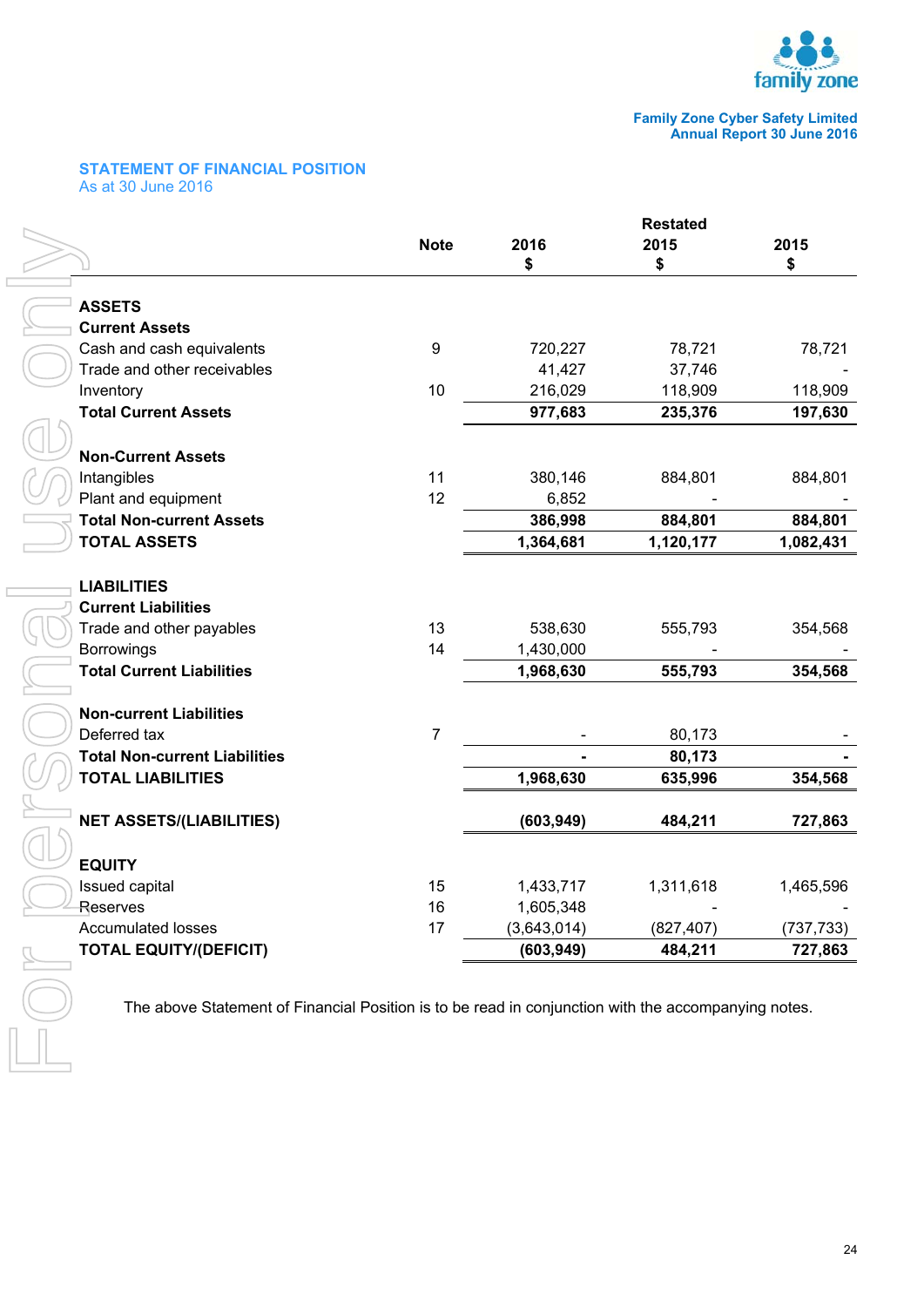

### **STATEMENT OF CHANGES OF EQUITY**

|                                                          | <b>Issued</b><br>Capital | <b>Option</b><br><b>Reserve</b> | <b>Accumulated</b><br>Losses | Total      |
|----------------------------------------------------------|--------------------------|---------------------------------|------------------------------|------------|
|                                                          |                          |                                 |                              | S          |
| Balance at 1 July 2014                                   |                          |                                 | (172, 459)                   | (172, 459) |
| Loss for the year *                                      |                          |                                 | (654, 948)                   | (654, 948) |
| Total other comprehensive income                         |                          |                                 |                              |            |
| Total comprehensive loss for the year                    |                          |                                 | (654, 948)                   | (654, 948) |
| Transaction with owners, directly recorded<br>in equity: |                          |                                 |                              |            |
| Issue of Ordinary Shares, net of transaction<br>costs    | 1,311,617                |                                 |                              | 1,311,617  |
| Total transactions with owners                           | 1,311,617                |                                 |                              | 1,311,617  |
|                                                          |                          |                                 |                              |            |
| Balance at 30 June 2015                                  | 1,311,618                |                                 | (827, 407)                   | 484,211    |

|                                                                                 | <b>Issued</b><br><b>Capital</b> | Option<br><b>Reserve</b> | <b>Accumulated</b><br><b>Losses</b> | <b>Total</b>            |
|---------------------------------------------------------------------------------|---------------------------------|--------------------------|-------------------------------------|-------------------------|
|                                                                                 |                                 |                          | \$                                  | \$                      |
| Balance at 1 July 2014                                                          | 1                               |                          | (172, 459)                          | (172, 459)              |
| Loss for the year *                                                             |                                 |                          | (654, 948)                          | (654, 948)              |
| Total other comprehensive income                                                |                                 |                          |                                     |                         |
| Total comprehensive loss for the year                                           |                                 |                          | (654, 948)                          | (654, 948)              |
| Transaction with owners, directly recorded<br>in equity:                        |                                 |                          |                                     |                         |
| Issue of Ordinary Shares, net of transaction<br>costs                           | 1,311,617                       |                          |                                     | 1,311,617               |
| Total transactions with owners                                                  | 1,311,617                       |                          |                                     | 1,311,617               |
| Balance at 30 June 2015                                                         | 1,311,618                       |                          | (827, 407)                          | 484,211                 |
| See Note 28 for details regarding the<br>restatement as a result of this error. |                                 |                          |                                     |                         |
|                                                                                 | <b>Issued</b>                   | Option &<br>Performance  | <b>Accumulated</b>                  |                         |
|                                                                                 | <b>Capital</b>                  | <b>Reserve</b>           | <b>Losses</b>                       | <b>Total</b>            |
|                                                                                 | \$                              |                          | \$                                  | \$                      |
| Balance at 1 July 2015                                                          | 1,311,618                       |                          | (827, 407)                          | 484,211                 |
| Loss for the year                                                               |                                 |                          | (2,815,607)                         | (2,815,607)             |
| Total other comprehensive income                                                |                                 |                          |                                     |                         |
| Total comprehensive loss for the year                                           |                                 |                          | (2,815,607)                         | (2,815,607)             |
| Transaction with owners, directly recorded                                      |                                 |                          |                                     |                         |
| in equity:<br>Issue of Ordinary Shares, net of transaction                      |                                 |                          |                                     |                         |
| costs                                                                           | 1,317,306                       |                          |                                     | 1,317,306               |
| Issue of Options                                                                |                                 | 410,141                  |                                     | 410,141                 |
| Share buy-back                                                                  | (1, 195, 207)                   |                          |                                     | (1, 195, 207)           |
| Issue of performance rights                                                     |                                 | 1,195,207                |                                     | 1,195,207)              |
| Total transactions with owners<br>Balance at 30 June 2016                       | 122,099<br>1,433,717            | 1,605,348<br>1,605,348   | (3,643,014)                         | 1,727,447<br>(603, 949) |

The above Statement of Changes in Equity is to be read in conjunction with the accompanying notes.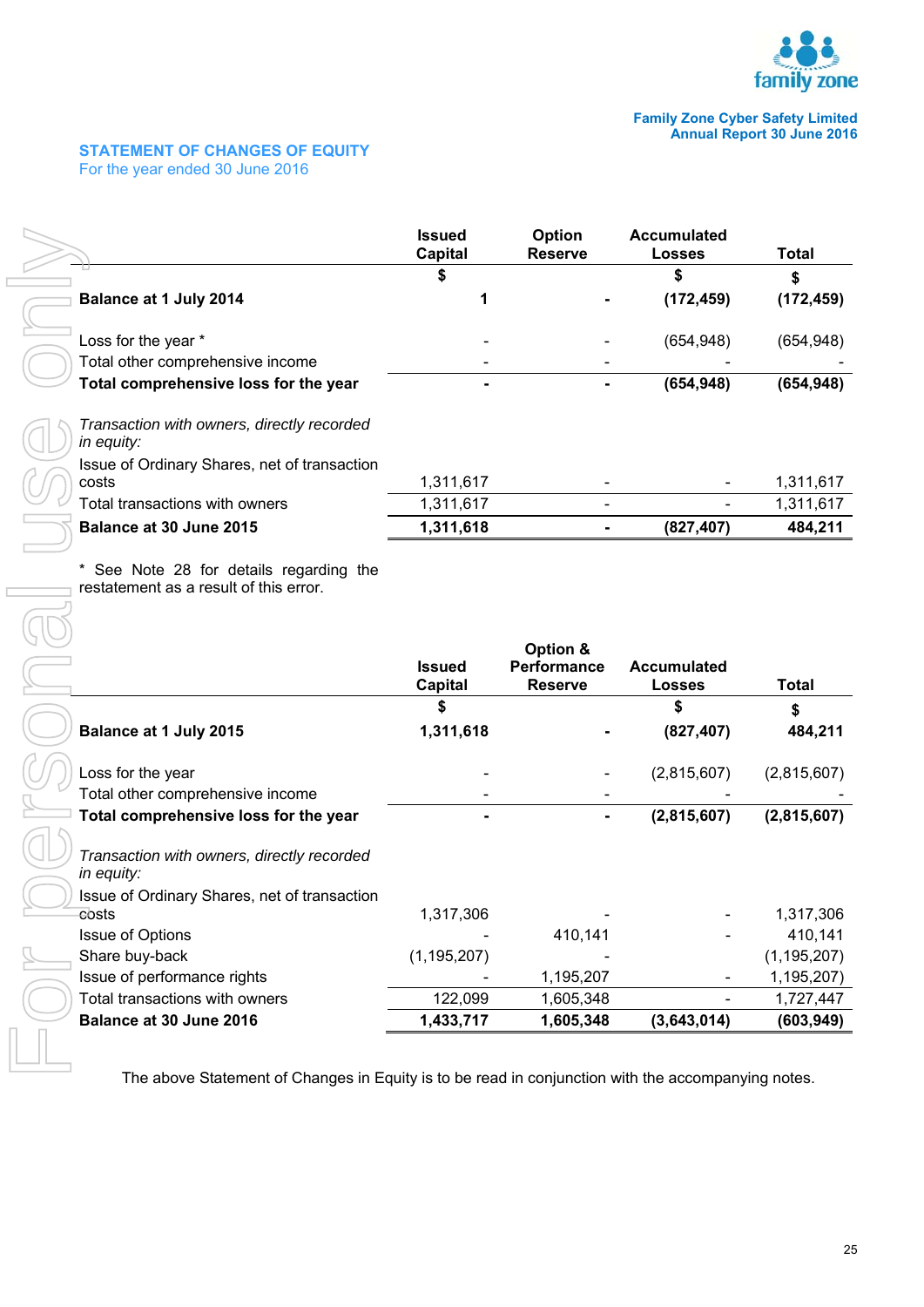

### **STATEMENT OF CASH FLOWS**

For the year ended 30 June 2016

|                                                      | <b>Note</b> |               |               |
|------------------------------------------------------|-------------|---------------|---------------|
|                                                      |             | 2016          | 2015          |
|                                                      |             | S             | \$            |
| <b>Cash flows from operating activities</b>          |             |               |               |
| <b>Receipt from Customers</b>                        |             | 6,086         |               |
| Government grants received                           |             | 437,612       | 97,860        |
| Payments to suppliers and employees                  |             | (1,592,709)   | (1, 154, 878) |
| Interest received                                    |             | 978           |               |
| Interest paid                                        |             | (27)          | (6, 391)      |
| Net cash flows (used in) operating activities        | 19          | (1, 148, 060) | (1,063,409)   |
| Cash flows from investing activities                 |             |               |               |
| Purchase of plant & equipment                        |             | (7, 241)      |               |
| Payments for intangible assets                       |             | (200, 164)    | (392, 513)    |
| Net cash flows (used in)/from investing activities   |             | (207, 405)    |               |
|                                                      |             |               | (392, 513)    |
| Cash flows from financing activities                 |             |               |               |
| Proceeds from issue of shares                        |             | 568,971       | 1,051,456     |
| Proceeds from issue of convertible notes             |             | 1,430,000     |               |
| Proceeds received for shares not yet issued          |             |               | 348,334       |
| Net cash flows from financing activities             |             | 1,996,971     | 1,399,790     |
| Net increase/(decrease) in cash and cash equivalents |             | 641,506       | (56, 131)     |
| Cash and cash equivalents at beginning year          |             | 78,721        | 134,852       |
| Cash and cash equivalents at end year                | 9           | 720,227       | 78,721        |
|                                                      |             |               |               |

The above Statement of Cash Flows is to be read in conjunction with the accompanying notes.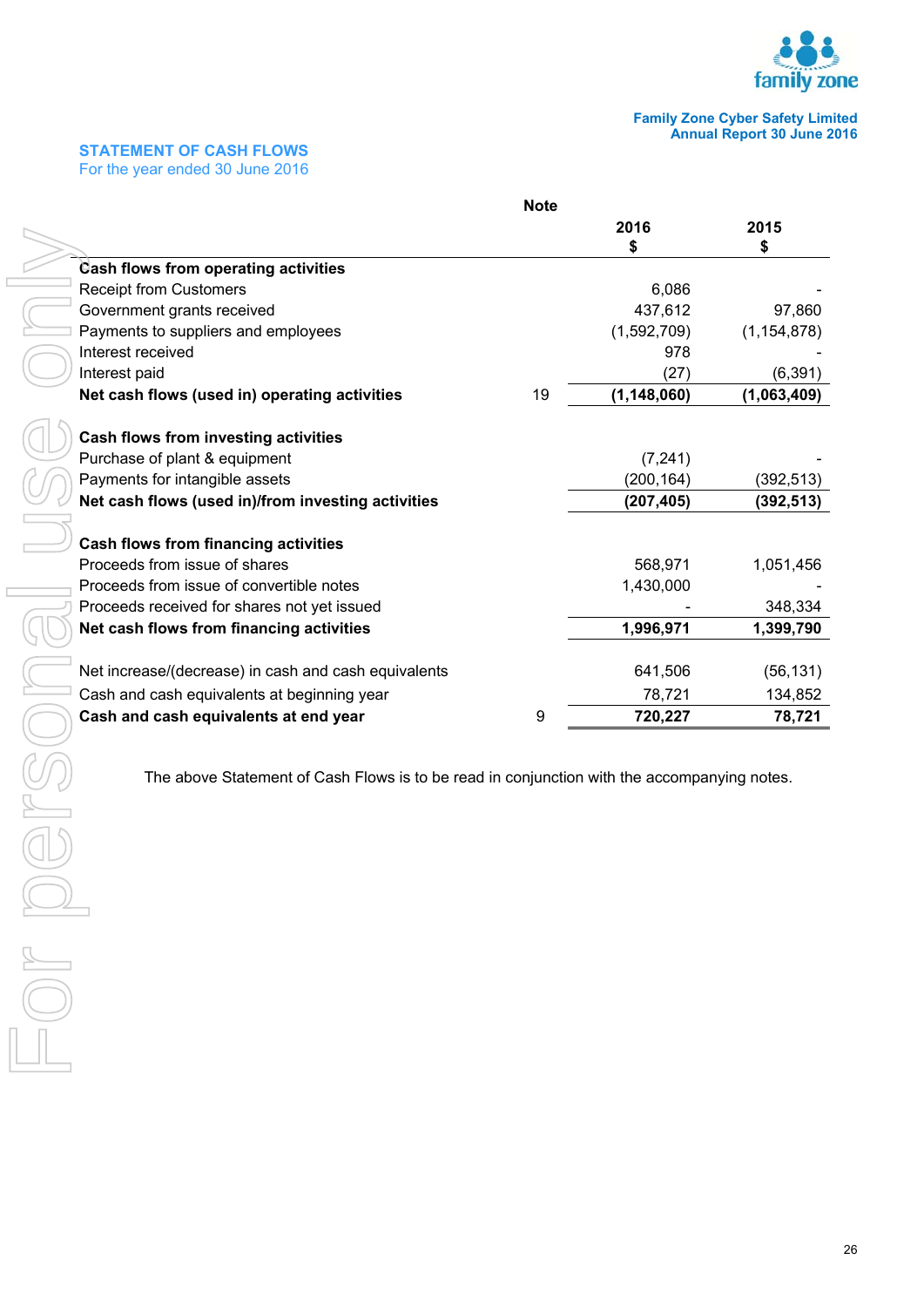

### **NOTES TO THE FINANCIAL STATEMENTS**  For the year ended 30 June 2016

### **NOTE 1: REPORTING ENTITY**

Family Zone Cyber Safety Limited is a listed public Company incorporated and domiciled in Australia. The financial statements of the Company are as at and for the year ended 30 June 2016.

A description of the nature of the Company's operations and its principal activities is included in the Directors' Report which does not form part of this financial report.

The financial statements were authorised by the Board of Directors on the date of signing the Directors' Declaration.

### **NOTE 2: BASIS OF PREPARATION**

This General Purpose Financial Report has been prepared in accordance with Australian Accounting Standards, other authoritative pronouncements of the Australian Accounting Standards Board (including Australian Interpretations) and the *Corporations Act 2001*.

The Financial Statements and Notes of the Company comply with Australian Accounting Standards, which include Australian equivalents to International Financial Reporting Standards (AIFRS). Compliance with AIFRS ensures that the Financial Statements and Notes comply with International Financial Reporting Standards.

Family Zone Cyber Safety Ltd is a Company limited by shares. The financial report is presented in Australian currency. Family Zone Cyber Safety Ltd is a for-profit entity.

### **(a) Going Concern**

These financial statements have been prepared on the going concern basis, which contemplates the continuity of normal business activities and the realisation of assets and settlement of liabilities in the normal course of business.

The Statement of Comprehensive Income shows that the Company incurred a net loss of \$2,895,780 during the year ended 30 June 2016 (2015: loss of \$574,775). The statement of Financial Position shows that the Company had cash and cash equivalents of \$720,227 (2015: \$78,721).

The ability of the Company to continue as a going concern is dependent on it being able to successfully raise further debt or capital funding. Subsequent to year end the Company lodged an initial public offering Prospectus date 12 July 2016 and Supplementary Prospectus dated 26 July 2016 with the ASX and the ASIC for the issue of up to 30,000,000 Shares at an issue price of \$0.20 to raise \$6,000,000 as well as an offer of 7,500,000 Options at an issue price of \$0.005 to raise a further \$37,500. The offers were closed heavily oversubscribed with the Company raising \$6,037,500 and being admitted to official quotation on 29 August 2016.

The financial statements do not include any adjustments relating to the recoverability and classification of recorded asset amounts, nor to amounts or classification of liabilities that might be necessary should the Company not be able to continue as a going concern.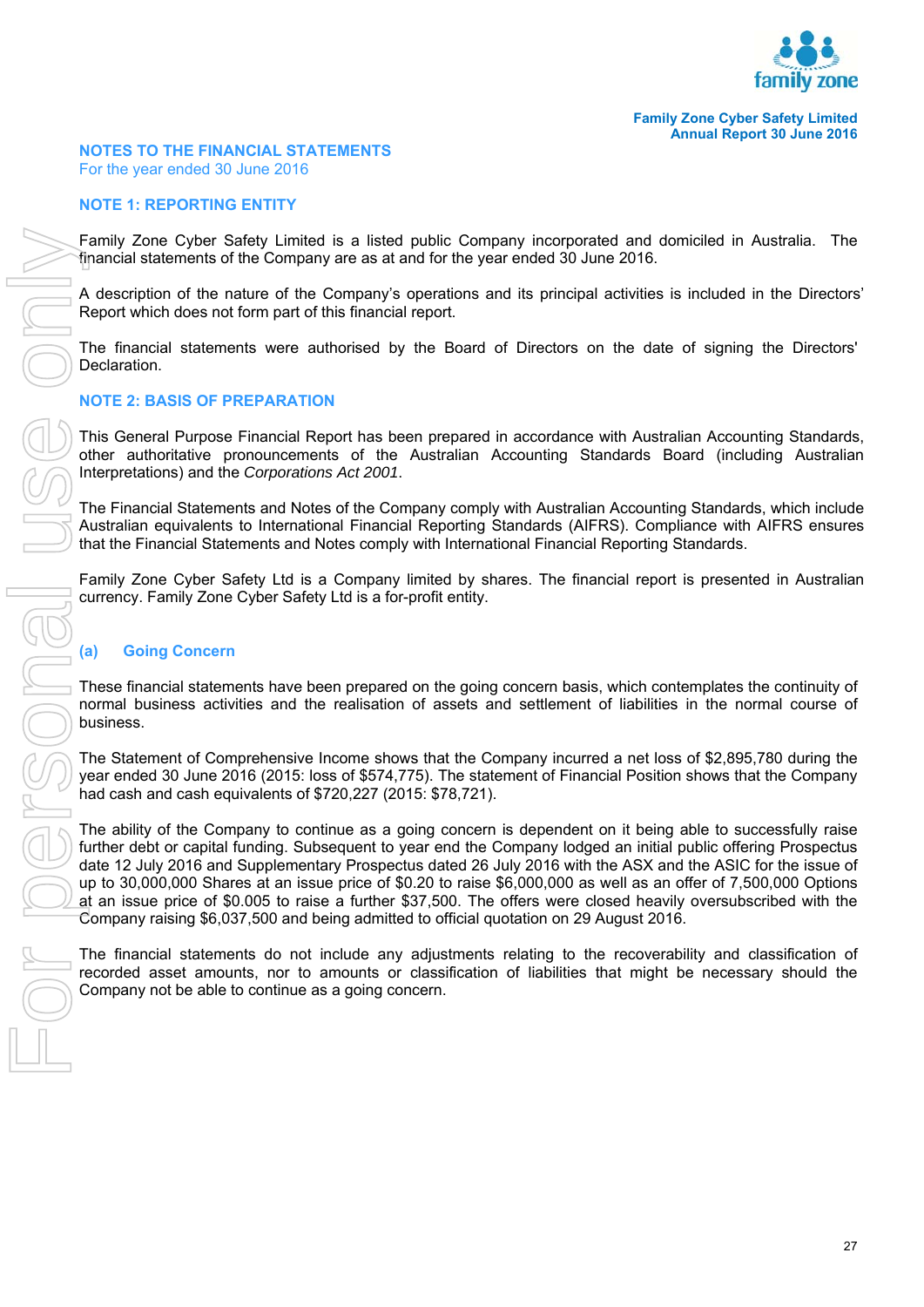

For the year ended 30 June 2016

### **(b) Use of Estimates and Judgements**

### **Significant Judgements and Key Assumptions**

The preparation of financial statements in conformity with AASBs requires management to make judgements, estimates and assumptions that affect the application of accounting policies and the reported amounts of assets, liabilities, income and expenses. Actual results may differ from these estimates.

Estimates and underlying assumptions are reviewed on an ongoing basis. Revisions to accounting estimates are recognised in the period in which the estimate is revised and in any future periods affected.

Information about critical judgements in applying accounting policies that have the most significant effect on the amounts recognised in the financial statements are included in the following notes:

### *Share Based Payments*

Goods or services received or acquired in a share-based payment transaction are recognised as an increase in equity if the goods or services were received in an equity-settled share-based payment transaction or as a liability if the goods and services were acquired in a cash settled share-based payment transaction.

For equity-settled share-based transactions, goods or services received are measured directly at the fair value of the goods or services received provided this can be estimated reliably. If a reliable estimate cannot be made the value of the goods or services is determined indirectly by reference to the fair value of the equity instrument granted using a Black-Scholes option pricing model that takes into account the exercise price, the term of the option, the impact of dilution, the share price at grant date and expected price volatility of the underlying share, the expected dividend yield and the risk free interest rate for the term of the option.

Transactions with employees and others providing similar services are measured by reference to the fair value at grant date of the equity instrument granted using a Black-Scholes option pricing model.

### *Research and Development Assets*

The Company's accounting policy for capitalised development expenditure is set out in Note 3(h). The application of this policy necessarily requires management to make certain estimates and assumptions as to the future events and circumstances of the Company. Any such estimate and assumptions may change as new information becomes available. If, after having capitalised expenditure under this policy, it is concluded that the expenditures relate to aspects of the asset no longer utilised, or it is concluded that the expenditures are unlikely to be recovered by future exploitation or sale, then the relevant capitalised amount will be written off to the profit or loss.

### *Impairment of assets*

In determining the recoverable amount of assets, in the absences of quoted market prices, estimations are made regarding the present value of future cash flows using asset specific discount rates and the recoverable amount of the asset is determined. Value-in-use calculations performed in assessing recoverable amounts incorporate a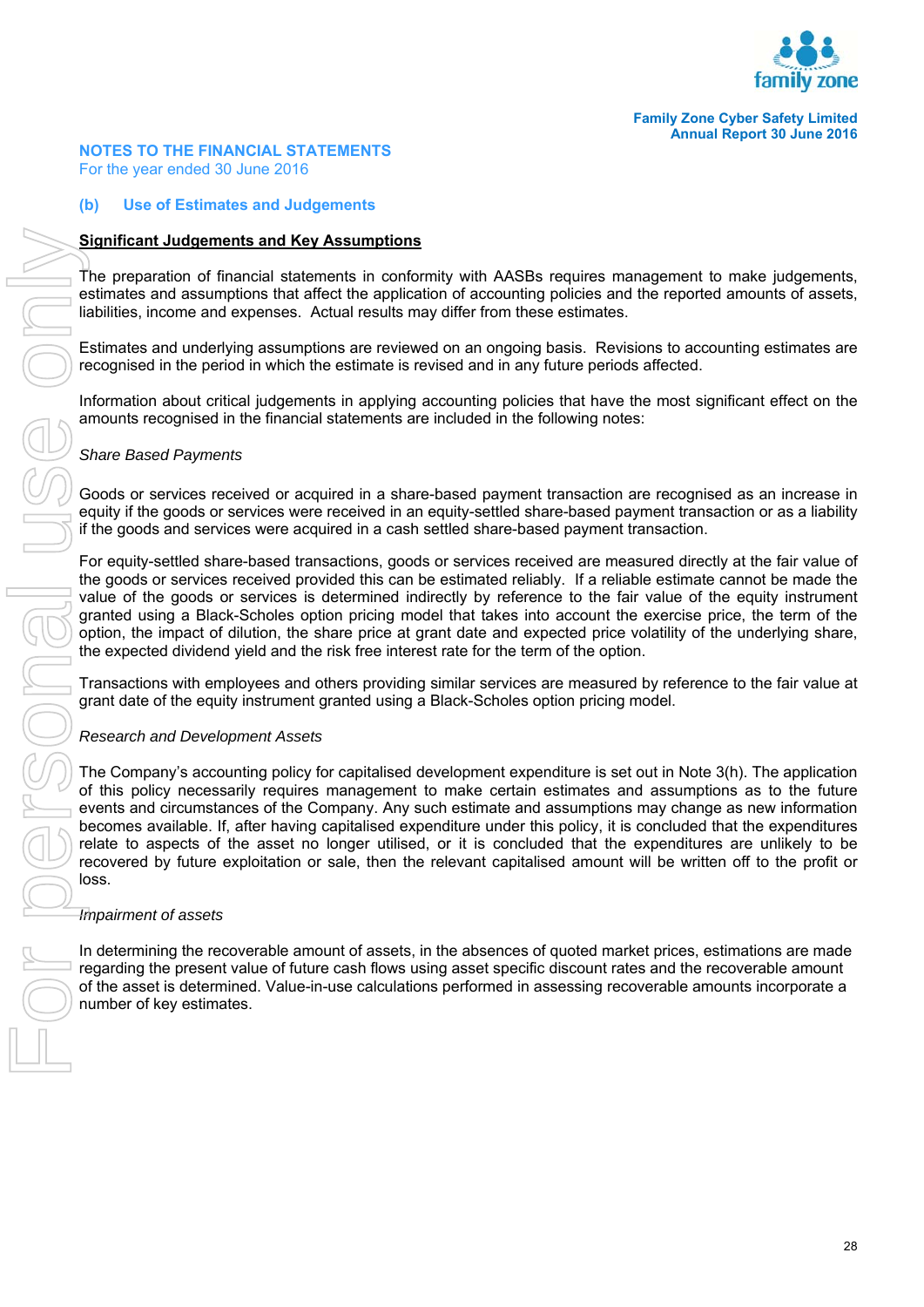

#### **NOTES TO THE FINANCIAL STATEMENTS**  For the year ended 30 June 2016

**NOTE 3: SIGNIFICANT ACCOUNTING POLICIES** 

The accounting policies set out below have been applied consistently to all periods presented in these financial statements.

The Company has adopted all of the new, revised or amending Accounting Standards and Interpretations issued by the Australian Accounting Standards Board ('AASB') that are mandatory for the current reporting period. Any new, revised or amending Accounting Standards or Interpretations that are not yet mandatory have not been early adopted.

### **(a) Revenue Recognition**

Revenue is recognised when it is probable that the economic benefit will flow to the Company and the revenue can be reliably measured. Revenue is measured at the fair value of the consideration received or receivable.

### *Interest Revenue*

Interest revenue is recognised using the effective interest method. It includes the amortisation of any discount or premium.

### *Other revenue*

Other revenue is recognised when it is received or when the right to receive payment is established.

### **(b) Government Grants**

Government grants are recognised where there is reasonable assurance that the grant will be received and all attached conditions will be complied with. When the grant relates to an expense item, it is recognised as income on a systematic basis over the periods that the related costs, for which it is intended to compensate, are expensed. When the grant relates to an asset, it is recognised as income in equal amounts over the expected useful life of the related asset.

### **(c) Income Tax**

Income tax expense comprises current and deferred tax. Income tax expense is recognised in Statement of Profit or Loss and Other Comprehensive Income except to the extent that it relates to items recognised directly in equity, in which case it is recognised in equity.

Current tax is the expected tax payable on the taxable income for the year, using tax rates enacted or substantively enacted at the reporting date, and any adjustment to tax payable in respect of previous years.

Deferred tax is recognised using the balance sheet method, providing for temporary differences between the carrying amounts of assets and liabilities for financial reporting purposes and the amounts used for taxation purposes. Deferred tax is not recognised for the following temporary differences: the initial recognition of goodwill, the initial recognition of assets or liabilities in a transaction that is not a business combination and that affects neither accounting nor taxable profit, and differences relating to investments in subsidiaries and jointly controlled entities to the extent that they probably will not reverse in the foreseeable future. Deferred tax is measured at the tax rates that are expected to be applied to the temporary differences when they reverse, based on the laws that have been enacted or substantively enacted by the reporting date. The accounting policies set out below have been applied consistently to all periods presented<br>
The Company has adopted all of the rew, revised or amending Accounting Standards and Inter<br>
by the Australian Accounting Standa

A deferred tax asset is recognised to the extent that it is probable that future taxable profits will be available against which temporary differences can be utilised. Deferred tax assets are reviewed at each reporting date and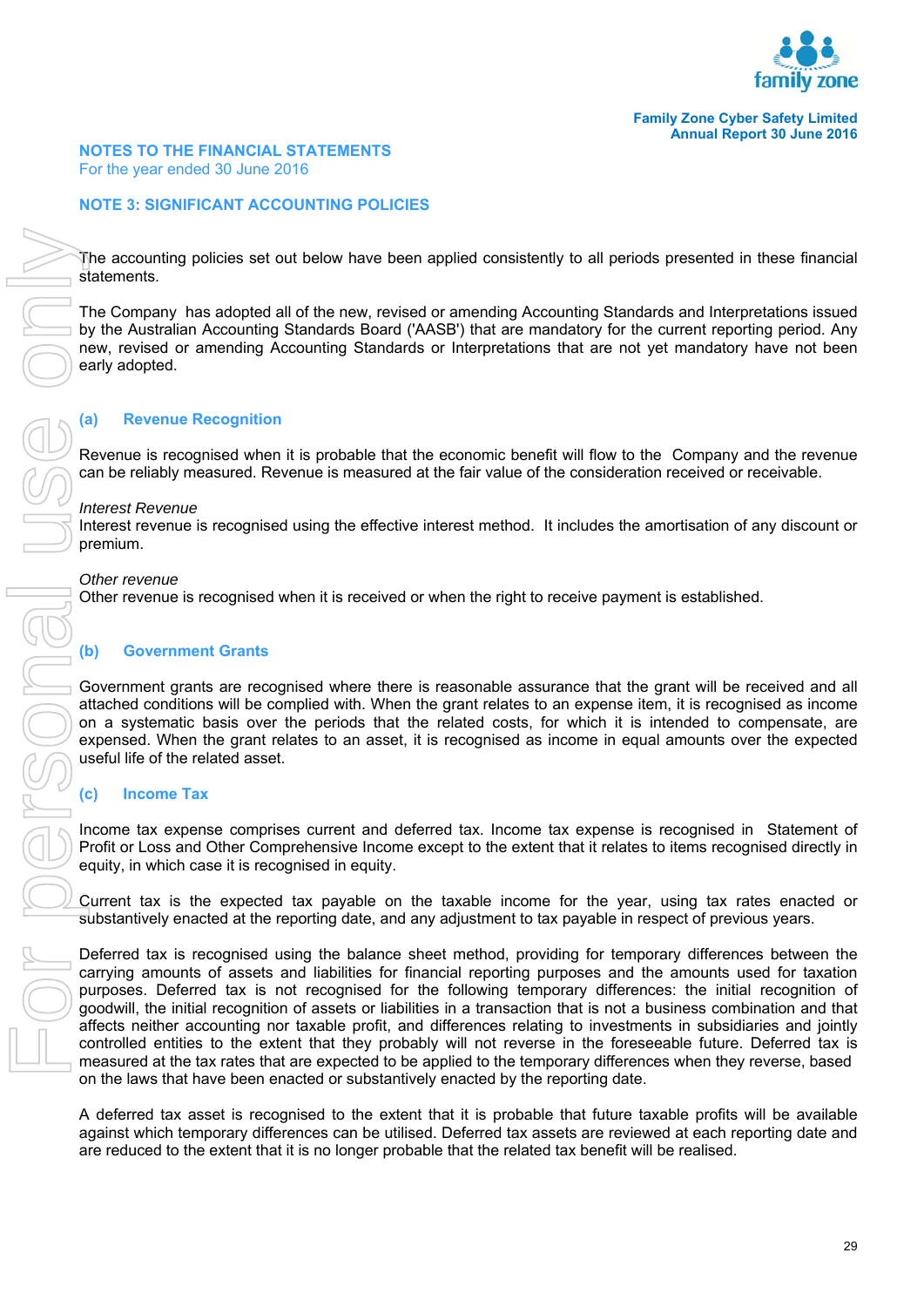

### **NOTES TO THE FINANCIAL STATEMENTS**

For the year ended 30 June 2016

### **NOTE 3: SIGNIFICANT ACCOUNTING POLICIES (CONTINUED)**

### **(e) Financial Assets and Financial Liabilities**

Financial assets and financial liabilities are recognised when the Company becomes party to the contractual provisions of the financial instrument.

A financial asset is derecognised when the contractual rights to the cash flows from the financial assets expire or are transferred and no longer controlled by the Company.

A financial liability is removed from the Statement of Financial Position when the obligation specified in the contract is discharged or cancelled or expires.

Financial assets not measured at fair value comprise:

(i) loans and receivables with fixed or determinable payments that are not quoted in an active market. These are measured at amortised cost using the effective interest method.

All financial liabilities are measured at amortised cost using the effective interest rate method. The amortised cost of a financial asset or a financial liability is the amount initially recognised minus principal repayments, plus or minus cumulative amortisation of any difference between the initial amount and maturity amount and minus any write-down for impairment or un-collectability.

### **(f) Trade and Other Receivables**

Trade accounts and other receivables represent the principal amounts due at reporting date less, where applicable, any allowances for doubtful accounts.

### **(g) Inventories**

Finished goods are stated at the lower of cost and net realisable value. Cost comprises direct materials, direct labour and an appropriate proportion of variable and fixed overhead expenditure, the latter being allocated on the basis of normal operating capacity. Costs are assigned to individual items of inventory on the basis of weighted average costs. Costs of purchased inventory are determined after deducting rebates and discounts. Net realisable value is the estimated selling price in the ordinary course of business less the estimated costs of completion and the estimated costs necessary to make the sale.

### **(h) Plant and Equipment**

Items of property, plant and equipment are stated at cost less accumulated depreciation.

The carrying amount of property, plant and equipment is reviewed for impairment when events or changes in circumstances indicate that carrying value may not be recoverable. If any such indication exists and where the carrying amount values exceeds the estimated recoverable amount the assets are written down to the recoverable amounts.

The depreciable amount of all fixed assets is depreciated on a straight line basis over their useful lives to the Company commencing from the time the asset is held ready for use.

The depreciation rates used for each class of depreciable assets are:

Class of Fixed Asset **Depreciation Rate** Depreciation Rate

Plant and Equipment 10% - 40%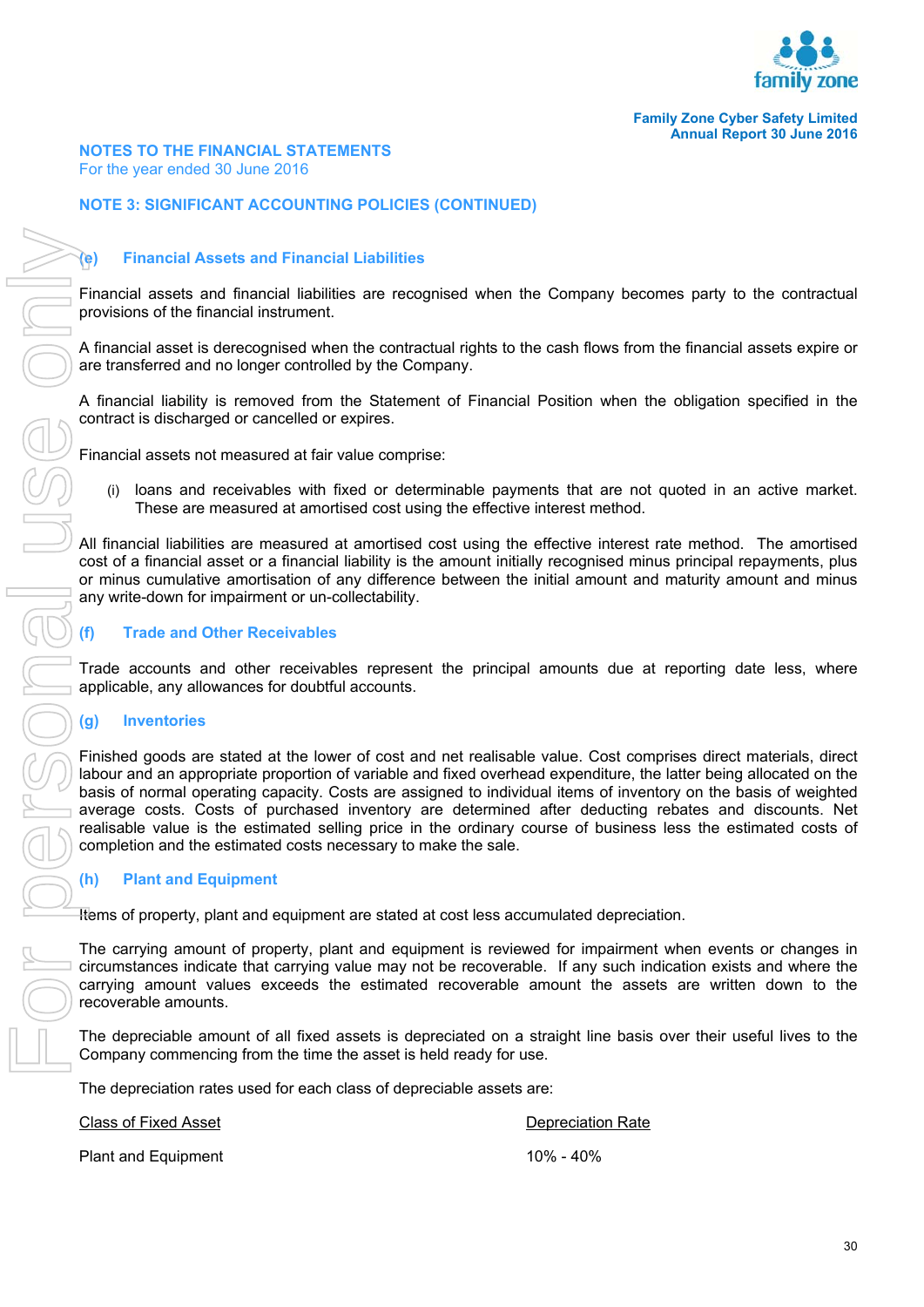

#### **NOTES TO THE FINANCIAL STATEMENTS**  For the year ended 30 June 2016

### **NOTE 3: SIGNIFICANT ACCOUNTING POLICIES (CONTINUED)**

### **(i) Research & Development Expense**

The Company expenses all research and development costs as incurred. The amounts incurred in relation to patent development costs and patent applications are expensed until the Company has received formal notification that a patent has been granted. The Company believes expensing patent development and application costs provides the most relevant and reliable information to financial statement users. The Company will only record a development asset when there is certainty that the Company will be able to patent the technology it has created, as demonstrated by the approval of the patent application and as a result expect future economic benefits to flow to the Company. matrian & Development Expense<br>
The Company expenses all research and development costs as incurred.<br>
In anotheric mbit is probable the respect of the Company believes the matrix and perfection that is personal used with on

Following initial recognition of development expenditure as a development asset, the asset is carried at cost less any accumulated amortisation and accumulated impairment losses. Amortisation of the asset begins when development is complete and the asset is available for use. It is amortised over the period of expected future benefit, which will normally be the useful life of the patent. Amortisation is recorded in other expenses and is currently undertaken at a rate of 8% - 40% depending on the nature of costs capitalised.

During the period of development, the asset is tested for impairment annually.

### **(j) Impairment of Assets**

At each reporting date, the Company reviews the carrying value of its tangible and intangible assets to determine whether there is any indication that those assets should be impaired. If such indication exists, the recoverable amount of the assets, being the higher of the asset's fair value less costs to sell and value in use, is compared to the asset's carrying value. Any excess of the asset's carrying value over its recoverable amount is expensed to the income statement.

### **(k) Trade and Other Payables**

Trade accounts and other payables and accrued liabilities represent the principal amounts outstanding at reporting date plus, where applicable, any accrued interest.

### **(l) Cash and Cash Equivalents**

Cash and cash equivalents in the Statement of Financial Position comprise cash at bank and in hand and shortterm deposits with an original maturity of three months or less.

For the purposes of the Statement of Cash Flows, cash and cash equivalents consist of cash and cash equivalents as defined above, net of outstanding bank overdrafts.

### **(m) Employee Benefits**

### (i) Short-term employee benefit obligations

Liabilities arising in respect of wages and salaries, annual leave and any other employee benefits expected to be settled within twelve months of the reporting date are measured at their nominal amounts based on remuneration rates which are expected to be paid when the liability is settled. The expected cost of short-term employee benefits in the form of compensated absences such as annual leave is recognised in the provision for employee benefits. All other short-term employee benefit obligations are presented as payables.

### (ii) Long-term employee benefit obligations

Liabilities arising in respect of long service leave and annual leave which is not expected to be settled within twelve months of the reporting date are measured at the present value of the estimated future cash outflow to be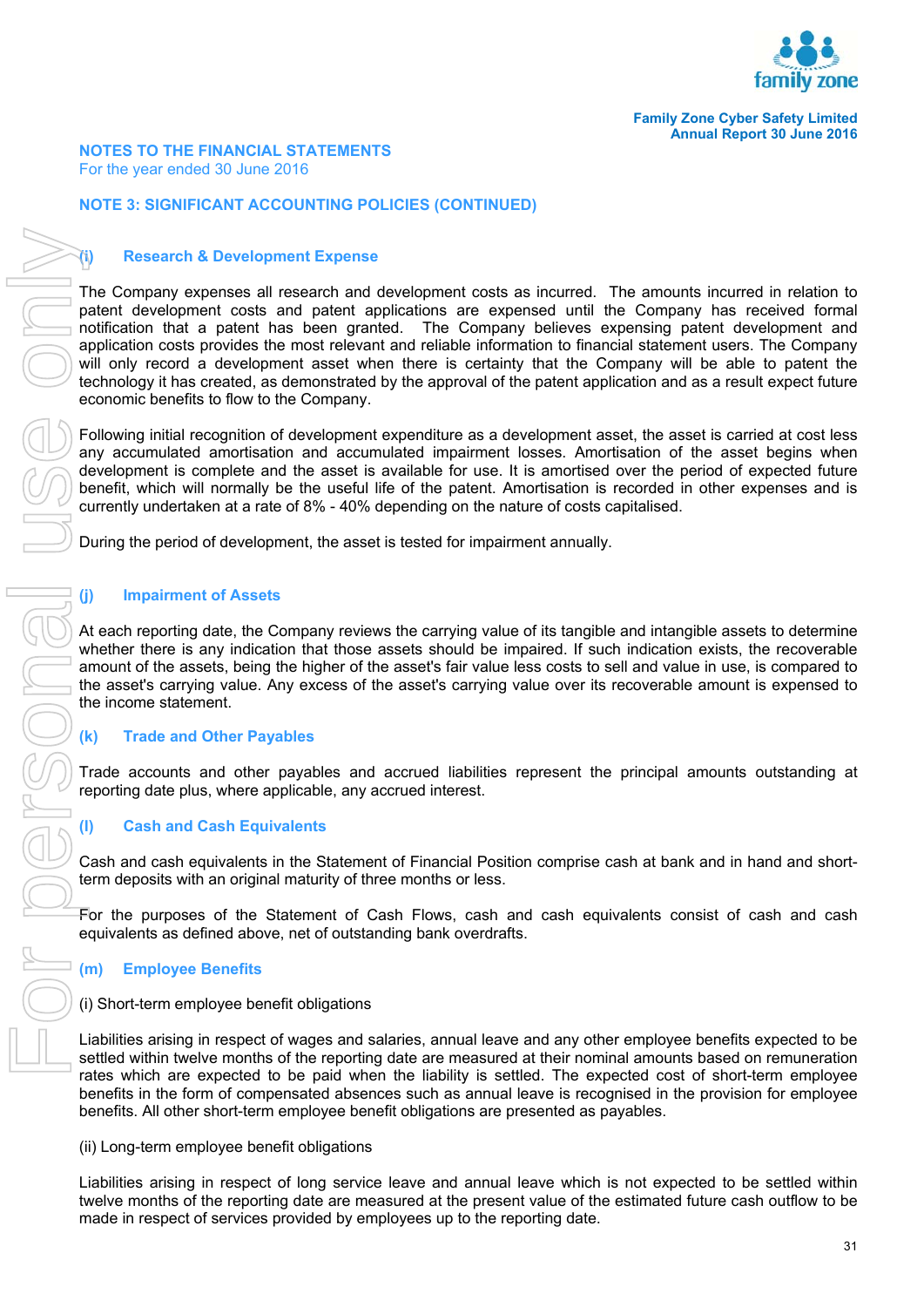

### **NOTES TO THE FINANCIAL STATEMENTS FOR THE YEAR ENDED 30 JUNE 2016**

### **NOTE 3: SIGNIFICANT ACCOUNTING POLICIES (CONTINUED)**

### **(m) Employee Benefits (Continued)**

Employee benefit obligations are presented as current liabilities in the balance sheet if the entity does not have an unconditional right to defer settlement for at least twelve months after the reporting date, regardless of when the actual settlement is expected to occur

Contributions are made by the Company to employee's superannuation funds. These superannuation contributions are recognised as an expense in the same period when the employee services are received.

### **(n) Share-Based Payment Arrangements**

Goods or services received or acquired in a share-based payment transaction are recognised as an increase in equity if the goods or services were received in an equity-settled share-based payment transaction or as a liability if the goods and services were acquired in a cash settled share-based payment transaction.

For equity-settled share-based transactions, goods or services received are measured directly at the fair value of the goods or services received provided this can be estimated reliably. If a reliable estimate cannot be made the value of the goods or services is determined indirectly by reference to the fair value of the equity instrument granted using a Black-Scholes option pricing model that takes into account the exercise price, the term of the option, the impact of dilution, the share price at grant date and expected price volatility of the underlying share, the expected dividend yield and the risk free interest rate for the term of the option.

Transactions with employees and others providing similar services are measured by reference to the fair value at grant date of the equity instrument granted using a Black-Scholes option pricing model.

### **(o) Issued Capital**

Ordinary shares are classified as equity. Incremental costs directly attributable to the issue of new shares or options are shown in equity as a deduction, net of tax, from the proceeds.

### **(p) Earnings per Share**

### (i) *Basic earnings per share*

Basic earnings per share is calculated by dividing the profit attributable to equity holders of the Company, excluding any costs of servicing equity other than ordinary shares, by the weighted average number of ordinary shares outstanding during the financial year.

### (ii) *Diluted earnings per share*

Diluted earnings per share adjusts the figures used in the determination of basic earnings per share to take into account the after income tax effect of interest and other financing costs associated with dilutive potential ordinary shares and the weighted average number of shares assumed to have been issued for no consideration in relation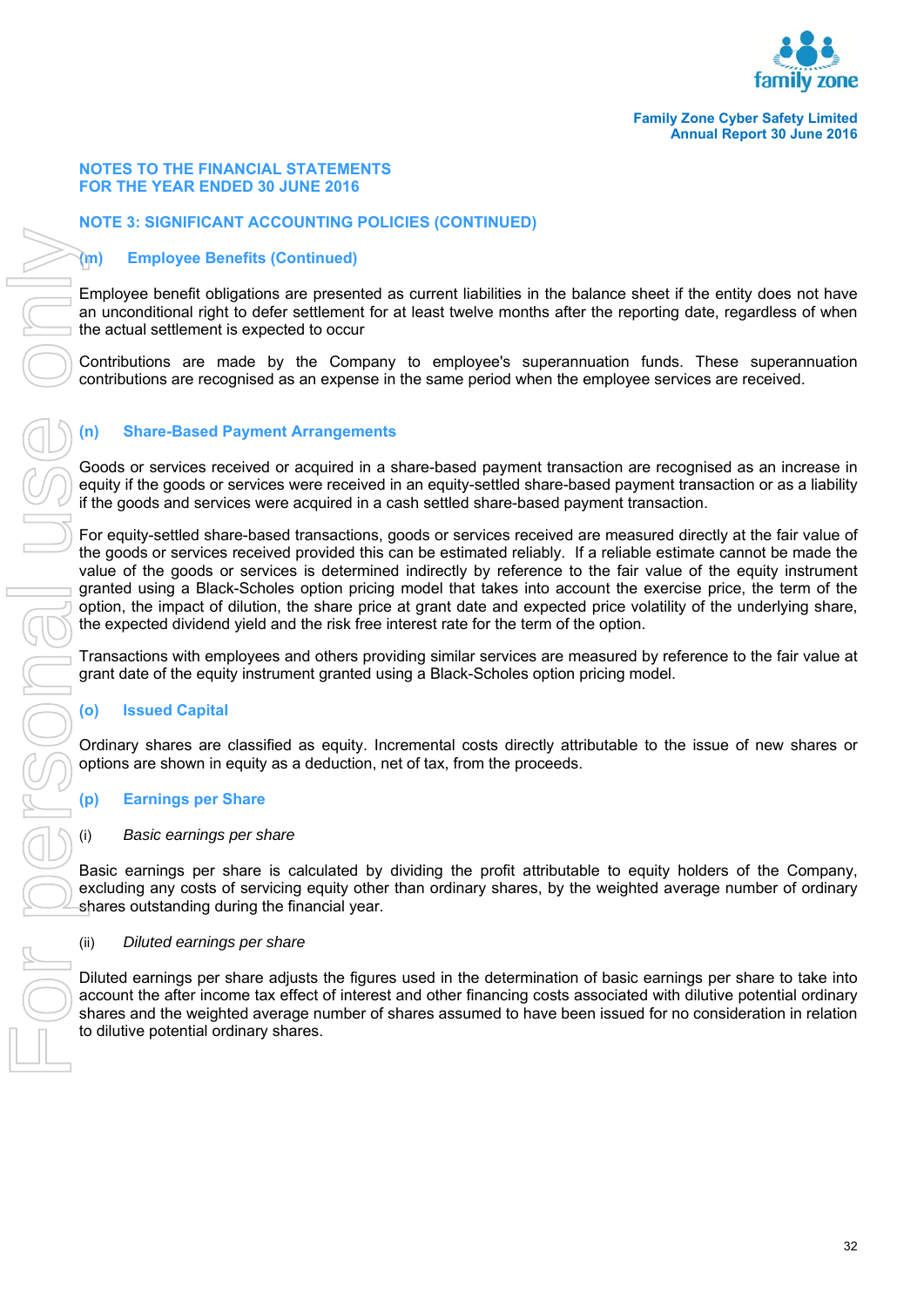

## **NOTES TO THE FINANCIAL STATEMENTS**

For the year ended 30 June 2016

### **NOTE 3: SIGNIFICANT ACCOUNTING POLICIES (CONTINUED)**

### **(q) Segment Reporting**

An operating segment is a component of an Company that engages in business activities from which it may earn revenues and incur expenses (including revenues and expenses relating to transactions with other components of the same Company), whose operating results are regularly reviewed by the Company's chief operating decision maker to make decisions about resources to be allocated to the segment and assess its performance and for which discrete financial information is available. This includes start-up operations which are yet to earn revenues.

Management will also consider other factors in determining operating segments such as the existence of a line manager and the level of segment information presented to the board of directors. Operating segments have been identified based on the information provided to the chief operating decision makers – being the executive management team.

The Company aggregates two or more operating segments when they have similar economic characteristics, and the segments are similar in the nature of the minerals targeted. Operating segments that meet the quantitative criteria as prescribed by AASB 8 are reported separately. However, an operating segment that does not meet the quantitative criteria is still reported separately where information about the segment would be useful to users of the financial statements.

Information about other business activities and operating segments that are below the quantitative criteria are combined and disclosed in a separate category for "all other segments".

### **(r) Current and non-current classification**

Assets and liabilities are presented in the statement of financial position based on current and non-current classification.

An asset is classified as current when: it is either expected to be realised or intended to be sold or consumed in the Company's normal operating cycle; it is held primarily for the purpose of trading; it is expected to be realised within 12 months after the reporting period; or the asset is cash or cash equivalent unless restricted from being exchanged or used to settle a liability for at least 12 months after the reporting period. All other assets are classified as non-current.

A liability is classified as current when: it is either expected to be settled in the Company's normal operating cycle; it is held primarily for the purpose of trading; it is due to be settled within 12 months after the reporting period; or there is no unconditional right to defer the settlement of the liability for at least 12 months after the reporting period. All other liabilities are classified as non-current.

Deferred tax assets and liabilities are always classified as non-current.

### **(s) Goods and Services Tax ('GST')**

Revenues, expenses and assets are recognised net of the amount of associated GST, unless the GST incurred is not recoverable from the tax authority. In this case it is recognised as part of the cost of the acquisition of the asset or as part of the expense.

Receivables and payables are stated inclusive of the amount of GST receivable or payable. The net amount of GST recoverable from, or payable to, the tax authority is included in other receivables or other payables in the statement of financial position.

Cash flows are presented on a gross basis. The GST components of cash flows arising from investing or financing activities which are recoverable from, or payable to the tax authority, are presented as operating cash flows.

Commitments and contingencies are disclosed net of the amount of GST recoverable from, or payable to, the tax authority.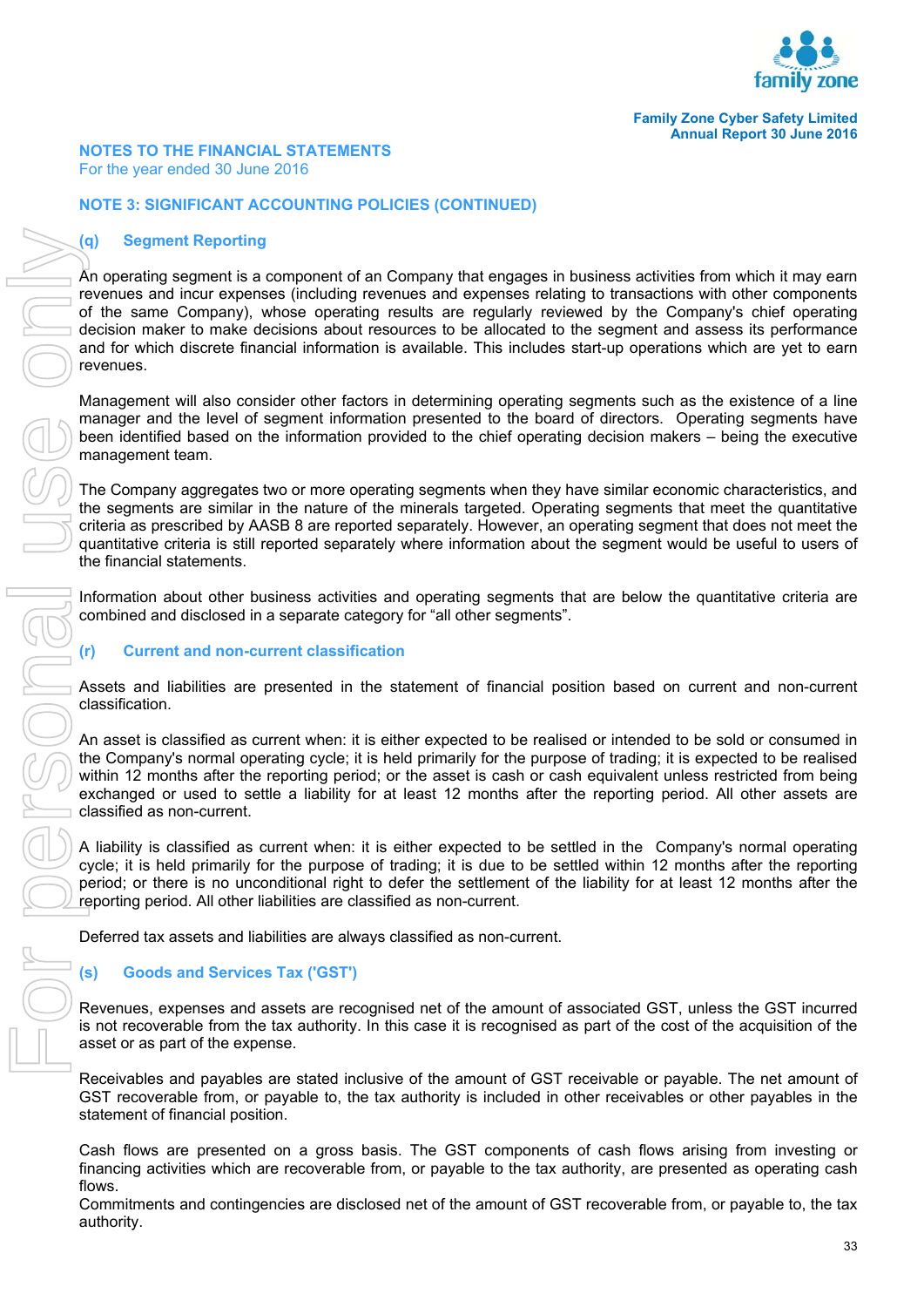

### **NOTES TO THE FINANCIAL STATEMENTS**

For the year ended 30 June 2016

### **NOTE 3: SIGNIFICANT ACCOUNTING POLICIES (CONTINUED)**

### **(t) New Accounting Standards and Interpretations**

Australian Accounting Standards and Interpretations that have recently been issued or amended but are not yet mandatory have not been early adopted by the Company for the annual reporting period ended 30 June 2015. The Company's assessment of the impact of these new or amended Accounting Standards and Interpretations are set out below.

### *AASB 9 Financial Instruments*

This standard is applicable to annual reporting periods beginning on or after 1 January 2018. The standard replaces all previous versions of AASB 9 and completes the project to replace IAS 39 'Financial Instruments: Recognition and Measurement'. AASB 9 introduces new classification and measurement models for financial assets. A financial asset shall be measured at amortised cost, if it is held within a business model whose objective is to hold assets in order to collect contractual cash flows, which arise on specified dates and solely principal and interest. All other financial instrument assets are to be classified and measured at fair value through profit or loss unless the Company makes an irrevocable election on initial recognition to present gains and losses on equity instruments (that are not held-for-trading) in other comprehensive income ('OCI'). For financial liabilities, the standard requires the portion of the change in fair value that relates to the Company's own credit risk to be presented in OCI (unless it would create an accounting mismatch). New simpler hedge accounting requirements are intended to more closely align the accounting treatment with the risk management activities of the Company. New impairment requirements will use an 'expected credit loss' ('ECL') model to recognise an allowance. Impairment will be measured under a 12-month ECL method unless the credit risk on a financial instrument has increased significantly since initial recognition in which case the lifetime ECL method is adopted. The standard introduces additional new disclosures. The Company will adopt this standard from 1 July 2018 but the impact of its adoption is assessed by the Company to be insignificant.

### *AASB 15 Revenue from Contracts with Customers*

This standard is applicable to annual reporting periods beginning on or after 1 January 2017. The standard provides a single standard for revenue recognition. The core principle of the standard is that an Company will recognise revenue to depict the transfer of promised goods or services to customers in an amount that reflects the consideration to which the Company expects to be entitled in exchange for those goods or services. The standard will require: contracts (either written, verbal or implied) to be identified, together with the separate performance obligations within the contract; determine the transaction price, adjusted for the time value of money excluding credit risk; allocation of the transaction price to the separate performance obligations on a basis of relative stand-alone selling price of each distinct good or service, or estimation approach if no distinct observable prices exist; and recognition of revenue when each performance obligation is satisfied. Credit risk will be presented separately as an expense rather than adjusted to revenue. For goods, the performance obligation would be satisfied when the customer obtains control of the goods. For services, the performance obligation is satisfied when the service has been provided, typically for promises to transfer services to customers. For performance obligations satisfied over time, a Company would select an appropriate measure of progress to determine how much revenue should be recognised as the performance obligation is satisfied.

### *AASB 15 Revenue from Contracts with Customers (Continued)*

Contracts with customers will be presented in the Company's statement of financial position as a contract liability, a contract asset, or a receivable, depending on the relationship between the Company's performance and the customer's payment. Sufficient quantitative and qualitative disclosure is required to enable users to understand the contracts with customers; the significant judgments made in applying the guidance to those contracts; and any assets recognised from the costs to obtain or fulfil a contract with a customer. The Company will adopt this standard from 1 July 2018 but the impact of its adoption is assessed by the Company to be insignificant as all sales are made in advance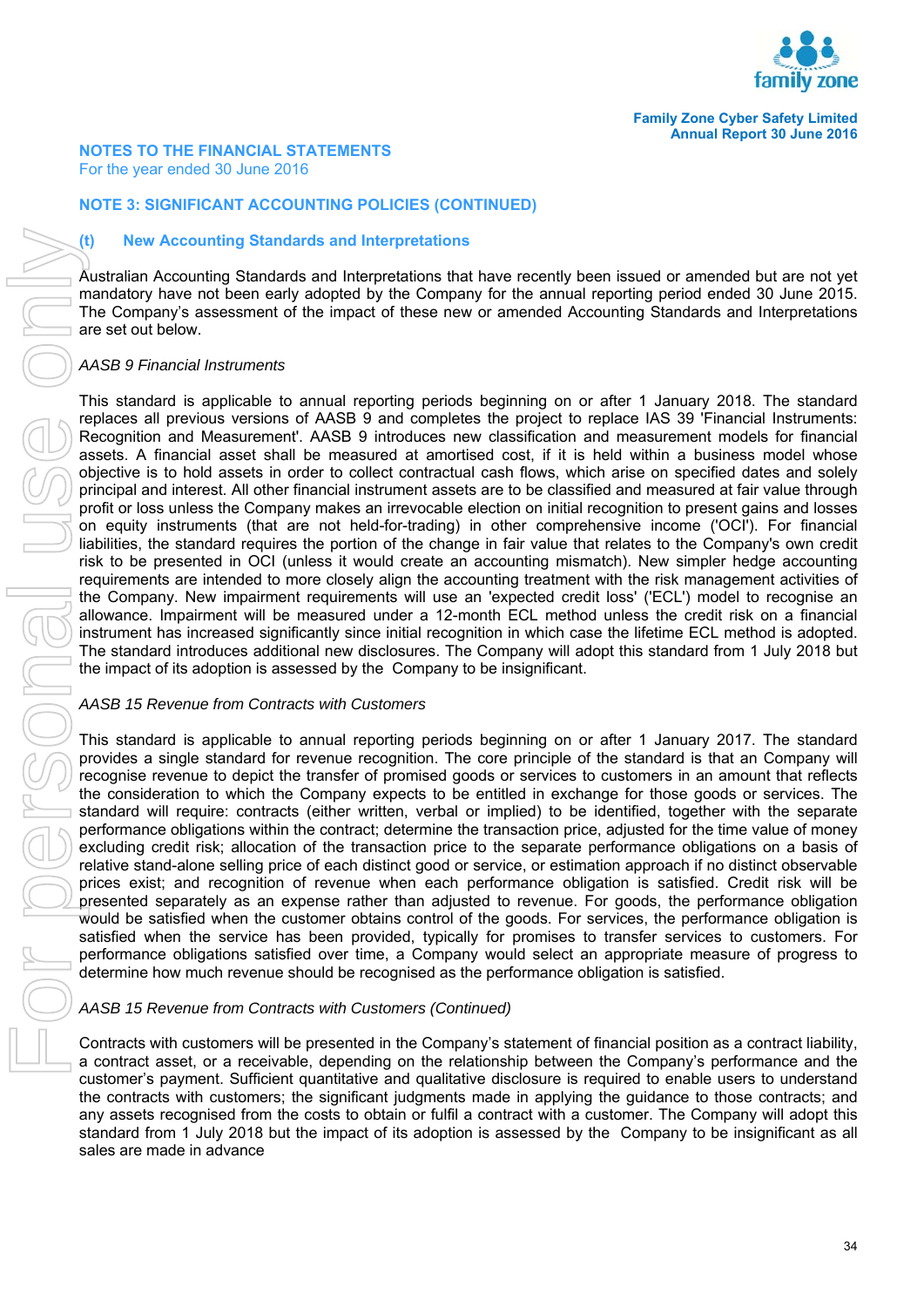

## **NOTES TO THE FINANCIAL STATEMENTS**

For the year ended 30 June 2016

### **NOTE 3: SIGNIFICANT ACCOUNTING POLICIES (CONTINUED)**

### **(u) New Accounting Standards and Interpretations (Continued)**

### *AASB 16 Leases*

This standard is applicable to annual reporting periods beginning on or after 1 January 2019. The standard replaces AASB 117 'Leases' and for lessees will eliminate the classifications of operating leases and finance leases. Subject to exceptions, a 'right-of-use' asset will be capitalised in the statement of financial position, measured as the present value of the unavoidable future lease payments to be made over the lease term. The exceptions relate to short-term leases of 12 months or less and leases of low-value assets (such as personal computers and small office furniture) where an accounting policy choice exists whereby either a 'right-of-use' asset is recognised or lease payments are expensed to profit or loss as incurred. A liability corresponding to the capitalised lease will also be recognised, adjusted for lease prepayments, lease incentives received, initial direct costs incurred and an estimate of any future restoration, removal or dismantling costs. Straight-line operating lease expense recognition will be replaced with a depreciation charge for the leased asset (included in operating costs) and an interest expense on the recognised lease liability (included in finance costs). In the earlier periods of the lease, the expenses associated with the lease under AASB 16 will be higher when compared to lease expenses under AASB 117. However EBITDA (Earnings Before Interest, Tax, Depreciation and Amortisation) results will be improved as the operating expense is replaced by interest expense and depreciation in profit or loss under AASB 16. For classification within the statement of cash flows, the lease payments will be separated into both a principal (financing activities) and interest (either operating or financing activities) component. For lessor accounting, the standard does not substantially change how a lessor accounts for leases. The Company will adopt this standard from 1 July 2019 but the impact of its adoption is yet to be assessed by the Company.

### **NOTE 4: REVENUE AND OTHER INCOME**

|                                | 2016    | 2015   |
|--------------------------------|---------|--------|
| <b>Revenue</b>                 | \$      | \$     |
| Service revenue                | 840     |        |
| Hardware revenue               | 4,692   |        |
|                                | 5,532   |        |
|                                |         |        |
| Interest and other income      |         |        |
| Interest revenue               | 978     | 2,663  |
| Other                          | 569     |        |
|                                | 1,547   | 2,663  |
| <b>Government Grant</b>        |         |        |
| Research and Development Grant | 367,942 | 95,197 |
| <b>Export Assistance Grant</b> | 69,099  |        |
|                                | 437,042 | 95,197 |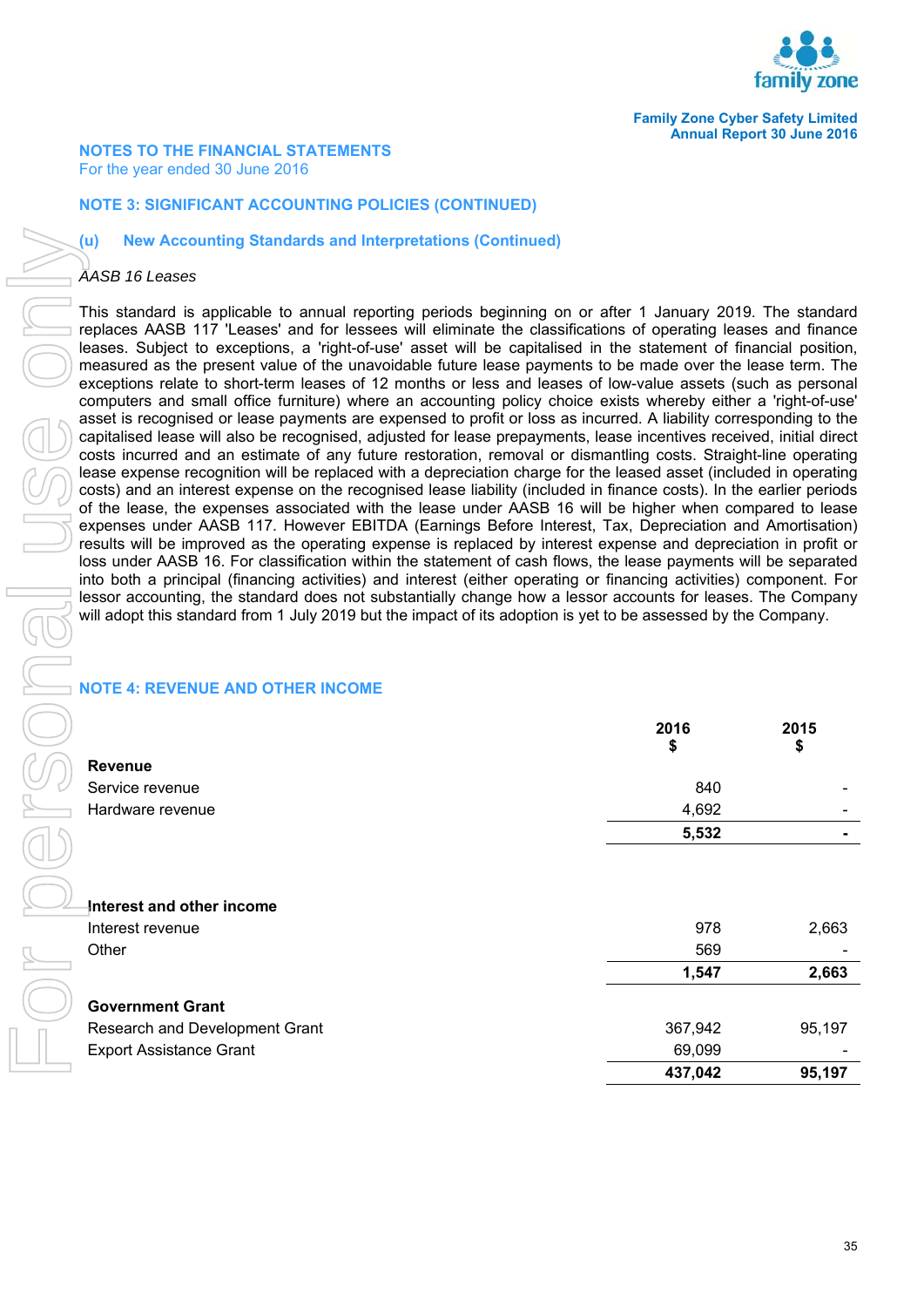

For the year ended 30 June 2016

### **NOTE 5: LOSS**

Loss before income tax has been determined after charging the following expenses:

|                                              | 2016<br>\$ | 2015<br>\$ |
|----------------------------------------------|------------|------------|
| Directors' fees                              | 40,000     | 30,000     |
| Director consulting costs (1)                | 300,000    |            |
| Employee wages                               | 206,074    |            |
| Superannuation                               | 13,651     |            |
| Total employee and director benefits expense | 559,725    | 30,000     |

(1) Relates to Mr Crispin Swan for consulting services provided. These services have been provided on an arm's length basis with commercial terms no more favourable than those that the Company would have transacted with other parties for similar services provided.

|     | <b>NOTE 6: MARKETING EXPENSES</b>                                                                |                        |                  |
|-----|--------------------------------------------------------------------------------------------------|------------------------|------------------|
|     |                                                                                                  | 2016<br>S              | 2015<br>\$       |
|     | <b>Sales and Marketing</b>                                                                       |                        |                  |
|     | Domain licenses                                                                                  | 7,685                  | 15,683           |
|     |                                                                                                  | 7,685                  | 15,683           |
|     | <b>NOTE 7: INCOME TAX</b>                                                                        |                        |                  |
|     |                                                                                                  | 2016<br>S              | 2015<br>\$       |
| (a) | The major components of income tax expense /<br>(benefit) comprise of:                           |                        |                  |
|     | <b>Current tax benefit</b><br>Deferred tax benefit                                               |                        |                  |
|     |                                                                                                  | (80, 173)<br>(80, 173) | 80,173<br>80,173 |
|     |                                                                                                  |                        |                  |
| (b) | Reconciliation of prima facie tax on continuing<br>operations to income tax expense / (benefit): |                        |                  |
|     | Profit / (loss) before tax for the year                                                          | (2,895,780)            | (574, 775)       |
|     | Tax benefit @ 30% tax rate (Australia)<br>Adjustments for:                                       | (868, 734)             | (172, 432)       |
|     | Entertainment                                                                                    | 83                     |                  |
|     | Share based payments                                                                             | 153,642                |                  |
|     | R&D tax incentive classified as income                                                           | (110, 383)             | (28, 559)        |
|     | Non-deductible R&D expenditure                                                                   |                        | 88,310           |
|     | Tax losses not recognised<br>Income tax expense attributable to profit                           | 825,391                | 112,681          |
|     |                                                                                                  |                        |                  |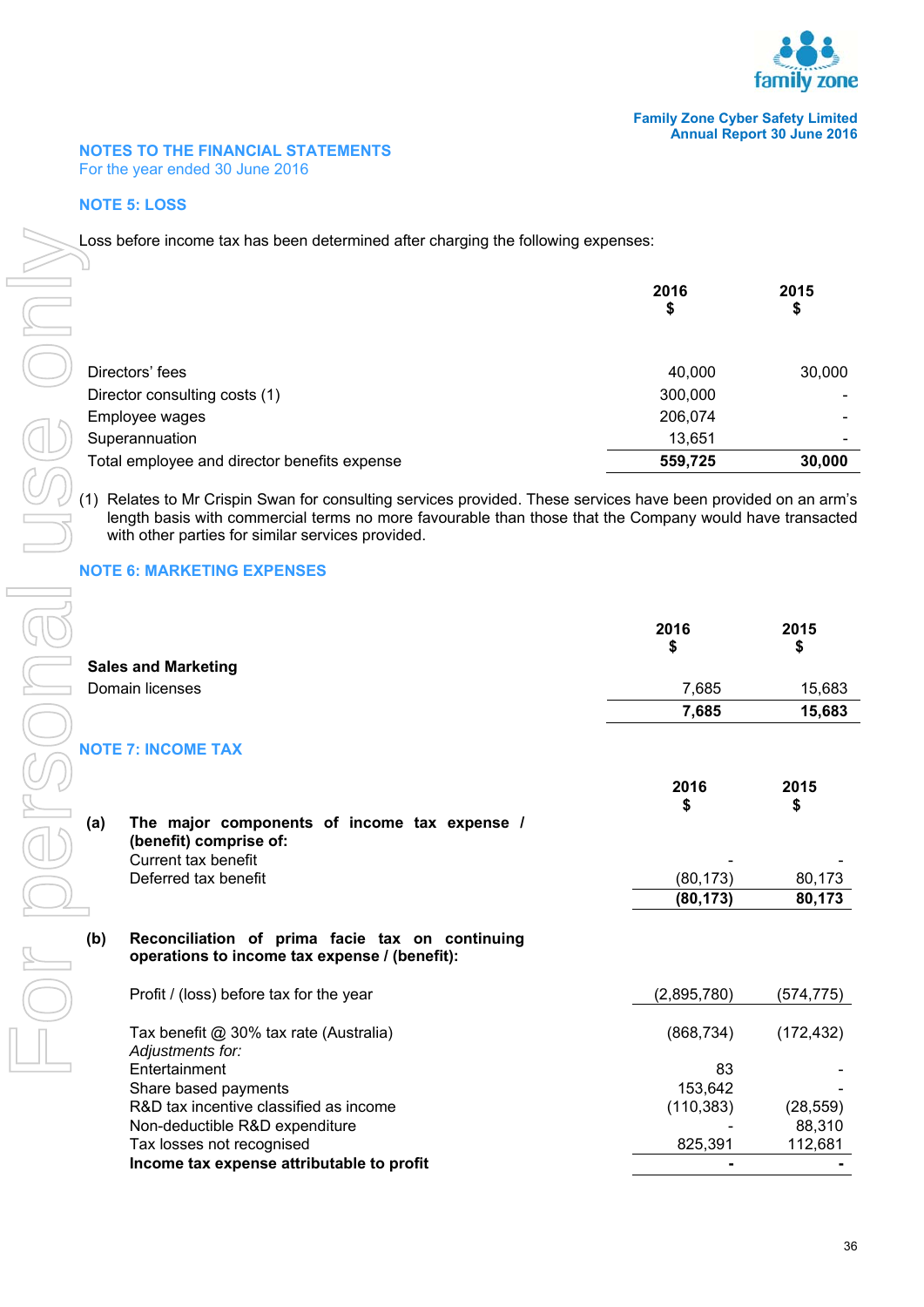

### **NOTES TO THE FINANCIAL STATEMENTS**  For the year ended 30 June 2016

### **NOTE 7: INCOME TAX (CONTINUED)**

|     |                                                                     | 2016       | 2015<br>S  |
|-----|---------------------------------------------------------------------|------------|------------|
| (c) | <b>Deferred taxes</b>                                               |            |            |
|     | Deferred tax asset:                                                 |            |            |
|     | Tax losses                                                          | 690,886    | 172,432    |
|     | Provisions & Accruals                                               | 79,790     |            |
|     | Capital & Business related costs                                    | 32,538     |            |
|     | Offset against deferred tax liability / not recognised              | (803, 213) | (172, 432) |
|     | Deferred tax liability:                                             |            |            |
|     | Intangible assets                                                   | (103, 813) | (252, 640) |
|     | Offset against deferred tax assets / not recognised                 | 103,813    | 172,467    |
|     | Net deferred tax asset / (liability)                                |            | (80,173)   |
|     |                                                                     |            | (80, 173)  |
|     |                                                                     | 2016       | 2015       |
|     |                                                                     | \$         | \$         |
| (d) | Deferred tax assets / liabilities included in income tax<br>expense |            |            |
|     | Decrease / (increase) in deferred tax assets                        | (628, 746) |            |
|     | (Decrease) / increase in deferred tax liabilities                   | (231,000)  | 80,173     |
|     | Adjust for recognition/offset of DTA/DTL                            | 779,573    |            |
|     |                                                                     | (80, 173)  | 80,173     |
|     |                                                                     |            |            |
|     |                                                                     | 2016       | 2015       |
|     |                                                                     | \$         | \$         |
| (e) | Deferred tax assets / liabilities not brought to<br>account         |            |            |
|     | Temporary differences                                               | 8,514      |            |
|     | Operating tax losses                                                | 690,886    |            |
|     |                                                                     | 699,400    |            |
|     |                                                                     |            |            |

The tax benefits of the above deferred tax assets will only be obtained if:

- the company derives future assessable income of a nature and of an amount sufficient to enable the benefits to be utilised;

- the company continues to comply with the conditions for deductibility imposed by law; and

- no changes in income tax legislation adversely affect the company in utilising the benefits.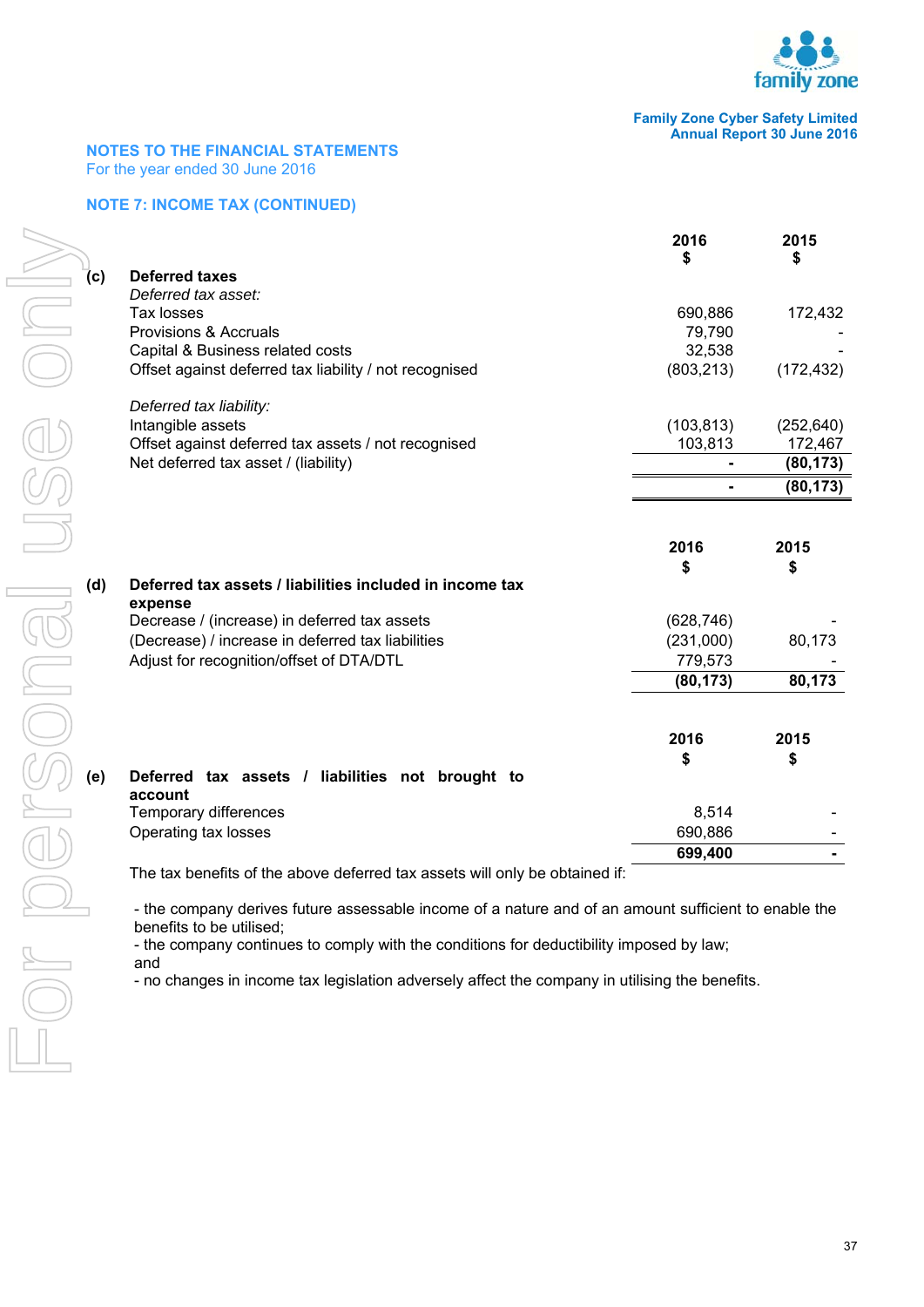

#### **NOTES TO THE FINANCIAL STATEMENTS**  For the year ended 30 June 2016

### **NOTE 8: LOSS PER SHARE**

Basic earnings/(loss) per share amounts are calculated by dividing net profit/(loss) for the period attributable to ordinary equity holders of the parent by the weighted average number of ordinary shares outstanding during the period.

The following reflects the income or loss and share data used in the total operations basic and diluted earnings per share computations:

|                                                                                                                                   | 2016<br>\$                  | 2015<br>S                   |
|-----------------------------------------------------------------------------------------------------------------------------------|-----------------------------|-----------------------------|
| Loss used in the calculation of basic and diluted loss per share                                                                  | (2,815,607)                 | (654, 948)                  |
| Basic earnings/(loss) per share attributable<br>to equity holders<br>(cents Per Share)                                            | (11.71)                     | (2.66)                      |
| Weighted average number of ordinary shares outstanding                                                                            | <b>Number</b><br>38,661,941 | <b>Number</b><br>39,224,628 |
| Adjustments for calculation of basic and diluted earnings per share:                                                              |                             |                             |
| Share consolidation on a 1:1.914 basis                                                                                            | (14, 623, 557)              | (14,623,557)                |
| Weighted average number of ordinary shares outstanding during the<br>year used in calculation of basic and diluted loss per share | 24,038,384                  | 24,601,071                  |

Options outstanding during the year have not been taken into account in the calculation of the weighted average number of ordinary shares as they are considered anti-dilutive.

There have been no other transactions involving ordinary shares or potential ordinary shares since the reporting date and before the completion of these financial statements.

### **NOTE 9: CASH AND CASH EQUIVALENTS**

|                                        | 2016    | 2015   |
|----------------------------------------|---------|--------|
| Cash at bank                           | 720.227 | 78,721 |
| <b>Total Cash and Cash Equivalents</b> | 720,227 | 78.721 |

Cash at bank earns interest at floating rates based on daily bank rates. Refer to note 24 on financial instruments for details on the Company's exposure to risk in respect of its cash balance.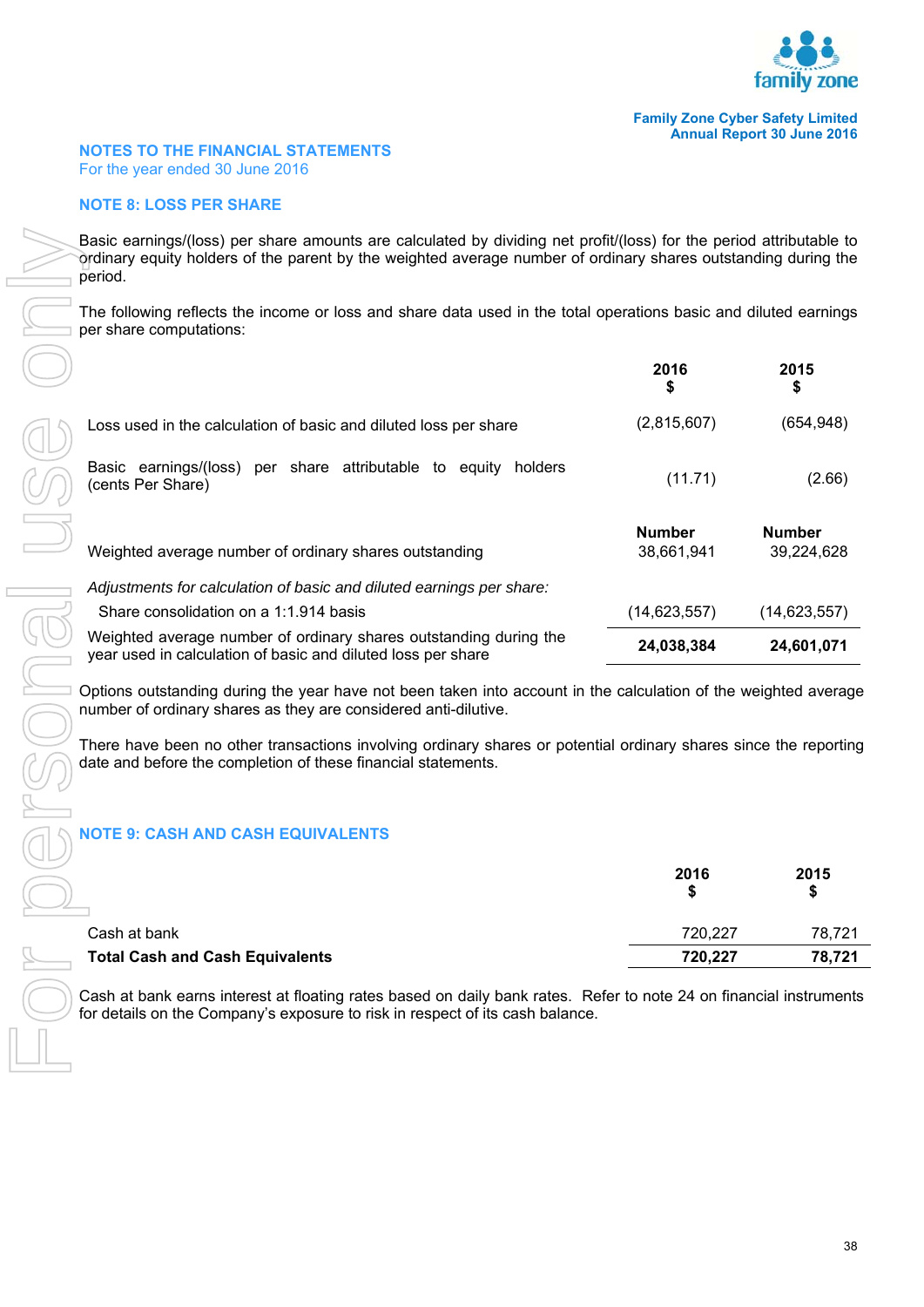

#### **NOTES TO THE FINANCIAL STATEMENTS**  For the year ended 30 June 2016

### **NOTE 10: INVENTORY**

|                          | 2016<br>\$ | 2015<br>\$ |
|--------------------------|------------|------------|
| <b>Current:</b>          |            |            |
| At net realisable value: |            |            |
| Finished goods           | 216,029    | 118,909    |
| <b>Total Inventory</b>   | 216,029    | 118,909    |
|                          |            |            |

| <b>NOTE 11: INTANGIBLES</b>                   |            |            |
|-----------------------------------------------|------------|------------|
|                                               | 2016       | 2015<br>\$ |
| Development expenses - at cost                | 1,170,348  | 929,427    |
| Less: Accumulated amortisation and impairment | (790, 202) | (44, 626)  |
|                                               | 380,146    | 884,801    |

### a) Reconciliation of movements in intangible assets

|                         | Research &<br><b>Development</b><br>\$ |
|-------------------------|----------------------------------------|
| Balance at 1 July 2014  |                                        |
| Additions               | 929,427                                |
| Amortisation expense    | (44,626)                               |
| Balance at 30 June 2015 | 884,801                                |
| Additions               | 240,921                                |
| Impairment expense      | (661, 598)                             |
| Amortisation expense    | (83,978)                               |
| Balance at 30 June 2016 | 380,146                                |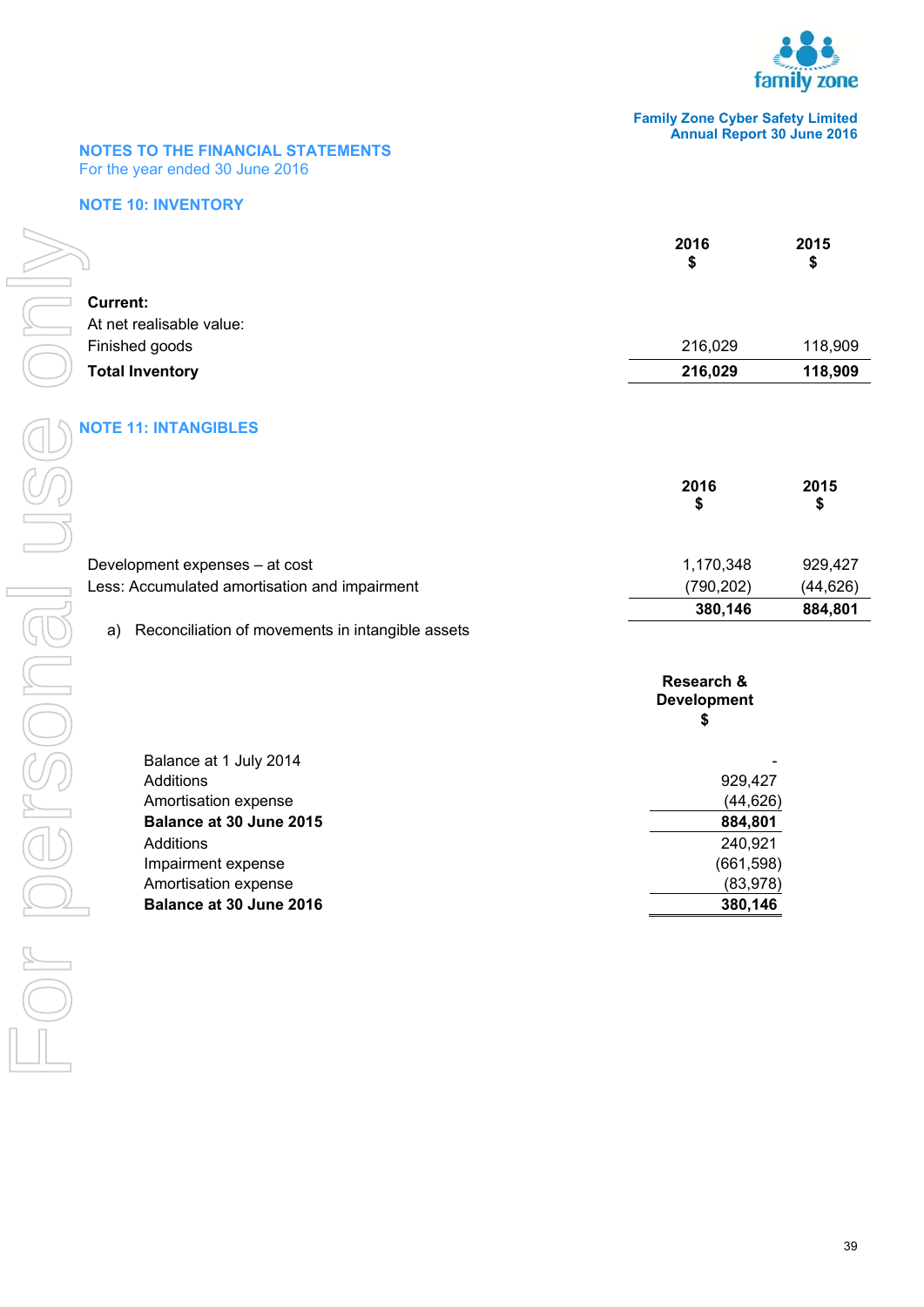

### **NOTES TO THE FINANCIAL STATEMENTS**  For the year ended 30 June 2016

### **NOTE 12: PROPERTY, PLANT AND EQUIPMENT**

|                                | 2016<br>S | 2015<br>\$               |
|--------------------------------|-----------|--------------------------|
| Plant and Equipment - at cost  | 7,241     | $\overline{\phantom{a}}$ |
| Less: Accumulated Depreciation | (389)     | $\overline{\phantom{0}}$ |
|                                | 6,852     |                          |

|                                                                 | 2016<br>\$                          | 2015<br>\$         |
|-----------------------------------------------------------------|-------------------------------------|--------------------|
| Plant and Equipment - at cost<br>Less: Accumulated Depreciation | 7,241<br>(389)                      |                    |
|                                                                 | 6,852                               |                    |
| Reconciliation of movements in plant and equipment.<br>a)       |                                     |                    |
|                                                                 | <b>Plant and</b><br>equipment<br>\$ | <b>Total</b><br>\$ |
| Balance at 1 July 2014<br>Additions                             |                                     |                    |
| Depreciation expense                                            |                                     |                    |
| Balance at 30 June 2015                                         |                                     |                    |
| <b>Additions</b>                                                | 7,241                               | 7,241              |
| Depreciation expense                                            | (389)                               | (389)              |
| Balance at 30 June 2016                                         | 6,852                               | 6,852              |
| <b>NOTE 13: TRADE AND OTHER PAYABLES</b>                        |                                     |                    |
|                                                                 | 2016<br>\$                          | 2015<br>\$         |
|                                                                 |                                     |                    |
| <b>Current:</b>                                                 |                                     |                    |
| Trade payables (1)                                              | 225,195                             | 207,459            |
| Accruals                                                        | 313,435                             |                    |
| Share monies received in advance (2)                            |                                     | 348,334            |
| <b>Total Trade and Other Payables</b>                           | 538,630                             | 555,793            |

### **NOTE 13: TRADE AND OTHER PAYABLES**

|                                       | 2016<br>\$ | 2015<br>\$ |
|---------------------------------------|------------|------------|
| <b>Current:</b>                       |            |            |
| Trade payables (1)                    | 225,195    | 207,459    |
| Accruals                              | 313,435    |            |
| Share monies received in advance (2)  |            | 348,334    |
| <b>Total Trade and Other Payables</b> | 538,630    | 555,793    |

- (1) Included within trade payables is \$44,483 payable to Mr Timothy Levy as a result of payments made on behalf of the Company. Refer to Note 25 (b): Loans with Key Management Personnel for further details.
- (2) relates to share monies which were received in the prior year for shares issued during financial year 30 June 2016.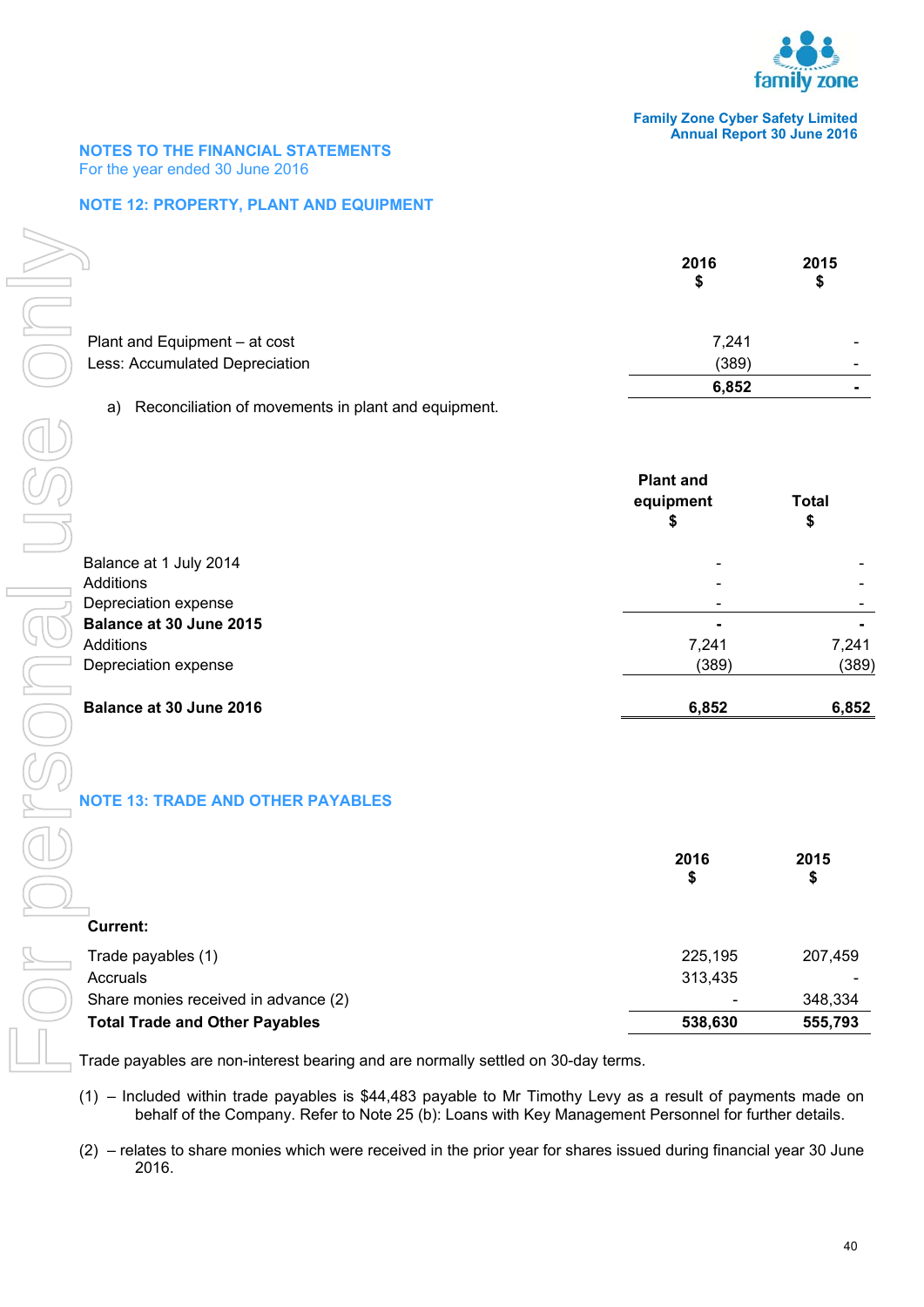

#### **NOTES TO THE FINANCIAL STATEMENTS**  For the year ended 30 June 2016

### **NOTE 13: BORROWINGS**

| 2016<br>\$ | 2015<br>D. |
|------------|------------|
|            |            |
| 1,430,000  | -          |
| 581,729    | 555,793    |
|            |            |

|                                                                                                                                                                                                                                                                                                           | 2016                              | 2015<br>S                |
|-----------------------------------------------------------------------------------------------------------------------------------------------------------------------------------------------------------------------------------------------------------------------------------------------------------|-----------------------------------|--------------------------|
| <b>Current:</b>                                                                                                                                                                                                                                                                                           |                                   |                          |
| Convertible notes                                                                                                                                                                                                                                                                                         | 1,430,000                         |                          |
| <b>Total Borrowings</b>                                                                                                                                                                                                                                                                                   | 581,729                           | 555,793                  |
| In order to meet its short term working capital needs, the Company issued 1,430,000 Convertible notes with a face<br>value of \$1.00 each during the months of March 2016 - June 2016. The notes are interest free for a period of 6<br>months and a maturity date of 18 months from their date of issue. |                                   |                          |
| Interest on the Convertible notes accrues 6 months after their issue at a rate of 10% p.a.                                                                                                                                                                                                                |                                   |                          |
| Subsequent to year end, the Company completed its initial public offering and was admitted for Official Quotation<br>on the ASX on 29 August 2016. All convertible notes on issue were converted into 13,758,927 shares and<br>2,593,750 attaching options.                                               |                                   |                          |
| <b>NOTE 15: ISSUED CAPITAL</b>                                                                                                                                                                                                                                                                            |                                   |                          |
|                                                                                                                                                                                                                                                                                                           | 2016<br><b>Number of</b>          | 2015<br><b>Number of</b> |
|                                                                                                                                                                                                                                                                                                           | <b>Shares</b>                     | <b>Shares</b>            |
| Issued Ordinary Shares - no par value (fully paid)                                                                                                                                                                                                                                                        | 16,000,029                        | 34,913,488               |
| Total                                                                                                                                                                                                                                                                                                     | 16,000,029                        | 34,913,488               |
|                                                                                                                                                                                                                                                                                                           | <b>Number of</b><br><b>Shares</b> | \$ Value                 |
| Opening balance - 1 July 2014                                                                                                                                                                                                                                                                             |                                   |                          |
| Issue of 30,879,587 shares on 11 <sup>th</sup> August 2014                                                                                                                                                                                                                                                | 30,879,587                        | 883,265                  |
| Issue of $1,421,293$ shares on $15th$ September 2014                                                                                                                                                                                                                                                      | 1,421,293                         | 120,810                  |
| Issue of 1,640,833 shares on 8 <sup>th</sup> October 2014                                                                                                                                                                                                                                                 | 1,640,833                         | 139,471                  |
| Issue of 295,211 shares on 19 <sup>th</sup> March 2015                                                                                                                                                                                                                                                    | 295,211                           | 59,042                   |
| Issue of 102,375 shares on 26 <sup>th</sup> March 2015                                                                                                                                                                                                                                                    | 102,375                           | 20,475                   |
| Issue of 574,188 shares on 27 <sup>th</sup> June 2015                                                                                                                                                                                                                                                     | 574,188                           | 114,838                  |
| Cost of shares issued                                                                                                                                                                                                                                                                                     |                                   | (26, 284)                |
| Closing balance - 30 June 2015                                                                                                                                                                                                                                                                            | 34,913,488                        | 1,311,618                |
| Issue of $7,474,361$ shares on $13th$ January 2016                                                                                                                                                                                                                                                        | 7,474,361                         | 574,371                  |
| Issue of 5,825,390 shares on $5^{th}$ May 2016                                                                                                                                                                                                                                                            | 5,825,390                         | 750,078                  |
| Issue of 800,000 shares on 11 <sup>th</sup> May 2016                                                                                                                                                                                                                                                      | 800,000                           | 80,000                   |
| Selective share buy back on 16 <sup>th</sup> June 2016                                                                                                                                                                                                                                                    | (18, 389, 653)                    | (1, 195, 207)            |
|                                                                                                                                                                                                                                                                                                           |                                   |                          |
|                                                                                                                                                                                                                                                                                                           |                                   |                          |
| Consolidation on a 1:1.914 basis on 16 <sup>th</sup> June 2016<br>Costs of shares issued                                                                                                                                                                                                                  | (14, 623, 557)                    | (87, 143)                |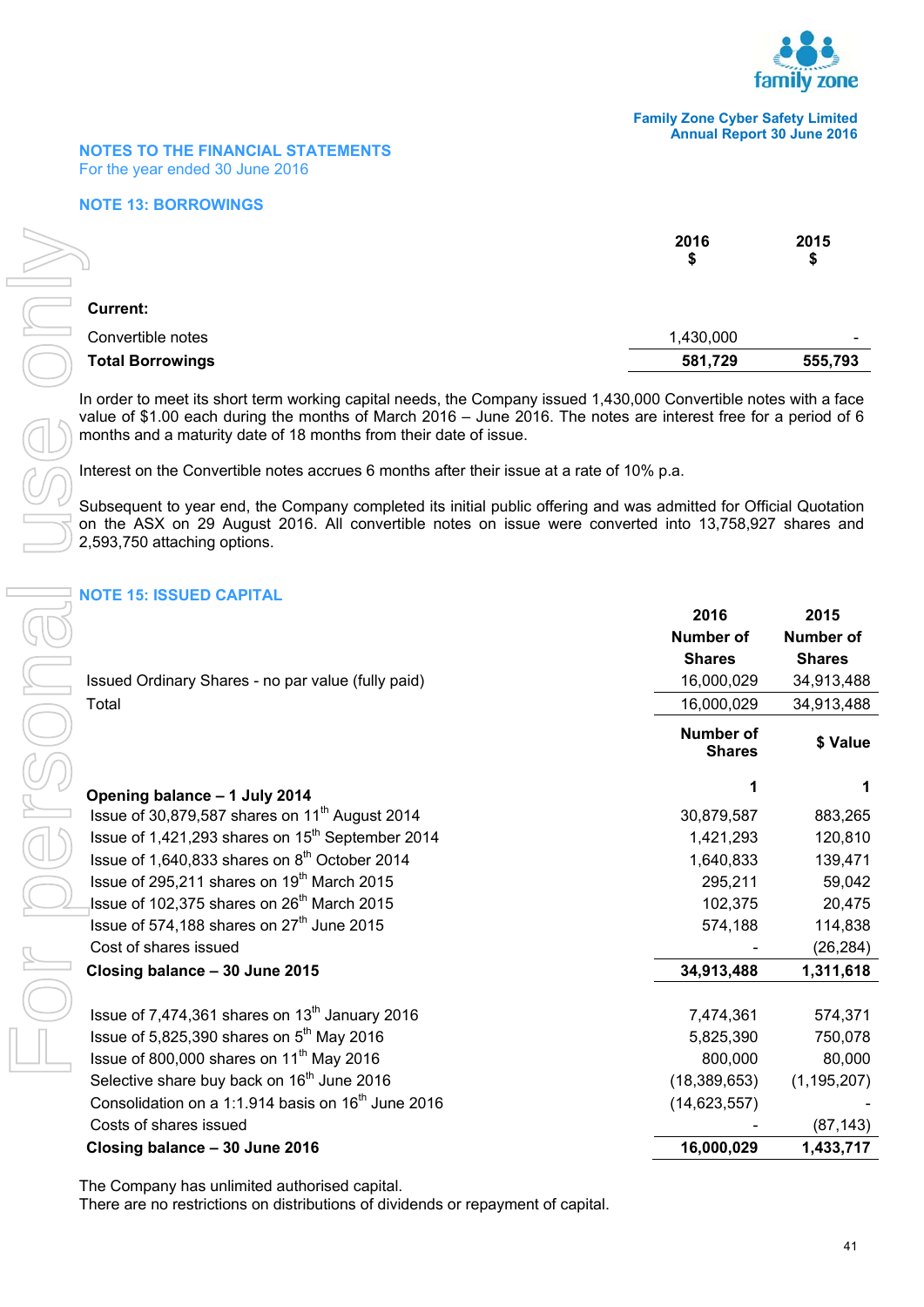

#### **NOTES TO THE FINANCIAL STATEMENTS**  For the year ended 30 June 2016

### **NOTE 15: ISSUED CAPITAL (CONTINUED)**

### **Capital Management**

### **NOTE 16: RESERVES**

|                           | 2016      | 2015           |
|---------------------------|-----------|----------------|
|                           |           | \$             |
| <b>Performance Shares</b> | 1,195,207 |                |
| <b>Options</b>            | 410,141   | ۰              |
| <b>Total Reserves</b>     | 1,605,348 | $\blacksquare$ |
|                           |           |                |

| <b>Capital Management</b>                                                                                                                                                                                                                                                                                              |                          |            |
|------------------------------------------------------------------------------------------------------------------------------------------------------------------------------------------------------------------------------------------------------------------------------------------------------------------------|--------------------------|------------|
| When managing capital, the Board's objective is to ensure the Company continues as a going concern as well as<br>to maximise the returns to shareholders and benefits for other stakeholders. The Board also aims to maintain a<br>capital structure that ensures the lowest cost of capital available to the Company. |                          |            |
| The Board is constantly reviewing the capital structure to take advantage of favourable costs of capital or high<br>returns on assets. As the market is constantly changing, the Board may issue new shares, return capital to<br>shareholders or sell assets to reduce debt.                                          |                          |            |
| The Company was not subject to any externally imposed capital requirements during the year.                                                                                                                                                                                                                            |                          |            |
| <b>NOTE 16: RESERVES</b>                                                                                                                                                                                                                                                                                               |                          |            |
|                                                                                                                                                                                                                                                                                                                        | 2016<br>\$               | 2015<br>\$ |
| <b>Performance Shares</b>                                                                                                                                                                                                                                                                                              | 1,195,207                |            |
| <b>Options</b>                                                                                                                                                                                                                                                                                                         | 410,141                  |            |
| <b>Total Reserves</b>                                                                                                                                                                                                                                                                                                  | 1,605,348                |            |
| <b>Issued Options</b>                                                                                                                                                                                                                                                                                                  | 2016                     | 2015       |
|                                                                                                                                                                                                                                                                                                                        |                          | S          |
| Opening balance - 1 July 2014                                                                                                                                                                                                                                                                                          | No.                      |            |
| Closing balance - 30 June 2015                                                                                                                                                                                                                                                                                         |                          |            |
| 20 May 2016 - Issue of incentive options                                                                                                                                                                                                                                                                               | 4,000,000                | 410,141    |
| Closing balance - 30 June 2016                                                                                                                                                                                                                                                                                         | 17,974,709               | 410,141    |
| Performance shares                                                                                                                                                                                                                                                                                                     | 2016                     | 2015       |
|                                                                                                                                                                                                                                                                                                                        | No.                      | \$         |
| Opening balance - 1 July 2014                                                                                                                                                                                                                                                                                          |                          |            |
| Closing balance - 30 June 2015                                                                                                                                                                                                                                                                                         |                          |            |
| 16 June 2016 - Issue of performance shares<br>Closing balance - 30 June 2016                                                                                                                                                                                                                                           | 28,000,000<br>28,000,000 | 1,195,207  |
| <b>Nature and Purpose of Reserve</b>                                                                                                                                                                                                                                                                                   |                          |            |

### **Nature and Purpose of Reserve**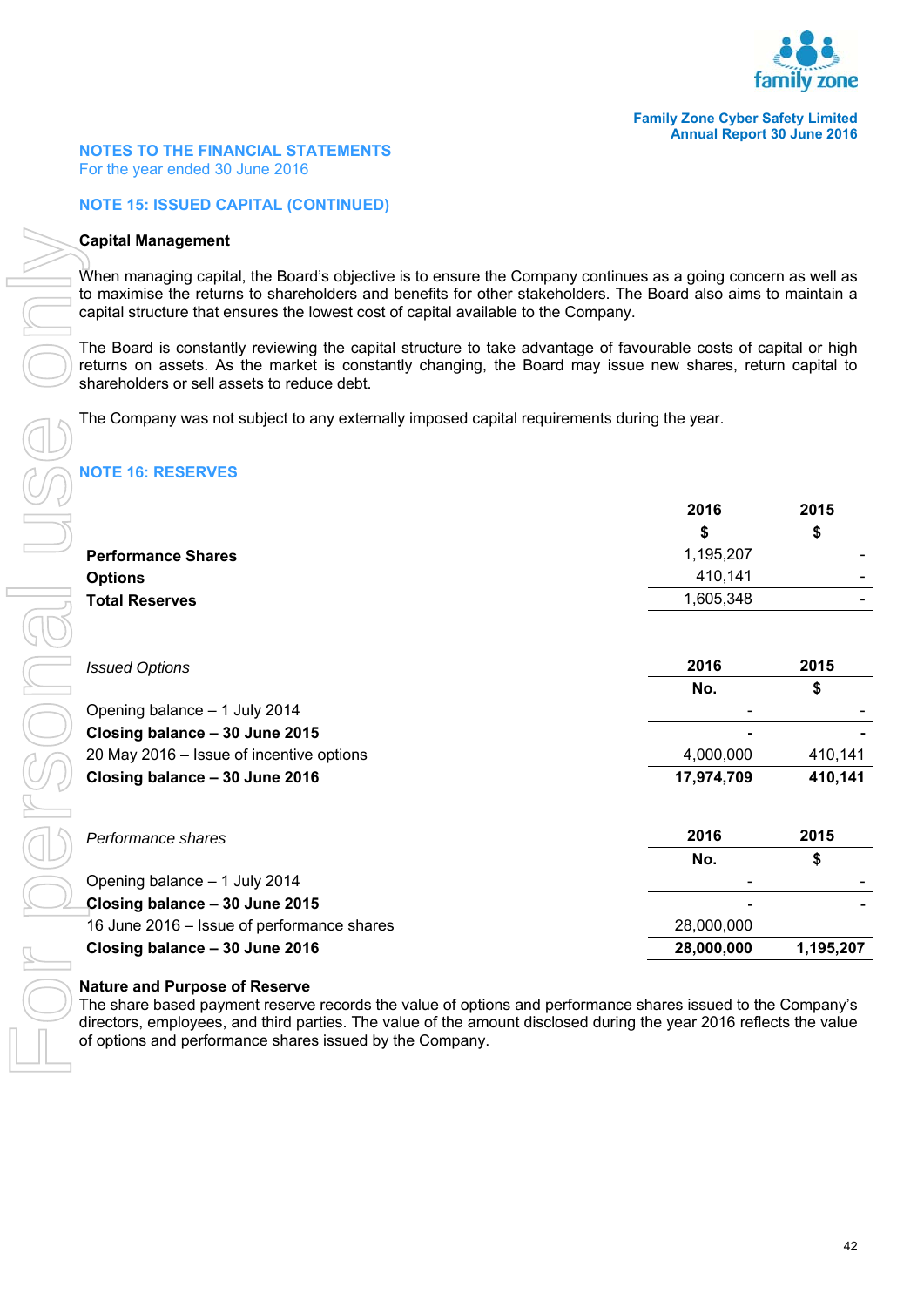

### **NOTES TO THE FINANCIAL STATEMENTS**

For the year ended 30 June 2016

### **NOTE 17: ACCUMULATED LOSSES**

|                                 | 2016<br>S   | 2015<br><b>Restated *</b> |
|---------------------------------|-------------|---------------------------|
| Accumulated Losses              | (3,643,014) | (172, 459)                |
| Opening balance                 | (747, 234)  | (172, 459)                |
| Net loss for the financial year | (2,890,780) | (574, 775)                |
| <b>Total Accumulated Losses</b> | (3,643,014) | (747, 234)                |

### **NOTE 19: OPERATING CASH FLOW INFORMATION**

|                                                                             | 2016          | 2015<br>Restated * |
|-----------------------------------------------------------------------------|---------------|--------------------|
|                                                                             | \$            | \$                 |
| <b>Accumulated Losses</b>                                                   | (3,643,014)   | (172, 459)         |
| Opening balance                                                             | (747, 234)    | (172, 459)         |
| Net loss for the financial year                                             | (2,890,780)   | (574, 775)         |
| <b>Total Accumulated Losses</b>                                             | (3,643,014)   | (747, 234)         |
| See Note 28 for details regarding the restatement as a result of this error |               |                    |
| <b>NOTE 19: OPERATING CASH FLOW INFORMATION</b>                             |               |                    |
|                                                                             | 2016<br>S     | 2015<br>\$         |
| Reconciliation of cash flow from operations with loss after income tax      |               |                    |
| Loss for the year                                                           | (2,815,607)   | (654, 948)         |
| Non-cash items                                                              |               |                    |
| Impairment                                                                  | 690,041       |                    |
| Share based payments                                                        | 817,480       |                    |
| Depreciation                                                                | 84,367        | 42,733             |
| <b>Changes in Assets and Liabilities</b>                                    |               |                    |
| Increase / (Decrease) in Trade and Other Payables                           | 285,076       | (393, 744)         |
| (Increase)/ Decrease in Inventory                                           | (125, 563)    | (118,909)          |
| (Increase)/ Decrease in Trade and Other Receivables                         | (3,681)       | (18, 714)          |
| Increase)/ (Decrease) in income tax payable                                 | (80, 173)     | 80,173             |
| Cash flows used in operations                                               | (1, 148, 060) | (1,063,409)        |
|                                                                             |               |                    |
| <b>NOTE 20: AUDITOR'S REMUNERATION</b>                                      |               |                    |
|                                                                             | 2016          | 2015               |
|                                                                             | \$            | \$                 |
| The auditor of Family Zone Cyber Safety Limited                             |               |                    |
| Amounts received or due and receivable by Pitcher Partners for:             |               |                    |
| Pitcher Partners BA&A Pty Ltd - Audit and review services                   | 16,000        |                    |
| Non-audit services - Investigating Accountants Report                       | 15,000        |                    |
| Pitcher Partners (WA) Pty Ltd - Taxation                                    | 2,000         |                    |
| Total remuneration of Pitcher Partners BA&A Pty Ltd and related firms       | 33,000        |                    |
| Other auditors                                                              |               |                    |
| Amounts received or due and receivable by DM Advisory for:                  |               |                    |
| Audit and review services                                                   | 10,550        | 3,960              |
| Total auditors' remuneration                                                | 42,50         | 3,960              |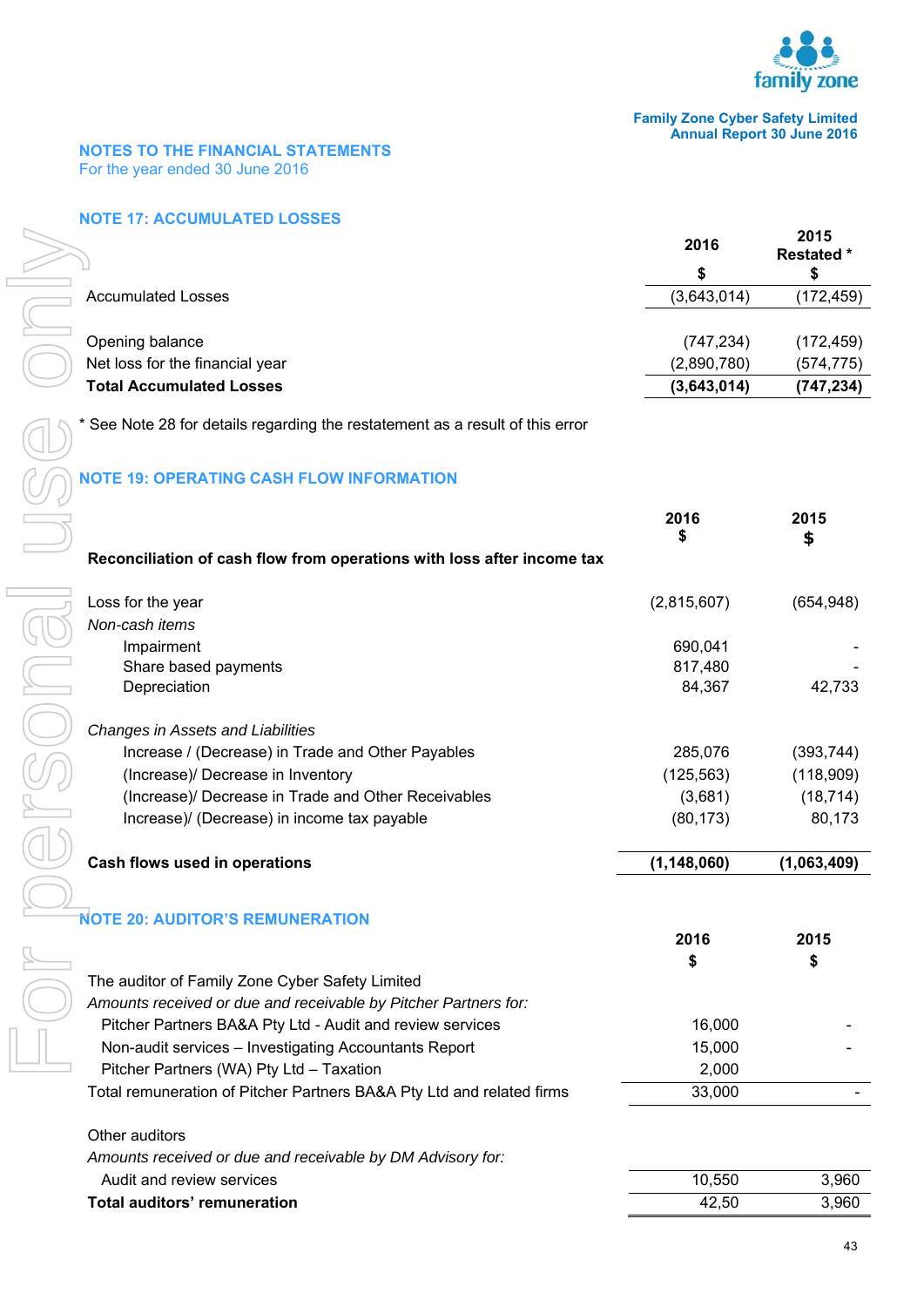

For the year ended 30 June 2016

### **NOTE 21: SHARE BASED PAYMENTS**

Share based payments made during the year ended 30 June 2016 are summarised below.

### **(a) Recognised Share Based Payment Expense**

|                                                               | 2016    | 2015    |
|---------------------------------------------------------------|---------|---------|
|                                                               | S       |         |
| Incentive options issued during the year (b)                  | 410.141 |         |
| Shares issued to consultants in lieu of services provided (1) | 349,449 | 205,598 |
| Shares issued to employees as incentive (2)                   | 90,000  |         |
|                                                               | 849.590 | 205,598 |

- (1) The Company issued 888,058 shares (2015: 576,827) on a post share-consolidation basis to various consultants as payment for services they provided during the year. The value assigned to these payments has been made with reference to the fair value of their services provided or in comparison to recent capital raising activities and issue price at the time of their settlement.
- $(2)$  470.217 shares on a post consolidation basis were provided to employees of the Company under the Employee incentive scheme in place at the time. The fair value assigned to these shares has been made with reference to the Company's recent capital raising activities at the time of the issue.

The Company granted the following incentive options to Directors and Consultants in the year ended 30 June 2016:

| <b>Tranche</b> | Number of<br><b>Options</b><br><b>Issued</b> | Issue<br><b>Date</b> | Vesting<br><b>Date</b> | <b>Expiry</b><br>Date | <b>Exercise</b><br><b>Price</b> | <b>Total Value</b> | <b>Recipient</b>           |
|----------------|----------------------------------------------|----------------------|------------------------|-----------------------|---------------------------------|--------------------|----------------------------|
| Α              | 4,000,000                                    | 20 May<br>2016       | 20 May<br>2016         | 20 May<br>2019        | \$0.25                          | \$410,141(1)       | Directors &<br>consultants |

(1) As the options were issued prior to listing, the Company determined the most appropriate value using the Black Scholes Model

| Number of Options          | 4,000,000    |
|----------------------------|--------------|
| Underlying share price     | \$<br>0.20   |
| Exercise price             | \$<br>0.25   |
| <b>Expected volatility</b> | 90%          |
| Expiry date (years)        | 2.85         |
| <b>Expected dividends</b>  | Nil          |
| Risk free rate             | 1.63%        |
| Value per option           | \$<br>0.1025 |

These incentive options were issued for services provided and pursuant to the Director appointments. Refer to section E of the Remuneration Report for details of incentive options issued to Directors. Further details can be found within the Company's Prospectus dated 12 July 2016.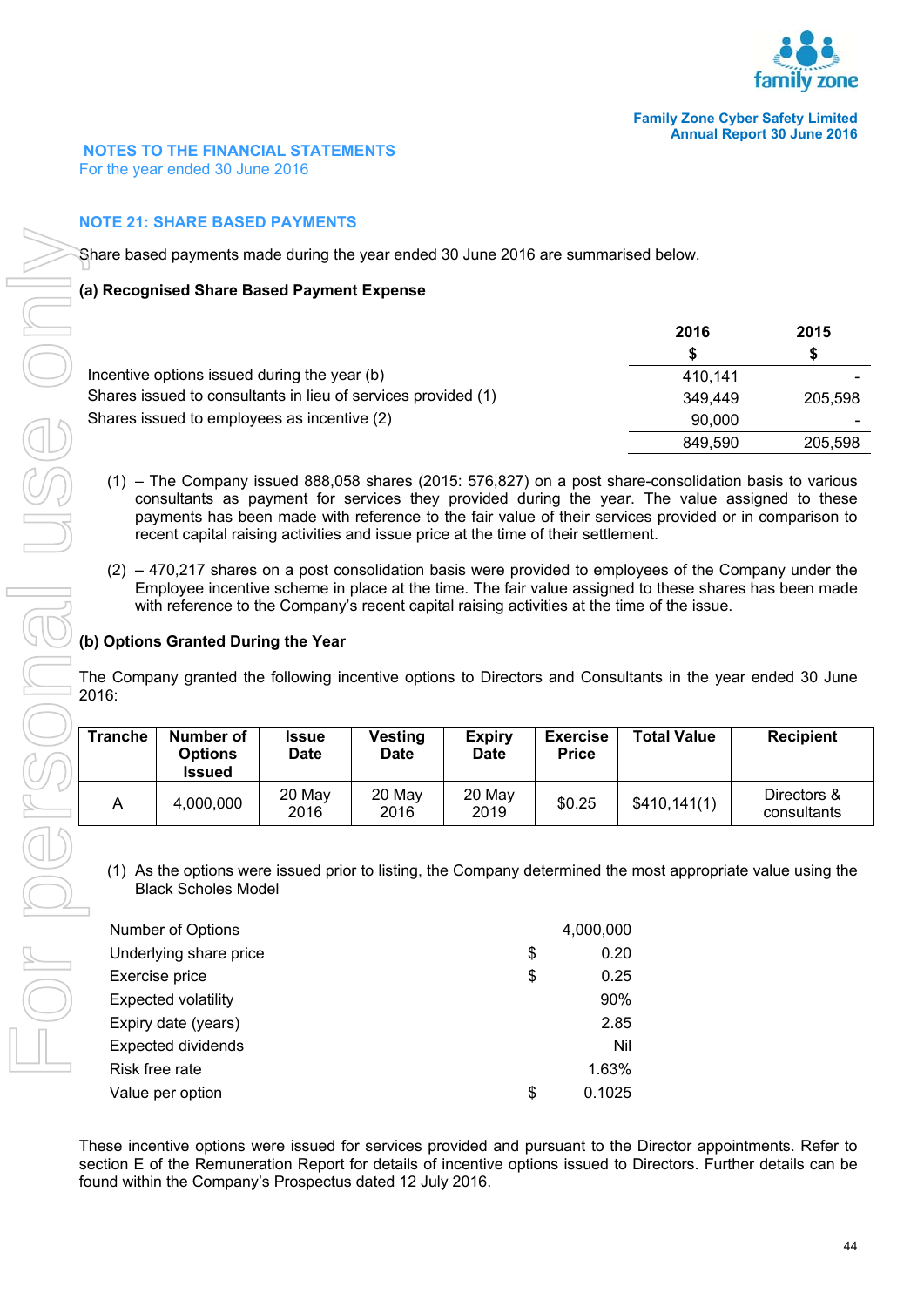

For the year ended 30 June 2016

### **NOTE 23: SEGMENT INFORMATION**

Segment information has been prepared in conformity with the accounting policies adopted for preparing and presenting the financial statements of the Company. The Board reviews the Company's primary business segment being the development of the Cyber Safe Technology (Box Services) separately from its corporate undertakings (Corporate). The Company therefore operates in two segments being Box services & Corporate.

|                                 | <b>Box Services</b> |            | Corporate     |           | <b>Total</b> |            |
|---------------------------------|---------------------|------------|---------------|-----------|--------------|------------|
|                                 | 2016                | 2015       | 2016          | 2015      | 2016         | 2015       |
| <b>Segment income</b>           |                     |            |               |           |              |            |
| Sales Revenue                   | 5,532               |            |               |           | 5,532        |            |
| Other income                    |                     |            | 438,590       | 97,860    | 438,590      | 97,860     |
| Total income                    | 5,532               |            | 438,590       | 97,860    | 444,122      | 97,860     |
| <b>Segment expenses</b>         |                     |            |               |           |              |            |
| Impairment of intangibles       | (690, 041)          |            |               |           | (690, 041)   |            |
| Operating expenses              |                     |            | (577,061)     | (35, 885) | (590, 067)   | (35, 885)  |
| Employee expenses               |                     |            | (559, 725)    | (30,000)  | (546, 139)   | (30,000)   |
| Marketing                       | (7,685)             | (15,683)   |               |           | (7,685)      | (15, 683)  |
| Research & Development          | (908, 855)          | (541, 943) |               |           | (908, 855)   | (541, 943) |
| Other                           |                     |            | (27)          | (6, 391)  | (27)         | (6, 391)   |
| Share based payment<br>expenses |                     |            | (512, 141)    |           | (512, 141)   |            |
| Loss before depreciation        | ,601,049)           | (548, 127) | (1, 210, 364) | 25,584    | (2,811,413)  | (532, 042) |
| Depreciation                    | (84, 367)           | (42, 733)  |               |           | (84, 367)    | (42, 733)  |
| Loss before income tax          | ,685,416)           | (590, 860) | (1, 210, 364) | 25,584    | (2,895,780)  | (574, 775) |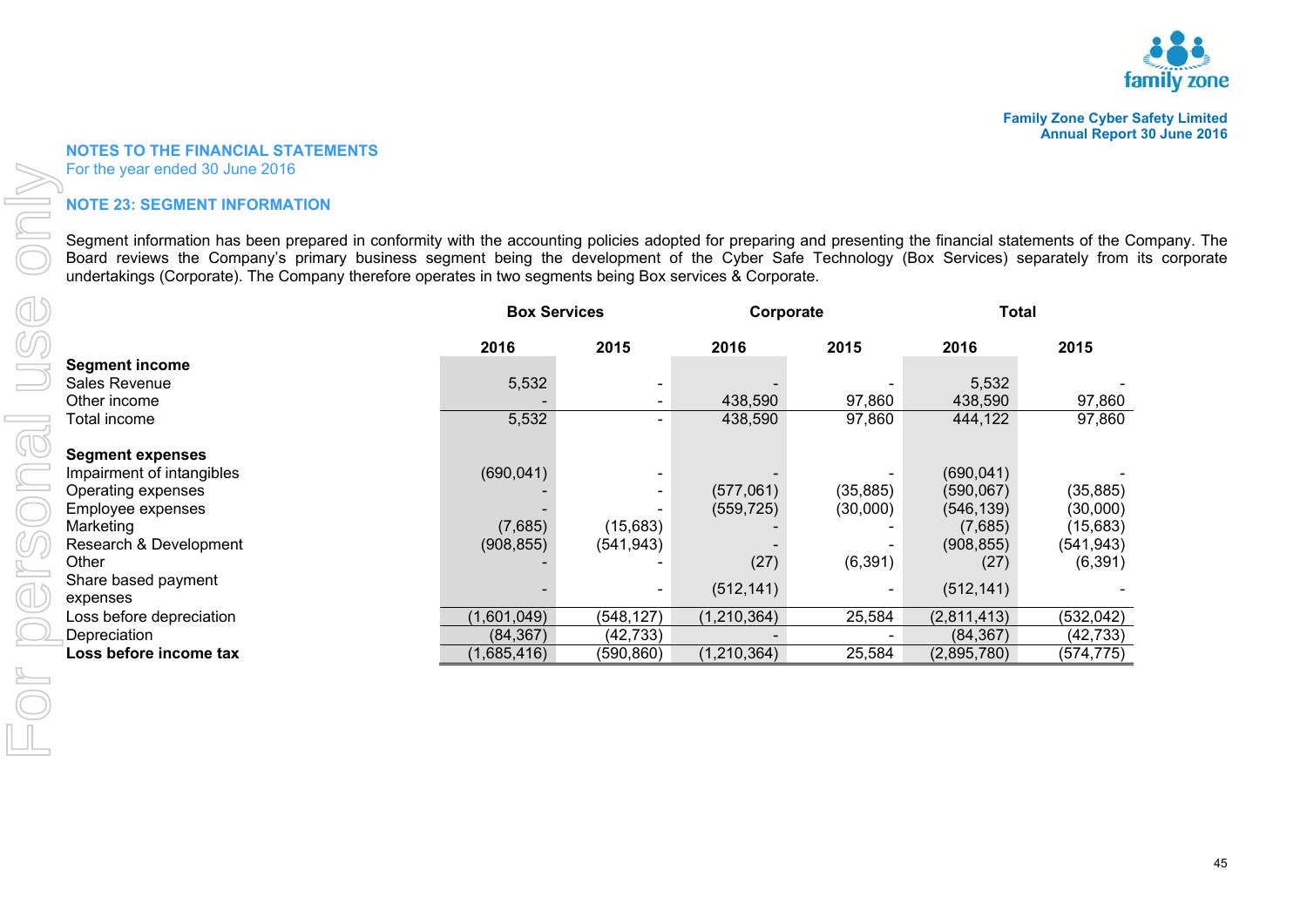

For the year ended 30 June 2016

**NOTE 23: SEGMENT INFORMATION (CONTINUED)** 

|                                       | <b>Box Services</b> |                          | Corporate   |                          | <b>Total</b> |            |
|---------------------------------------|---------------------|--------------------------|-------------|--------------------------|--------------|------------|
|                                       | 2016                | 2015                     | 2016        | 2015                     | 2016         | 2015       |
| <b>Segment assets and liabilities</b> |                     |                          |             |                          |              |            |
| Cash                                  |                     | $\overline{\phantom{a}}$ | 720,227     | 78,721                   | 720,227      | 78,721     |
| Trade and other receivables           |                     |                          | 41,427      | 37,746                   | 41,427       | 37,746     |
| Inventory                             | 216,029             | 118,909                  |             | $\overline{\phantom{0}}$ | 216,029      | 118,909    |
| Plant and equipment                   |                     |                          | 6,851       |                          | 6,851        |            |
| Trade and other creditors             |                     | ۰                        | (538, 631)  | (555, 793)               | (538, 631)   | (555, 793) |
| Deferred taxes                        |                     | -                        |             | (80, 173)                |              | (80, 173)  |
| Intangibles                           | 380,145             | 884,801                  |             |                          | 380,145      | 884,801    |
| <b>Borrowings</b>                     |                     | $\blacksquare$           | (1,430,000) | $\blacksquare$           | (1,430,000)  |            |
| <b>Net assets</b>                     | 596,174             | 1,003,710                | (1,200,126) | (519, 499)               | (603, 952)   | 484,211    |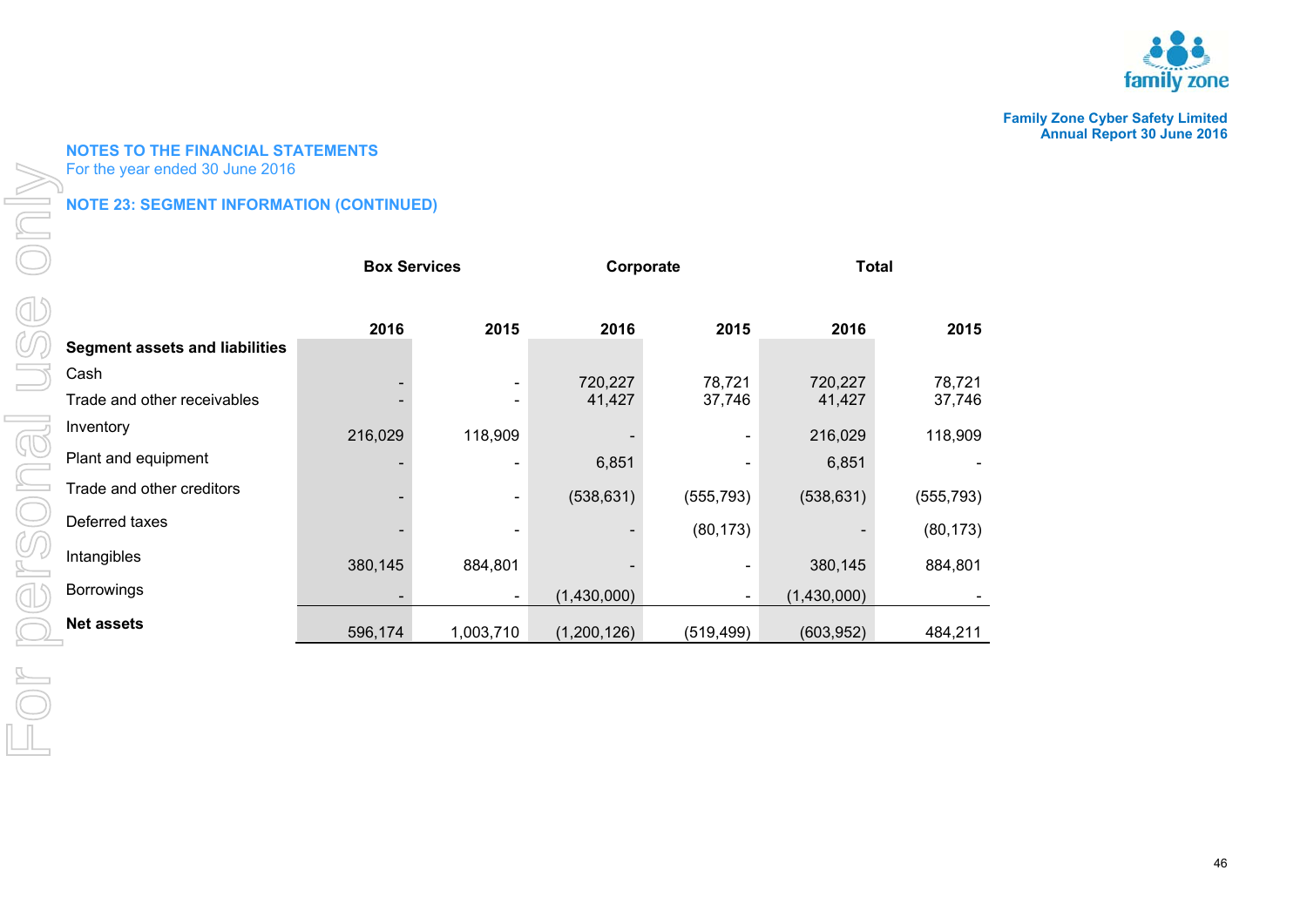

#### **NOTES TO THE FINANCIAL STATEMENTS**  For the year ended 30 June 2016

### **NOTE 24: FINANCIAL INSTRUMENTS**

### **(a) Financial Risk Management Objectives and Policies**

### **(b) Significant Accounting Policies**

### **(c) Categorisation of Financial Instruments**

### **(d) Credit Risk**

### **(i) Exposure to Credit Risk**

| <b>Financial Risk Management Objectives and Policies</b><br>(a)                                                                                                                                                                                                                                                                                     |         |        |
|-----------------------------------------------------------------------------------------------------------------------------------------------------------------------------------------------------------------------------------------------------------------------------------------------------------------------------------------------------|---------|--------|
| The Company's principal financial instruments comprise cash, receivables, and payables.                                                                                                                                                                                                                                                             |         |        |
| Primary responsibility for identification and control of financial risks rests with the Board. The Board reviews and<br>agrees policies for managing each of the risks identified.                                                                                                                                                                  |         |        |
| The Company manages its exposure to key financial risks, including interest rate, credit and liquidity risks in<br>accordance with the Company's risk management policy. The primary objective of the policy is to reduce the<br>volatility of cash flows and asset values arising from such movements.                                             |         |        |
| The Company uses different methods to measure and manage the different types of risks to which it is exposed.<br>These include monitoring the levels of exposure to interest rate risk, ageing analysis and monitoring of credit<br>allowances to manage credit risk and the use of future cash flow forecasts to monitor liquidity risk.           |         |        |
| <b>Significant Accounting Policies</b><br>(b)                                                                                                                                                                                                                                                                                                       |         |        |
| Details of the significant accounting policies and methods adopted, including the criteria for recognition, the basis<br>of measurement and the basis on which income and expenses are recognised, with respect to each class of<br>financial asset, financial liability and equity instrument are disclosed in Note 3 to the financial statements. |         |        |
| (c)<br><b>Categorisation of Financial Instruments</b>                                                                                                                                                                                                                                                                                               |         |        |
| Details of each category in accordance with Australian Accounting Standard AASB 139 Financial Instruments:<br>Recognition and Measurement, are disclosed either on the face of the Statement of Financial Position or in the<br>notes.                                                                                                              |         |        |
| <b>Credit Risk</b><br>(d)                                                                                                                                                                                                                                                                                                                           |         |        |
| (i)<br><b>Exposure to Credit Risk</b>                                                                                                                                                                                                                                                                                                               |         |        |
| The carrying amount of the Company's financial assets represents the maximum credit exposure. The<br>Company's maximum exposure to credit risk at the reporting date was:                                                                                                                                                                           |         |        |
|                                                                                                                                                                                                                                                                                                                                                     | 2016    | 2015   |
|                                                                                                                                                                                                                                                                                                                                                     | \$      | \$     |
| <b>Financial Assets - Current</b>                                                                                                                                                                                                                                                                                                                   |         |        |
| Cash and cash equivalents                                                                                                                                                                                                                                                                                                                           | 720,227 | 78,721 |
| <b>Total Financial Assets</b>                                                                                                                                                                                                                                                                                                                       | 720,227 | 78,721 |
| Financial assets as at 30 June 2016 are neither past due nor impaired.                                                                                                                                                                                                                                                                              |         |        |
|                                                                                                                                                                                                                                                                                                                                                     |         |        |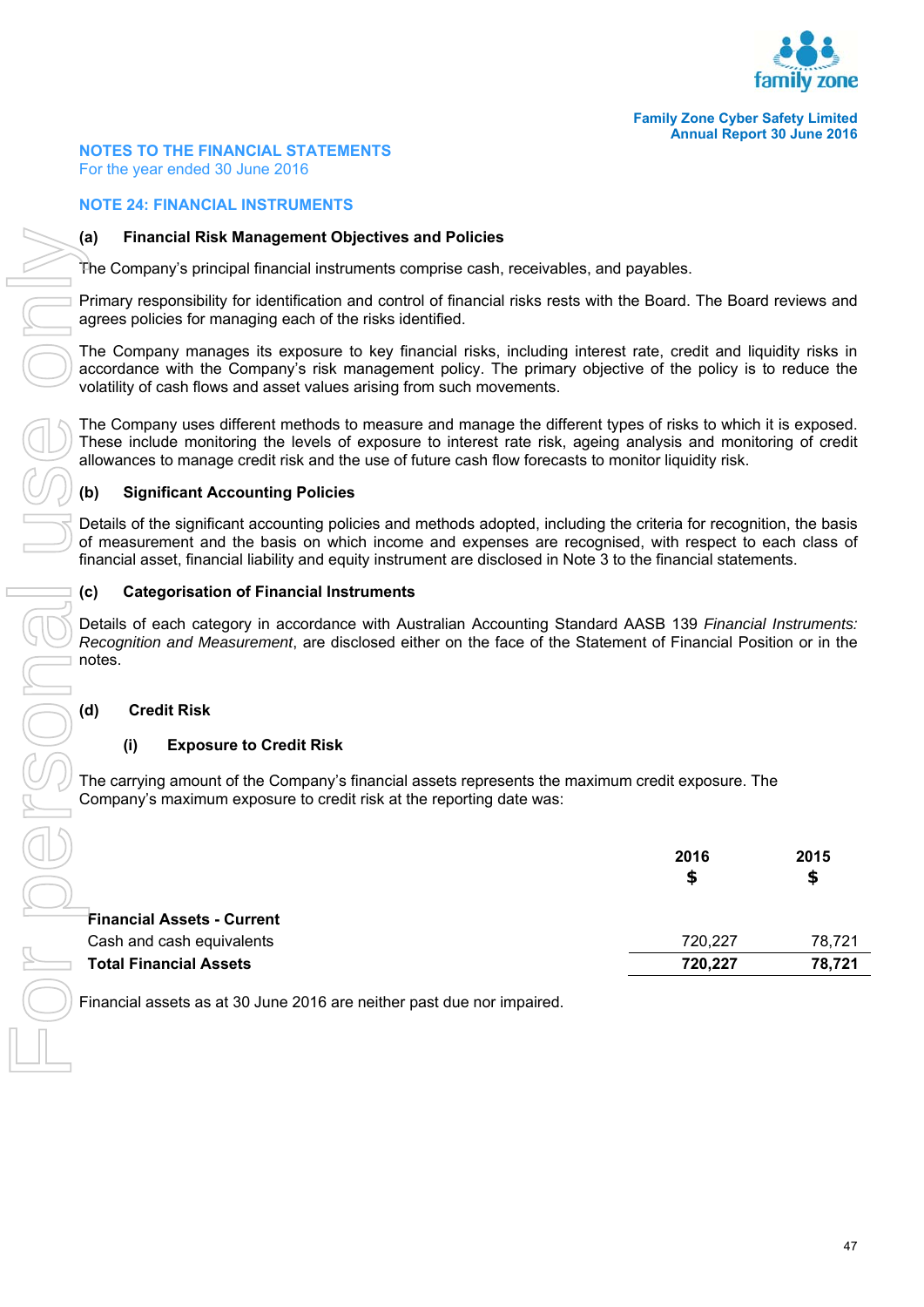

For the year ended 30 June 2016

### **NOTE 24: FINANCIAL INSTRUMENTS (CONTINUED)**

### **(ii) Interest Rate Risk**

| (ii)<br><b>Interest Rate Risk</b>                                                                                                                                                                                                                                                                                                                                                                                                                    |                                             |                           |                                     |                                                 |                                         |              |
|------------------------------------------------------------------------------------------------------------------------------------------------------------------------------------------------------------------------------------------------------------------------------------------------------------------------------------------------------------------------------------------------------------------------------------------------------|---------------------------------------------|---------------------------|-------------------------------------|-------------------------------------------------|-----------------------------------------|--------------|
| The Company's maximum exposure to interest rates at the reporting date was:                                                                                                                                                                                                                                                                                                                                                                          |                                             |                           |                                     |                                                 |                                         |              |
|                                                                                                                                                                                                                                                                                                                                                                                                                                                      | <b>Range of</b>                             |                           |                                     | <b>Interest Rate Exposure</b>                   |                                         |              |
|                                                                                                                                                                                                                                                                                                                                                                                                                                                      | <b>Effective</b><br><b>Interest</b><br>Rate | Carrying<br><b>Amount</b> | Variable<br><b>Interest</b><br>Rate | <b>Non</b><br><b>Interest</b><br><b>Bearing</b> | <b>Fixed</b><br><b>Interest</b><br>Rate | <b>Total</b> |
| 2016                                                                                                                                                                                                                                                                                                                                                                                                                                                 | $(\%)$                                      | \$                        | \$                                  | \$                                              | \$                                      | \$           |
| <b>Financial Assets - Current</b><br>Cash and cash equivalents                                                                                                                                                                                                                                                                                                                                                                                       | $0 - 1$                                     | 720,227                   |                                     |                                                 | 720,227                                 | 720,227      |
| 2015                                                                                                                                                                                                                                                                                                                                                                                                                                                 |                                             |                           |                                     |                                                 |                                         |              |
| <b>Financial Assets - Current</b><br>Cash and cash equivalents                                                                                                                                                                                                                                                                                                                                                                                       | $0 - 1$                                     | 78,721                    |                                     |                                                 | 78,721                                  | 78,721       |
| The directors consider the carrying amount of the Company's financial instruments to be a reasonable<br>approximation of their fair value, on account of their short maturity cycle.<br><b>Liquidity Risk</b><br>(f)<br><b>Exposure to Liquidity Risk</b><br>(i)<br>The carrying amount of the Company's financial liabilities represents the maximum liquidity risk. The Company's<br>maximum exposure to liquidity risk at the reporting date was: |                                             |                           |                                     |                                                 |                                         |              |
|                                                                                                                                                                                                                                                                                                                                                                                                                                                      |                                             |                           |                                     |                                                 | 2016<br>\$                              | 2015<br>\$   |
| <b>Financial Liabilities - Current</b>                                                                                                                                                                                                                                                                                                                                                                                                               |                                             |                           |                                     |                                                 |                                         |              |
| Trade and other payables<br><b>Borrowings</b>                                                                                                                                                                                                                                                                                                                                                                                                        |                                             |                           |                                     |                                                 | 581,729<br>1,430,000                    | 702,902      |
| <b>Total Financial Liabilities</b>                                                                                                                                                                                                                                                                                                                                                                                                                   |                                             |                           |                                     |                                                 | 1,955,044                               | 702,902      |
|                                                                                                                                                                                                                                                                                                                                                                                                                                                      |                                             |                           |                                     |                                                 |                                         |              |

### **(e) Fair value of Financial Instruments**

### **(f) Liquidity Risk**

### **(i) Exposure to Liquidity Risk**

|                                        | 2016<br>S | 2015<br>\$     |
|----------------------------------------|-----------|----------------|
| <b>Financial Liabilities - Current</b> |           |                |
| Trade and other payables               | 581,729   | 702,902        |
| <b>Borrowings</b>                      | 1,430,000 | $\blacksquare$ |
| <b>Total Financial Liabilities</b>     | 1,955,044 | 702,902        |
|                                        |           |                |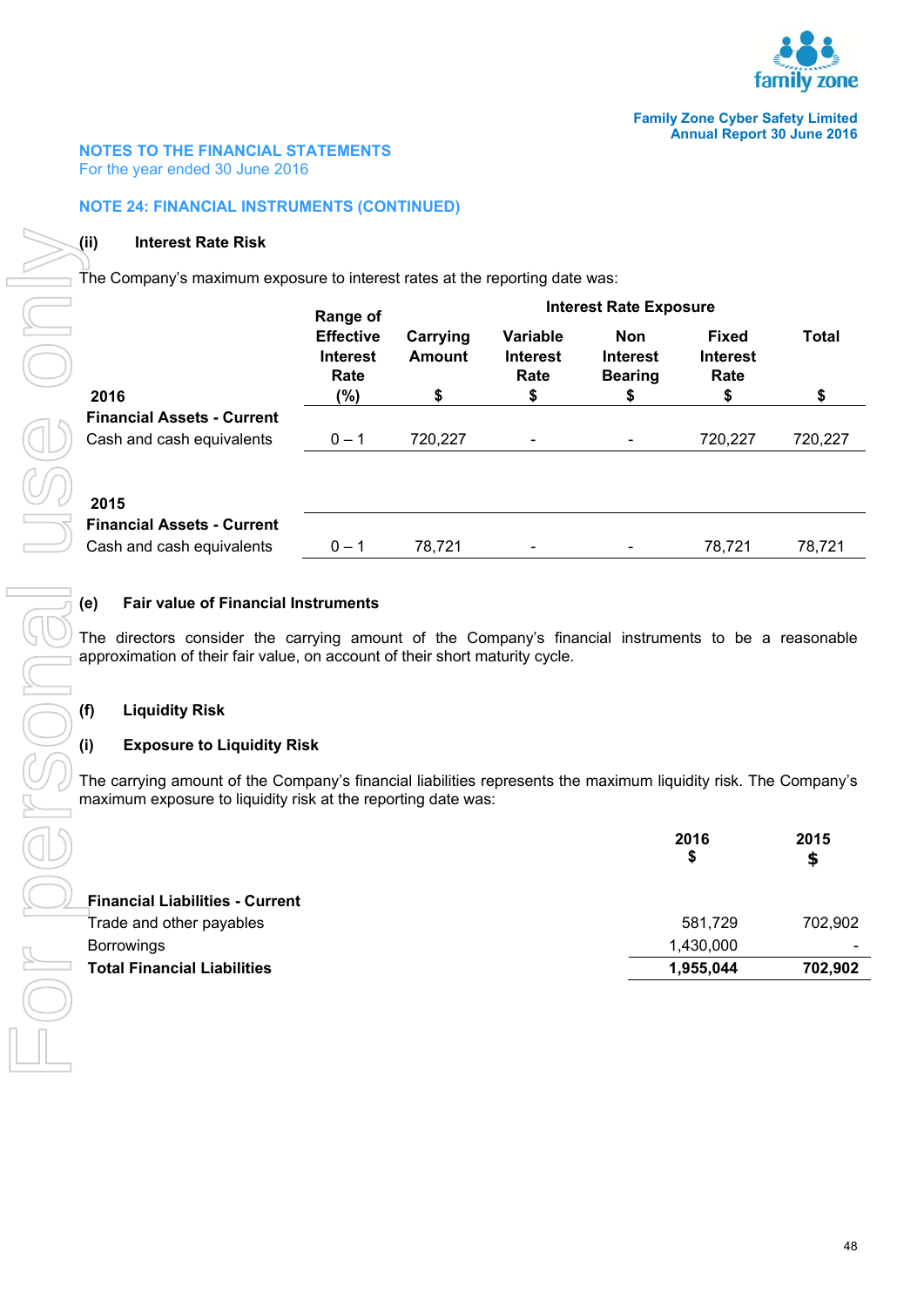

### **NOTES TO THE FINANCIAL STATEMENTS** For the year ended 30 June 2016

### **NOTE 24: FINANCIAL INSTRUMENTS (CONTINUED)**

### **(ii) Contractual Maturity Risk**

| 2016                                  |                       |                          |                            |                           |                    |
|---------------------------------------|-----------------------|--------------------------|----------------------------|---------------------------|--------------------|
| <b>Financial</b><br><b>Instrument</b> | 0-6 months<br>\$      | 6-12 months<br>\$        | Over 1<br>to $5$<br>years  | More than 5<br>years<br>S | <b>Total</b><br>\$ |
| <b>Financial Assets</b>               |                       |                          | \$                         |                           |                    |
| Cash                                  | 720,227               |                          |                            |                           | 720,227            |
| Trade and other<br>receivables        | 41,427                |                          |                            |                           | 41,427             |
| <b>Total financial</b><br>assets      | 761,654               |                          |                            |                           | 761,654            |
| <b>Financial</b>                      |                       |                          |                            |                           |                    |
| <b>Liabilities</b>                    |                       |                          |                            |                           |                    |
| Trade and other<br>payables           | 538,631               |                          |                            |                           | 538,631            |
| Borrowings                            | 1,430,000             |                          |                            | $\overline{\phantom{a}}$  | 1,430,000          |
| <b>Total financial</b><br>liabilities | 1,968,631             |                          |                            | $\blacksquare$            | 1,968,631          |
| 2015                                  |                       |                          |                            |                           |                    |
| <b>Financial Instrument</b>           | $0-6$<br>months<br>\$ | $6 - 12$<br>months<br>\$ | Over 1 to 5<br>years<br>\$ | More than<br>5 years<br>S | <b>Total</b><br>\$ |
| <b>Financial Assets</b>               |                       |                          |                            |                           |                    |
| Cash                                  | 78,721                |                          |                            |                           | 78,721             |
| Trade and other<br>receivables        | 37,746                |                          |                            |                           | 37,746             |
| Total financial assets                | 116,467               |                          |                            |                           | 116,467            |
| <b>Financial Liabilities</b>          |                       |                          |                            |                           |                    |
| Trade payables                        | 212,798               |                          |                            |                           | 212,798            |
| Other payables                        | 348,334               |                          |                            |                           | 348,334            |
| <b>Total financial liabilities</b>    | 561,132               |                          |                            |                           | 561,132            |

### **2015**

| <b>Financial Instrument</b>        |                         |                          |                            | More than     |                    |
|------------------------------------|-------------------------|--------------------------|----------------------------|---------------|--------------------|
|                                    | $0 - 6$<br>months<br>\$ | $6 - 12$<br>months<br>\$ | Over 1 to 5<br>years<br>\$ | 5 years<br>\$ | <b>Total</b><br>\$ |
| <b>Financial Assets</b>            |                         |                          |                            |               |                    |
| Cash                               | 78,721                  |                          |                            |               | 78,721             |
| Trade and other<br>receivables     | 37,746                  |                          |                            |               | 37,746             |
| Total financial assets             | 116,467                 |                          |                            |               | 116,467            |
|                                    |                         |                          |                            |               |                    |
| <b>Financial Liabilities</b>       |                         |                          |                            |               |                    |
| Trade payables                     | 212,798                 |                          |                            |               | 212,798            |
| Other payables                     | 348,334                 |                          |                            |               | 348,334            |
| <b>Total financial liabilities</b> | 561,132                 |                          |                            |               | 561,132            |

The Board notes a shortfall in cash to meet the obligation of the financial liabilities over the next 12 months. Subsequent to year end, the Company completed a capital raising of over \$6,000,000. Refer to Note 2(a): Going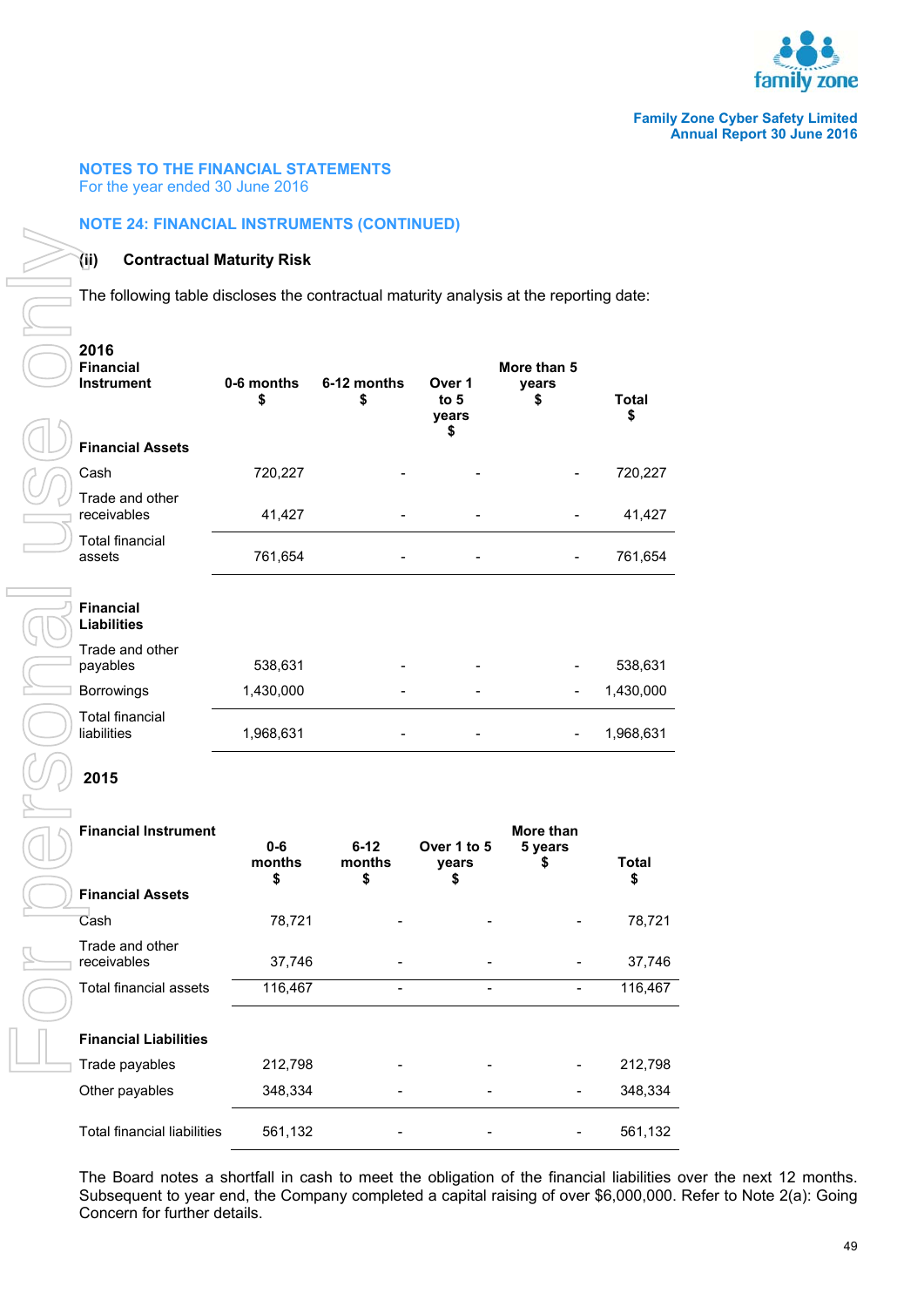

#### **NOTES TO THE FINANCIAL STATEMENTS**  For the year ended 30 June 2016

### **NOTE 24: FINANCIAL INSTRUMENTS (CONTINUED)**

### **(g) Market Risk**

### **(i) Currency Risk**

### **(ii) Interest Rate Risk**

### **(iii) Other Price Risk**

### **(iv) Sensitivity Disclosure Analysis**

| <b>Market Risk</b><br>(g)                                                                                                                                                                                                                             |               |               |               |                           |               |  |
|-------------------------------------------------------------------------------------------------------------------------------------------------------------------------------------------------------------------------------------------------------|---------------|---------------|---------------|---------------------------|---------------|--|
| <b>Currency Risk</b><br>(i)                                                                                                                                                                                                                           |               |               |               |                           |               |  |
| The Company's primary operations were in Australia during the years ended 30 June 2016 and 30 June 2015<br>and therefore had minimal exposure to foreign exchange risk.                                                                               |               |               |               |                           |               |  |
| (ii)<br><b>Interest Rate Risk</b>                                                                                                                                                                                                                     |               |               |               |                           |               |  |
| The Company's only exposure to interest rate risk is Cash as set out in Note $24(e)(ii)$ . The Company is not<br>exposed to debt interest rate risk as there is nil debt for 2016 (2015: no exposure as borrowings bear interest at a<br>fixed rate). |               |               |               |                           |               |  |
| <b>Other Price Risk</b><br>(iii)                                                                                                                                                                                                                      |               |               |               |                           |               |  |
| By virtue of the nature and classification of the financial instruments held by the entity, it is not exposed to<br>significant other price risk.                                                                                                     |               |               |               |                           |               |  |
| <b>Sensitivity Disclosure Analysis</b><br>(iv)                                                                                                                                                                                                        |               |               |               |                           |               |  |
| Taking into account past performance, future expectations and economic forecasts, the Company believes the<br>following movements are 'reasonably possible' over the next 12 months (base rates are sourced from the<br>Reserve Bank of Australia).   |               |               |               |                           |               |  |
| It is considered that 100 basis points is a 'reasonably possible' estimate of potential variations in the interest rate.                                                                                                                              |               |               |               |                           |               |  |
| The following table discloses the impact on net operating result and equity for each category of financial<br>instrument held by the Company at year end as presented to key management personnel, if changes in the<br>relevant risk occur.          |               |               |               |                           |               |  |
|                                                                                                                                                                                                                                                       |               |               |               | <b>Interest Rate Risk</b> |               |  |
|                                                                                                                                                                                                                                                       | Carrying      |               | $+1%$         | $-1%$                     |               |  |
|                                                                                                                                                                                                                                                       | <b>Amount</b> | <b>Profit</b> | <b>Equity</b> | <b>Profit</b>             | <b>Equity</b> |  |
| 2016                                                                                                                                                                                                                                                  | \$            | \$            | S             | \$                        | \$            |  |
| <b>Financial Assets - Current</b><br>Cash and cash equivalents                                                                                                                                                                                        | 720,227       | 7,202         | 7,202         | (7,202)                   | (7,202)       |  |
|                                                                                                                                                                                                                                                       |               |               |               |                           |               |  |
| 2015                                                                                                                                                                                                                                                  |               |               |               |                           |               |  |
| <b>Financial Assets - Current</b>                                                                                                                                                                                                                     |               |               |               |                           |               |  |
| Cash and cash equivalents                                                                                                                                                                                                                             | 78,721        | 787           | 787           | (787)                     | (787)         |  |
|                                                                                                                                                                                                                                                       |               |               |               |                           |               |  |
|                                                                                                                                                                                                                                                       |               |               |               |                           |               |  |
|                                                                                                                                                                                                                                                       |               |               |               |                           |               |  |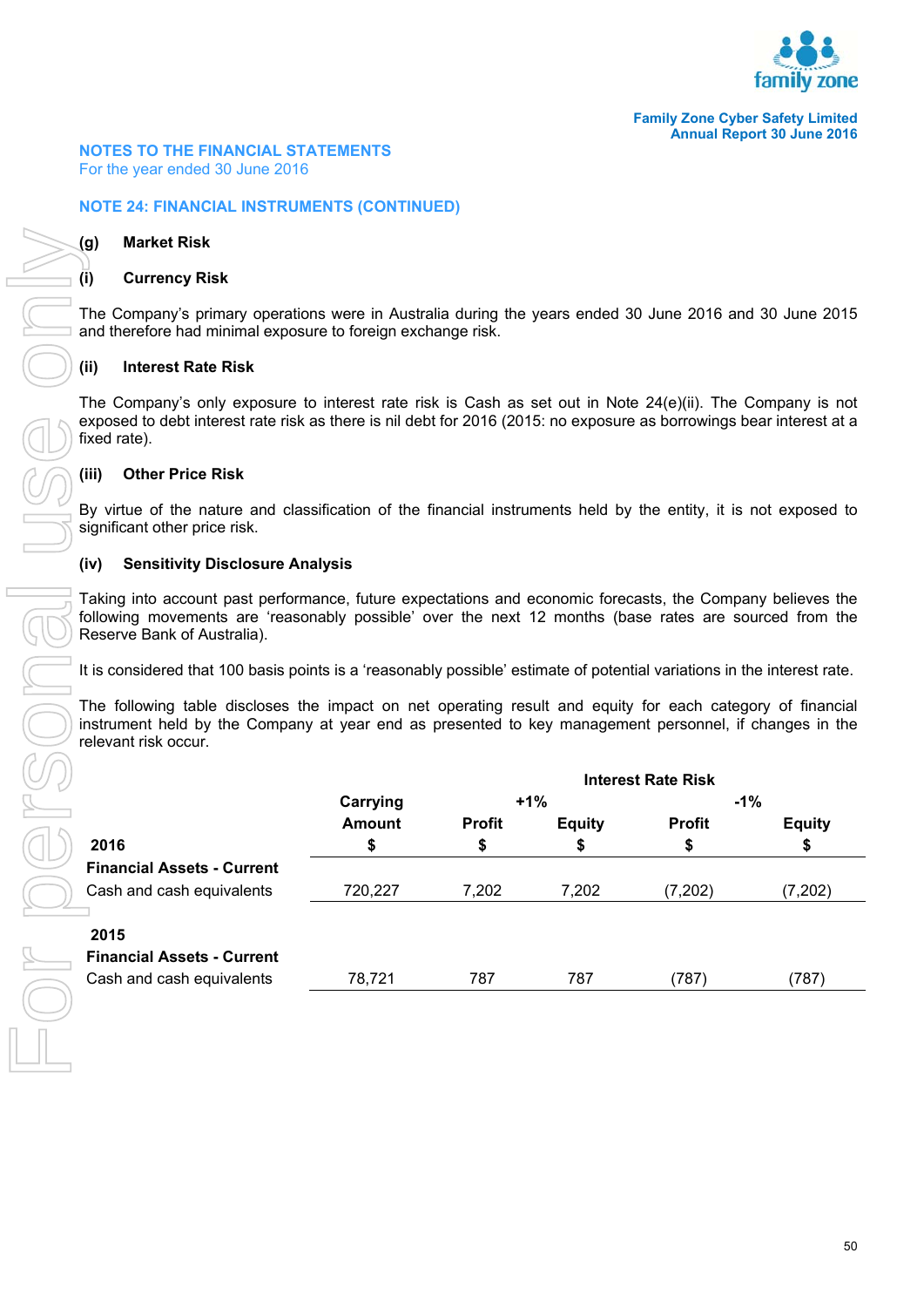

For the year ended 30 June 2016

### **NOTE 25: RELATED PARTY TRANSACTIONS**

### **(a) Key Management Personnel Compensation**

| Information on remuneration of all Directors and Key Management Personnel is contained in the Remuneration<br>Report within the Directors' Report.                                                                         |                     |            |
|----------------------------------------------------------------------------------------------------------------------------------------------------------------------------------------------------------------------------|---------------------|------------|
| The aggregated compensation paid to Directors and Key Management Personnel of the Company is as follows:                                                                                                                   |                     |            |
|                                                                                                                                                                                                                            |                     |            |
|                                                                                                                                                                                                                            | 2016<br>\$          | 2015<br>\$ |
| Short-term employee benefits                                                                                                                                                                                               | 40,000              | 30,000     |
| Post-employment benefits                                                                                                                                                                                                   |                     |            |
| Share Based Payment                                                                                                                                                                                                        | 658,750             |            |
| <b>Total</b>                                                                                                                                                                                                               | 698,750             | 30,000     |
| (b)<br><b>Loans with Key Management Personnel</b>                                                                                                                                                                          |                     |            |
| (Mr Tim Levy - Managing Director)                                                                                                                                                                                          |                     |            |
| A loan balance has arisen between Family Zone Cyber Safety Limited and Mr Tim Levy as a result of payments<br>made on behalf of the Company by the Director. Movements in the loan account during the year are as follows: |                     |            |
|                                                                                                                                                                                                                            | 2016                | 2015       |
|                                                                                                                                                                                                                            | \$                  | \$         |
| Opening balance payable by the Company                                                                                                                                                                                     |                     |            |
| Loans received from director                                                                                                                                                                                               | (67, 143)           |            |
| Cash repayments<br><b>Total Payable to the Company</b>                                                                                                                                                                     | 23,000<br>(44, 483) |            |
|                                                                                                                                                                                                                            |                     |            |
|                                                                                                                                                                                                                            |                     |            |
|                                                                                                                                                                                                                            |                     |            |
|                                                                                                                                                                                                                            |                     |            |
|                                                                                                                                                                                                                            |                     |            |
|                                                                                                                                                                                                                            |                     |            |
|                                                                                                                                                                                                                            |                     |            |
|                                                                                                                                                                                                                            |                     |            |
|                                                                                                                                                                                                                            |                     |            |

### **(b) Loans with Key Management Personnel**

### *(Mr Tim Levy – Managing Director)*

|                                        | 2016      | 2015                     |
|----------------------------------------|-----------|--------------------------|
| Opening balance payable by the Company |           |                          |
| Loans received from director           | (67, 143) |                          |
| Cash repayments                        | 23,000    | $\overline{\phantom{0}}$ |
| <b>Total Payable to the Company</b>    | (44, 483) |                          |
|                                        |           |                          |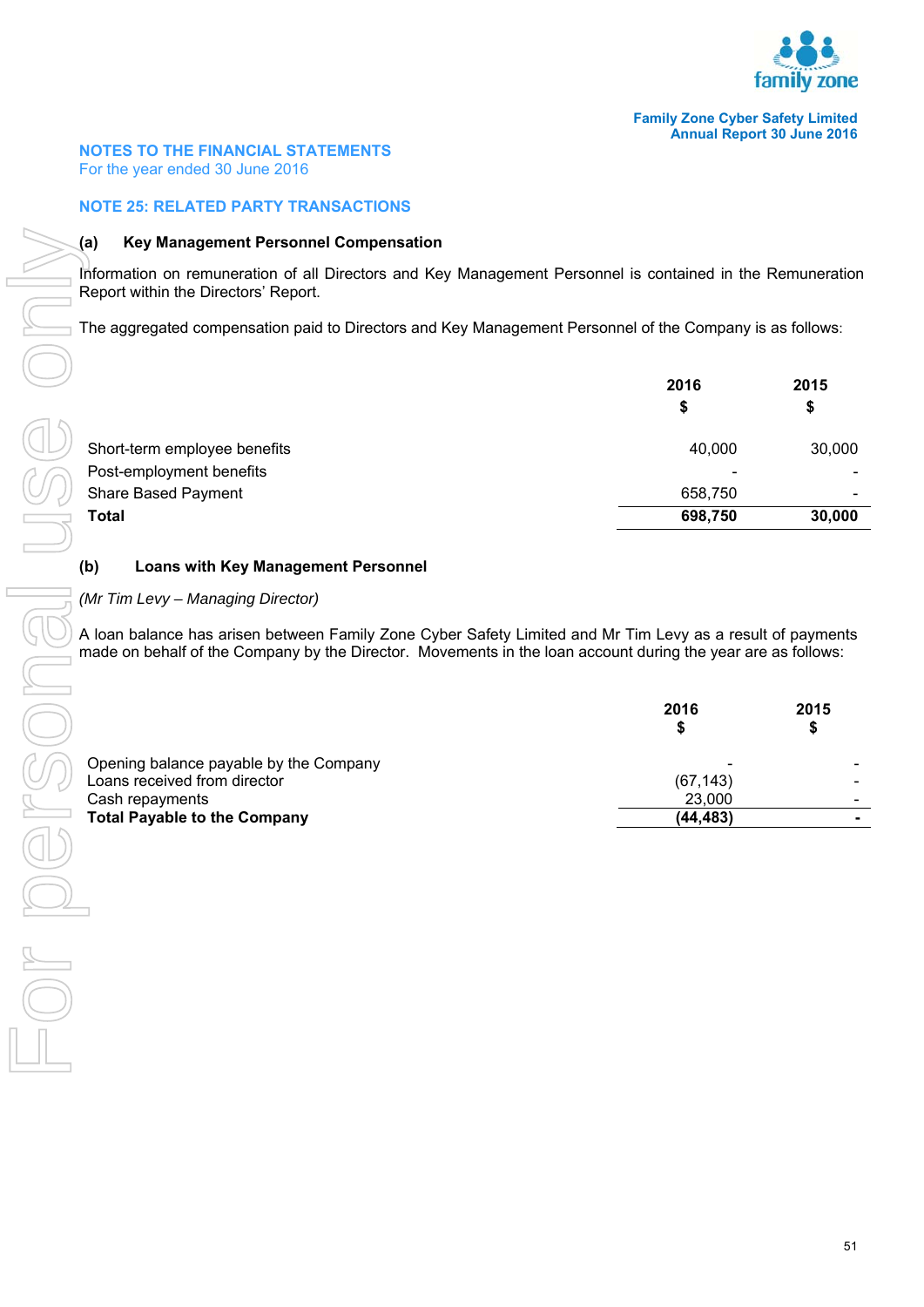

For the year ended 30 June 2016

### **NOTE 25: RELATED PARTY TRANSACTIONS (CONTINUED)**

### **(c) Other Transactions with Key Management Personnel**

| <b>Other Transactions with Key Management Personnel</b><br>(c)                                                                                                                                                                                                                                                                                                        |              |              |
|-----------------------------------------------------------------------------------------------------------------------------------------------------------------------------------------------------------------------------------------------------------------------------------------------------------------------------------------------------------------------|--------------|--------------|
| a) Grange Consulting and Grange Capital Partners                                                                                                                                                                                                                                                                                                                      |              |              |
| Mr Phil Warren, a Director of the Company, is also a director of Grange Consulting and an entity related to him is<br>shareholder of Grange Consulting. Grange Capital is an entity associated with Grange Consulting.                                                                                                                                                |              |              |
| Grange Consulting was engaged by the Company in June 2014 to provide company secretarial services.<br>Pursuant to this engagement Grange Consulting received \$2,000 (plus GST) per month for these services. An<br>administration fee of 5% is also payable on each invoice. This engagement can be terminated by either party<br>giving 60 days' notice in writing. |              |              |
| Grange Capital also received capital raising fees from the Company for assisting in its Convertible Note capital<br>raising during the financial year. Grange Capital received a 0.05% management fee for the Convertible Note fund<br>raising and 4.0% capital raising fee on funds raised by Grange Capital.                                                        |              |              |
| A summary of the total fees paid to Grange Consulting and Grange Capital Partners for the year ended 30 June<br>2016 and 30 June 2015 is as follows:                                                                                                                                                                                                                  |              |              |
|                                                                                                                                                                                                                                                                                                                                                                       | 30 June 2016 | 30 June 2015 |
|                                                                                                                                                                                                                                                                                                                                                                       |              |              |
| Company secretarial services                                                                                                                                                                                                                                                                                                                                          | 19,825       | 25,200       |
| Capital raising fee                                                                                                                                                                                                                                                                                                                                                   | 6,300        |              |
| Total                                                                                                                                                                                                                                                                                                                                                                 | 26,125       | 25,200       |
| 1. Amounts payable to Grange Consulting and Grange Capital as at 30 June 2016 were \$15,625 (GST Exc.)                                                                                                                                                                                                                                                                |              |              |
| The Company also engaged Grange Consulting to provide corporate advisory and transaction management<br>services in respect to the Offers under this Prospectus. Grange Consulting will receive the following fees from the<br>Company for these services:                                                                                                             |              |              |
| a \$75,000 (plus GST) transaction management fee; and                                                                                                                                                                                                                                                                                                                 |              |              |
| \$50,000 (plus GST) success fee payable on successful admission of the Company to the Official List of<br>the ASX.                                                                                                                                                                                                                                                    |              |              |
| Grange Consulting or its nominees has the right to apply for and/or with Grange Capital allocate up to 2,500,000<br>Prospectus Options under the Option Offer.                                                                                                                                                                                                        |              |              |
| The above mentioned corporate advisory fees were not paid during the current financial year.                                                                                                                                                                                                                                                                          |              |              |
| Following the Company's admission to ASX in August 2016 it was agreed that Grange Consulting would continue<br>to provide company secretarial services and will also provide financial management services to the Company and<br>will receive \$7,500 (plus GST) per month. An administration fee of 5% is also payable on each invoice. This                         |              |              |

- a \$75,000 (plus GST) transaction management fee; and
- \$50,000 (plus GST) success fee payable on successful admission of the Company to the Official List of the ASX.

Following the Company's admission to ASX in August 2016 it was agreed that Grange Consulting would continue to provide company secretarial services and will also provide financial management services to the Company and engagement can be terminated by either party giving 60 days notice in writing.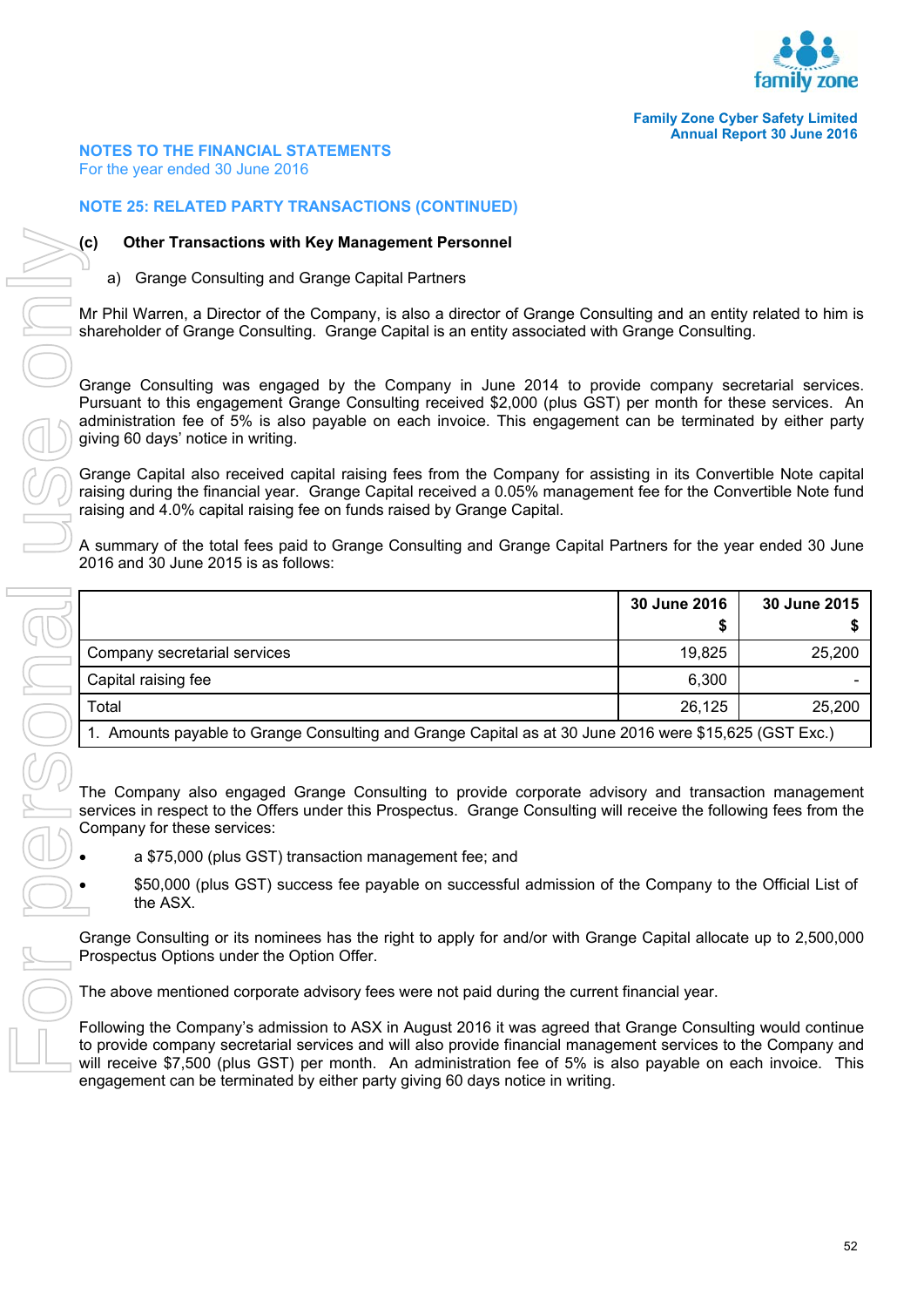

### **NOTES TO THE FINANCIAL STATEMENTS**

For the year ended 30 June 2016

### **NOTE 26: EVENTS OCCURRING AFTER THE REPORTING PERIOD**

Following the end of the financial year the Company lodged and an initial public offering Prospectus dated 12 July 2016 and Supplementary Prospectus dated 26 July 2016 with ASX and ASIC for the issue of up to 30,000,000 Shares at an issue price of \$0.20 to raise \$6,000,000 as well as an offer of 7,500,000 Options (with an exercise price of \$0.25 and expiry date of 29 August 2019) at an issue price of \$0.005 to raise a further \$37,500 (together **Offers**). The Offers were closed heavily oversubscribed with the Company raising \$6,037,500 and being admitted to the Official Quotation on ASX on 29 August 2016.

On completion of the Company's initial public offering on ASX, 1,430,000 Convertible Notes on issue at 30 June 2016 were converted into 13,758,927 Shares and 2,593,750 Attaching Options. The Company also issued 718,750 shares to Fidelio Partners in July 2016 pursuant to the Fidelio Agency Agreement following the receipt of a purchase order from a leading mobile carrier in South East Asia.

On  $19<sup>th</sup>$  September 2016, the Company issued 3,880,958 Unlisted Options (exercise price of \$0.33, expiry 19 September 2019) to employees of the Company pursuant to the Company's Employee Share Option Plan.

- 25% of options will vest and become exercisable upon the Company having 20,000 paying subscribers registered by 31 December 2017.
- 25% of options will vest and become exercisable upon the Company having 30,000 paying subscribers registered by 31 December 2017.
- 25% of options will vest and become exercisable upon the Company achieving \$10,000,000 of customer revenue in any financial years ended 30 June 2017, 2018 or 2019.

Apart from the events discussed above, no other matters or circumstances have arisen since the end of the financial year which significantly affected or may significantly affect the operations of the Company, the results of those operations or the state of affairs of the Company in subsequent financial years

### **NOTE 27: CONTINGENT LIABILITIES**

The Directors are not aware of any contingent liabilities that may arise from the Company's operations as at 30 June 2016.

### **NOTE 28: RESTATEMENT OF COMPARATIVES**

### **Correction of Errors**

### **Issued Capital – Year ending 30 June 2015**

The financial statement for the year ended 30 June 2015 included issued capital for shares that were at that date unissued. The monies received in advance should have been classified as another payable balance.

The financial statement for the year ended 30 June 2015 also did not take into account the deferred tax position of the entity.

The effect of this error on the comparative period is as follows:

- As at 30 June 2015, the issued capital of the Company was overstated by \$153,978.
- As at 30 June 2015, the current liabilities balance of the Company was understated by \$201,225.
- As at 30 June 2015, the current assets balance of the Company was understated by \$37,746.
- As at 30 June 2015, the deferred tax liability of the Company was understated by \$80,173
- For the year ended 30 June 2015, the loss for the year before tax was understated by \$9,501
- For the year ended 30 June 2015, the loss for the year after tax was understated by \$89,674
- Basic and Diluted Earnings Per Share as at 30 June 2015 has been restated from a loss per share of 2.30 cents to 2.66 cents.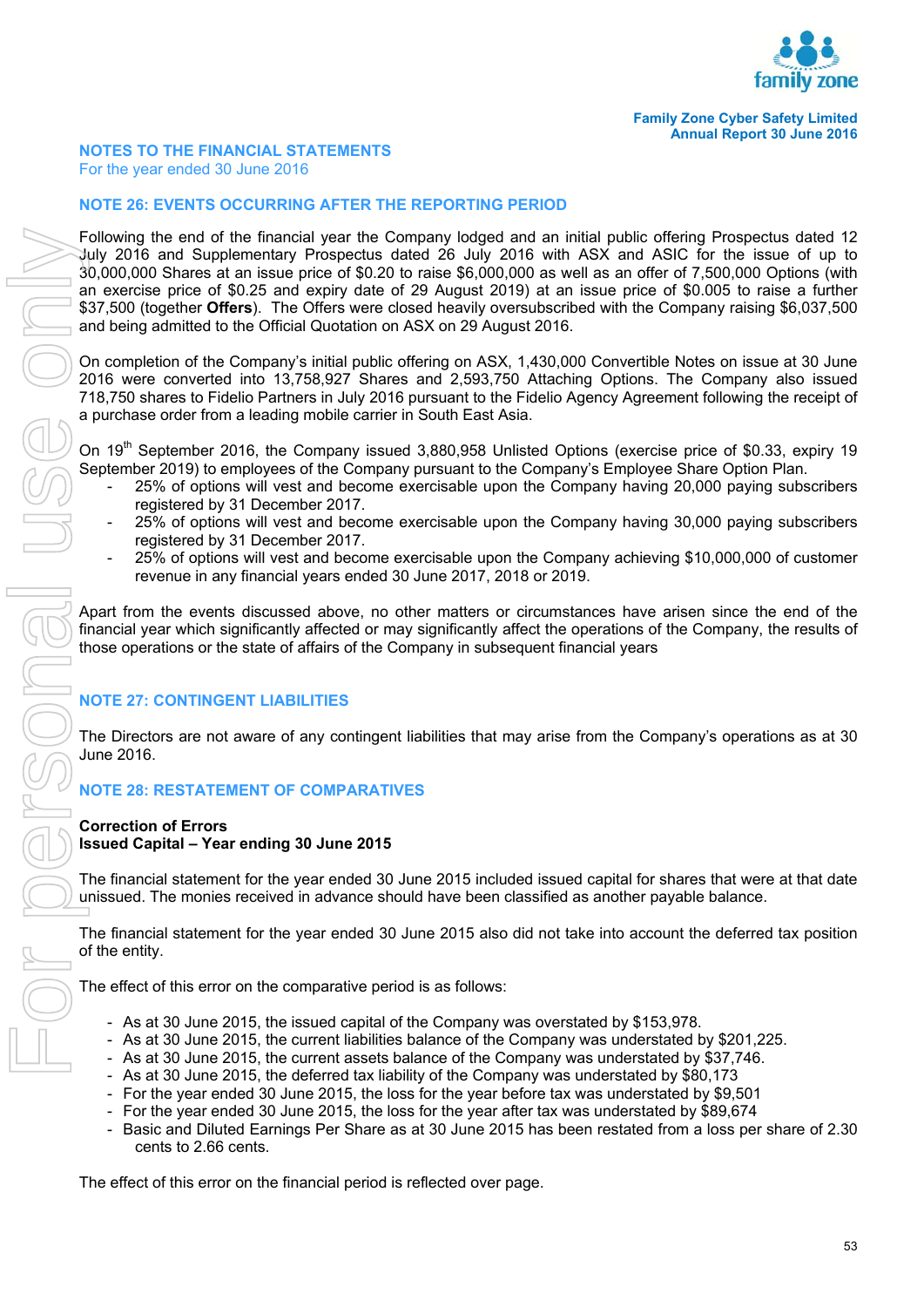

### **NOTES TO THE FINANCIAL STATEMENTS**  For the year ended 30 June 2016

### **NOTE 28: RESTATEMENT OF COMPARATIVES (CONTINUED)**

### **STATEMENT OF FINANCIAL POSITION - ADJUSTED**

As at 30 June 2016

|                                      | <b>Note</b> | <b>Restated</b><br>2015<br>\$ | <b>Adjustment</b><br>2015<br>\$ | 2015<br>\$ |
|--------------------------------------|-------------|-------------------------------|---------------------------------|------------|
| <b>ASSETS</b>                        |             |                               |                                 |            |
| <b>Current Assets</b>                |             |                               |                                 |            |
| Cash and cash equivalents            | 9           | 78,721                        |                                 | 78,721     |
| Trade & other receivables            |             | 37,746                        | 37,746                          |            |
| Inventory                            | 10          | 118,909                       |                                 | 118,909    |
| <b>Total Current Assets</b>          |             | 235,376                       | 37,746                          | 197,630    |
| <b>Non-Current Assets</b>            |             |                               |                                 |            |
| Intangibles                          | 11          | 884,801                       |                                 | 884,801    |
| Plant and equipment                  | 12          |                               |                                 |            |
| <b>Total Non-current Assets</b>      |             | 884,801                       |                                 | 884,801    |
| <b>TOTAL ASSETS</b>                  |             | 1,120,177                     | 37,746                          | 1,082,431  |
|                                      |             |                               |                                 |            |
| <b>LIABILITIES</b>                   |             |                               |                                 |            |
| <b>Current Liabilities</b>           |             |                               |                                 |            |
| Trade and other payables             | 13          | 555,793                       | 201,225                         | 354,568    |
| <b>Total Current Liabilities</b>     |             | 555,793                       | 201,225                         | 354,568    |
| <b>Non-Current Liabilities</b>       |             |                               |                                 |            |
| Deferred tax                         |             | 80,173                        | 80,173                          |            |
| <b>Total Non-current Liabilities</b> |             | 80,173                        | 80,173                          |            |
| <b>TOTAL LIABILITIES</b>             |             | 635,996                       | 281,398                         | 354,568    |
| <b>NET ASSETS/(LIABILITIES)</b>      |             | 484,211                       | (243, 652)                      | 727,863    |
| <b>EQUITY</b>                        |             |                               |                                 |            |
| Issued capital                       | 15          | 1,311,618                     | (153, 978)                      | 1,465,596  |
| Reserves                             | 16          |                               |                                 |            |
| <b>Accumulated losses</b>            | 17          | (827, 407)                    | (89, 674)                       | (737, 734) |
| <b>TOTAL EQUITY/(DEFICIT)</b>        |             | 484,211                       | (243, 652)                      | 727,863    |
|                                      |             |                               |                                 |            |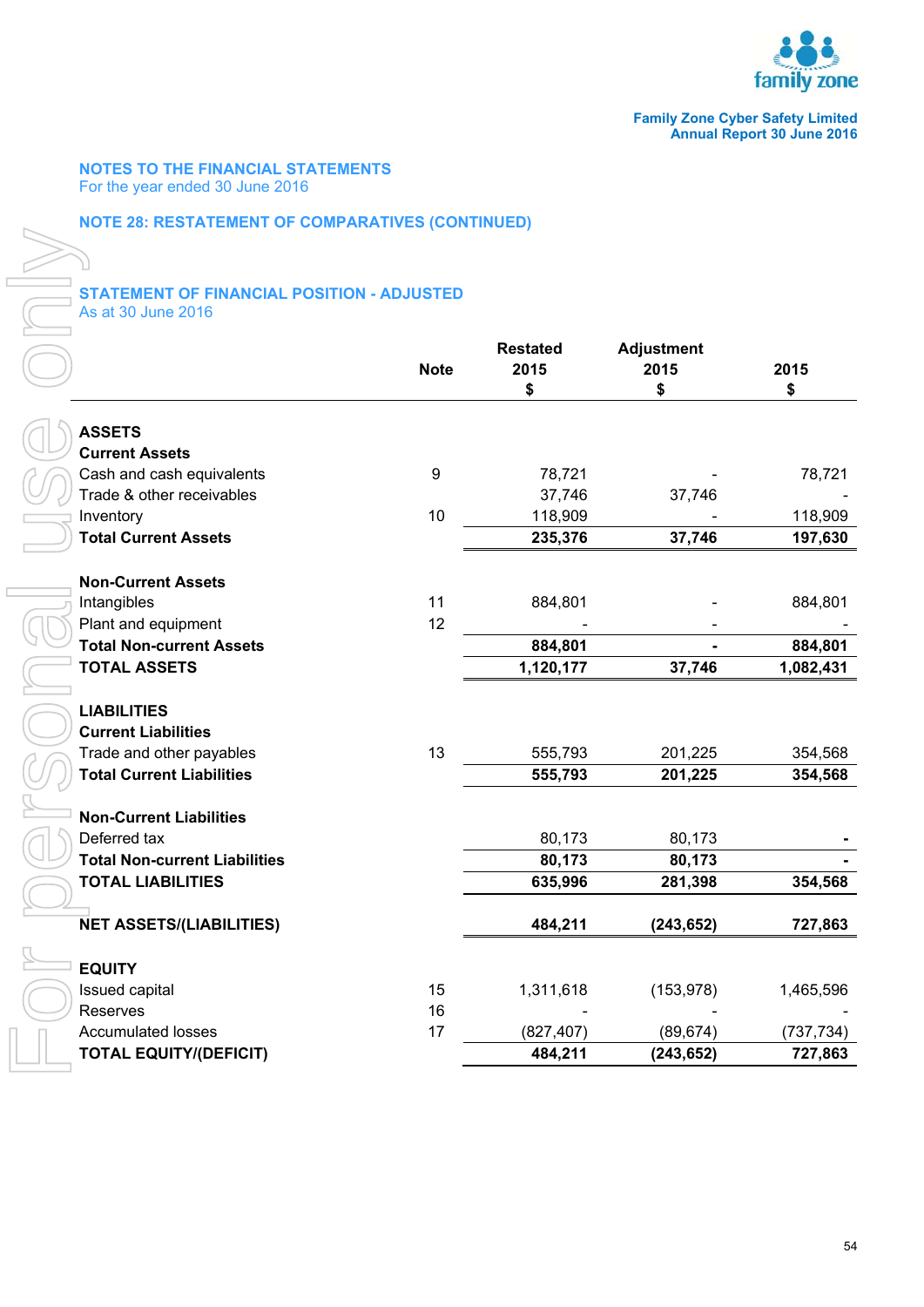

In the Directors' opinion:

- (a) the accompanying financial statements set out on pages 23 to 54 and the Remuneration Report in the Directors' Report are in accordance with the *Corporations Act 2001,* including:
	- i. giving a true and fair view of the Company's financial position as at 30 June 2016 and of its performance, as represented by the results of its operations, changes in equity and cash flows, for the year ended on that date; and
	- ii. complying with Australian Accounting Standards, Corporations Regulations 2001 and other mandatory professional reporting requirements;
- (b) there are reasonable grounds to believe that the Company will be able to pay its debts as and when they become due and payable.
- (c) the financial statements and notes thereto are in accordance with International Financial Reporting Standards issued by the International Accounting Standards Board.

This declaration is made after receiving the declarations required to be made to the Directors in accordance with section 295A of the Corporations Act 2001 for the year ended 30 June 2016.

This declaration is made in accordance with a resolution of the Board of Directors.

On behalf of the Directors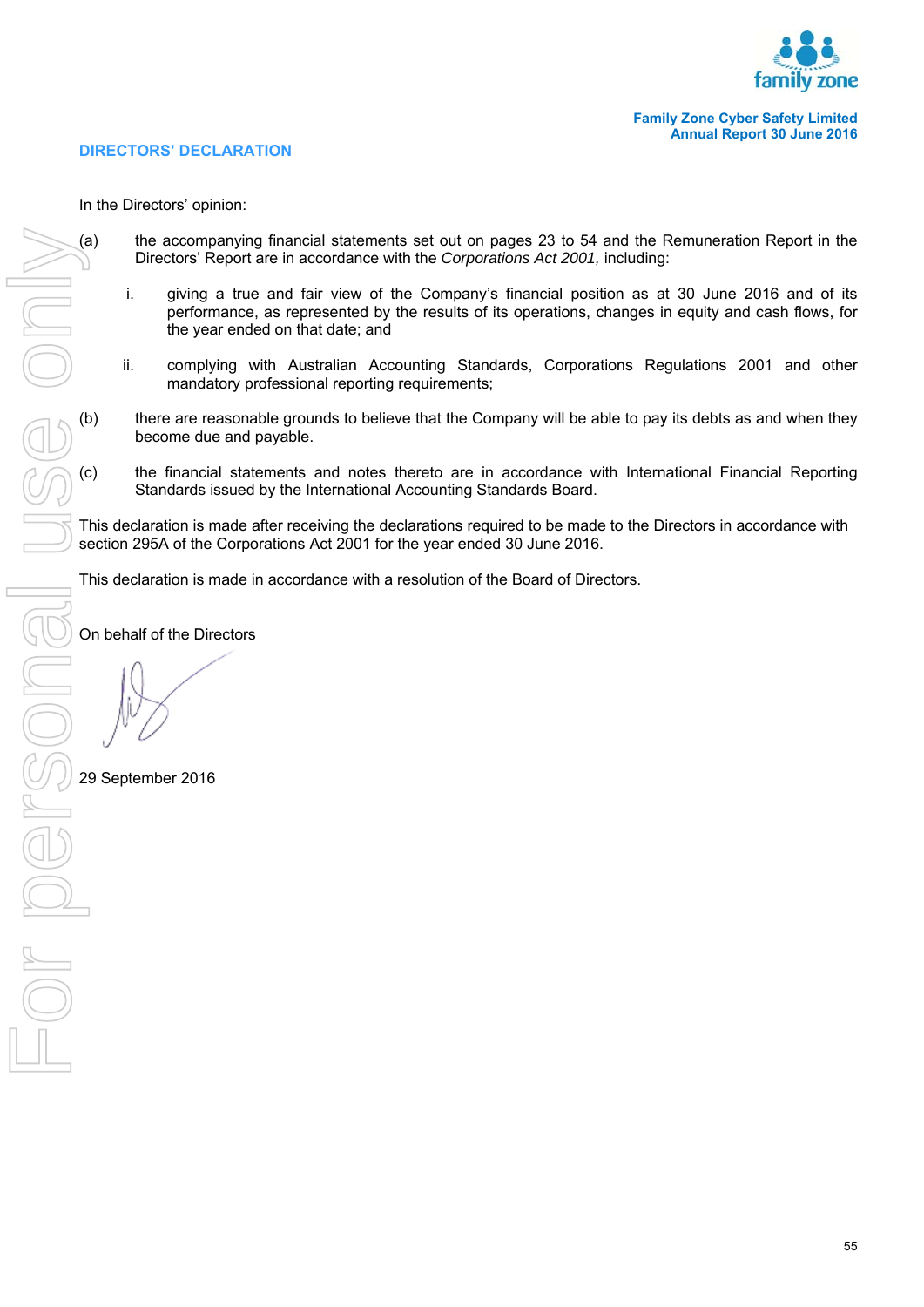

Pitcher Partners is an association of Independent firms Melbourne | Sydney | Perth | Adelaide | Brisbane | Newcastle

### **INDEPENDENT AUDITOR'S REPORT TO THE MEMBERS OF FAMILY ZONE CYBER SAFETY LIMITED**

### **Report on the Financial Report**

We have audited the accompanying financial report of Family Zone Cyber Safety Limited, which comprises the statement of financial position as at 30 June 2016, the statement of comprehensive income, statement of changes in equity and statement of cash flows for the year then ended, notes comprising a summary of significant accounting policies and other explanatory information, and the directors' declaration for the company at the year's end.

### *Directors' Responsibility for the Financial Report*

The directors of the company are responsible for the preparation of the financial report that gives a true and fair view in accordance with Australian Accounting Standards and the *Corporations Act 2001* and for such internal control as the directors determine is necessary to enable the preparation of the financial report that gives a true and fair view and is free from material misstatement, whether due to fraud or error. In Note 2, the directors also state, in accordance with Accounting Standard AASB 101 *Presentation of Financial Statements,* that the financial statements comply with *International Financial Reporting Standards.*

### *Auditor's Responsibility*

Our responsibility is to express an opinion on the financial report based on our audit. We conducted our audit in accordance with Australian Auditing Standards. Those standards require that we comply with relevant ethical requirements relating to audit engagements and plan and perform the audit to obtain reasonable assurance about whether the financial report is free from material misstatement.

An audit involves performing procedures to obtain audit evidence about the amounts and disclosures in the financial report. The procedures selected depend on the auditor's judgement, including the assessment of the risks of material misstatement of the financial report, whether due to fraud or error. In making those risk assessments, the auditor considers internal control relevant to the company's preparation of the financial report that gives a true and fair view in order to design audit procedures that are appropriate in the circumstances, but not for the purpose of expressing an opinion on the effectiveness of the company's internal control. An audit also includes evaluating the appropriateness of accounting policies used and the reasonableness of accounting estimates made by the directors, as well as evaluating the overall presentation of the financial report.

We believe that the audit evidence we have obtained is sufficient and appropriate to provide a basis for our audit opinion.

### *Independence*

In conducting our audit, we have complied with the independence requirements of the *Corporations Act 2001*.



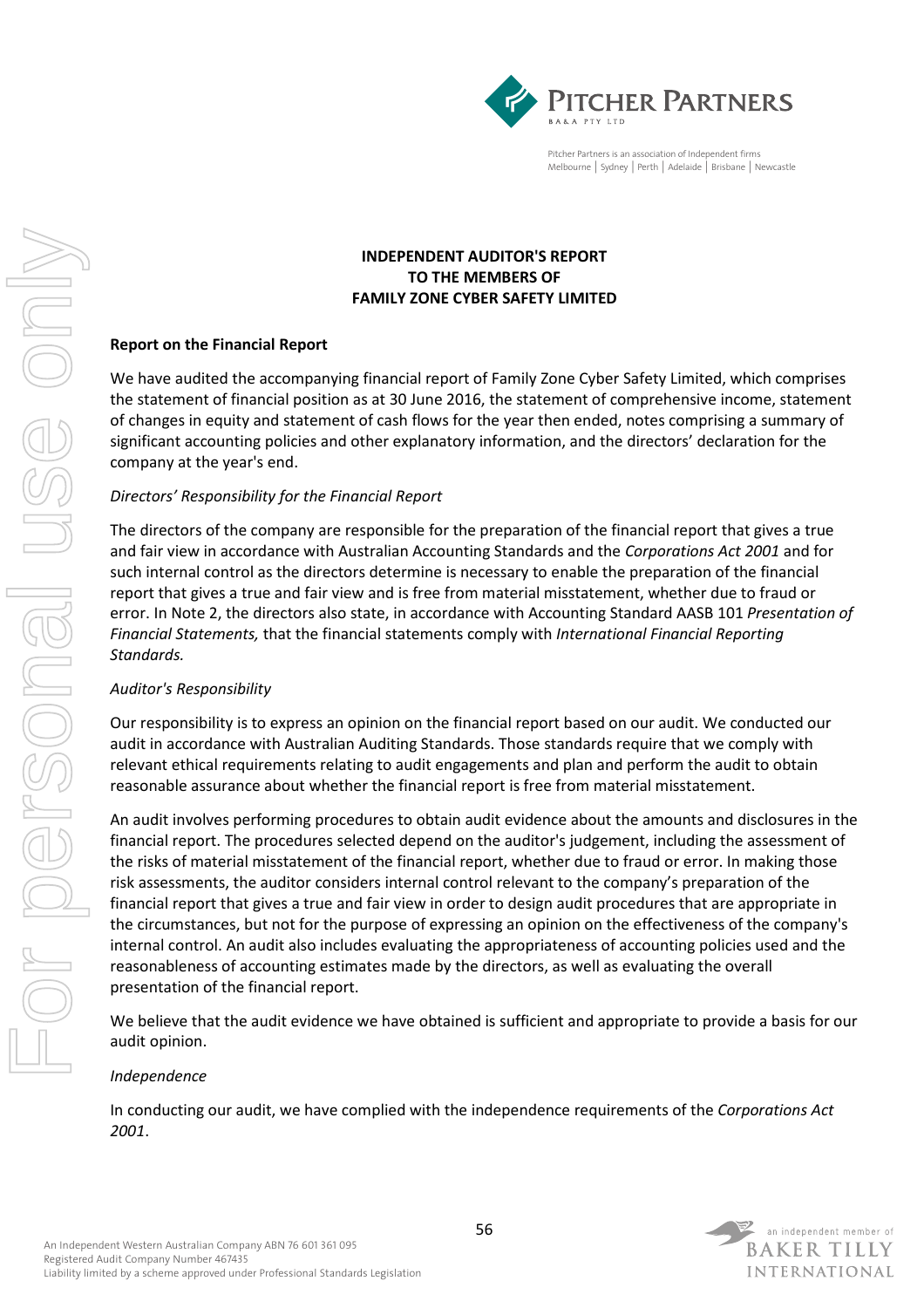

### **INDEPENDENT AUDITOR'S REPORT TO THE MEMBERS OF FAMILY ZONE CYBER SAFETY LIMITED**

### *Opinion*

In our opinion:

- (a) the financial report of Family Zone Cyber Safety Limited is in accordance with the *Corporations Act 2001*, including:
	- (i) giving a true and fair view of Company's financial position as at 30 June 2016 and of its performance for the year ended on that date; and
	- (ii) complying with Australian Accounting Standards and the *Corporations Regulations 2001*; and
- (b) the financial report also complies with *International Financial Reporting Standards* as disclosed in Note 2.

### **Report on the Remuneration Report**

We have audited the Remuneration Report included in pages 11 to 21 of the directors' report for the year ended 30 June 2016. The directors of the company are responsible for the preparation and presentation of the Remuneration Report in accordance with section 300A of the *Corporations Act 2001*. Our responsibility is to express an opinion on the Remuneration Report, based on our audit conducted in accordance with Australian Auditing Standards.

### *Opinion*

In our opinion, the Remuneration Report of Family Zone Cyber Safety Limited for the year ended 30 June 2016, complies with section 300A of the Corporations Act 2001.

Pitcher Partners BAXA PTY LTD

PITCHER PARTNERS BA&A PTY LTD

PAUL MULLIGAN Executive Director Perth, 29 September 2016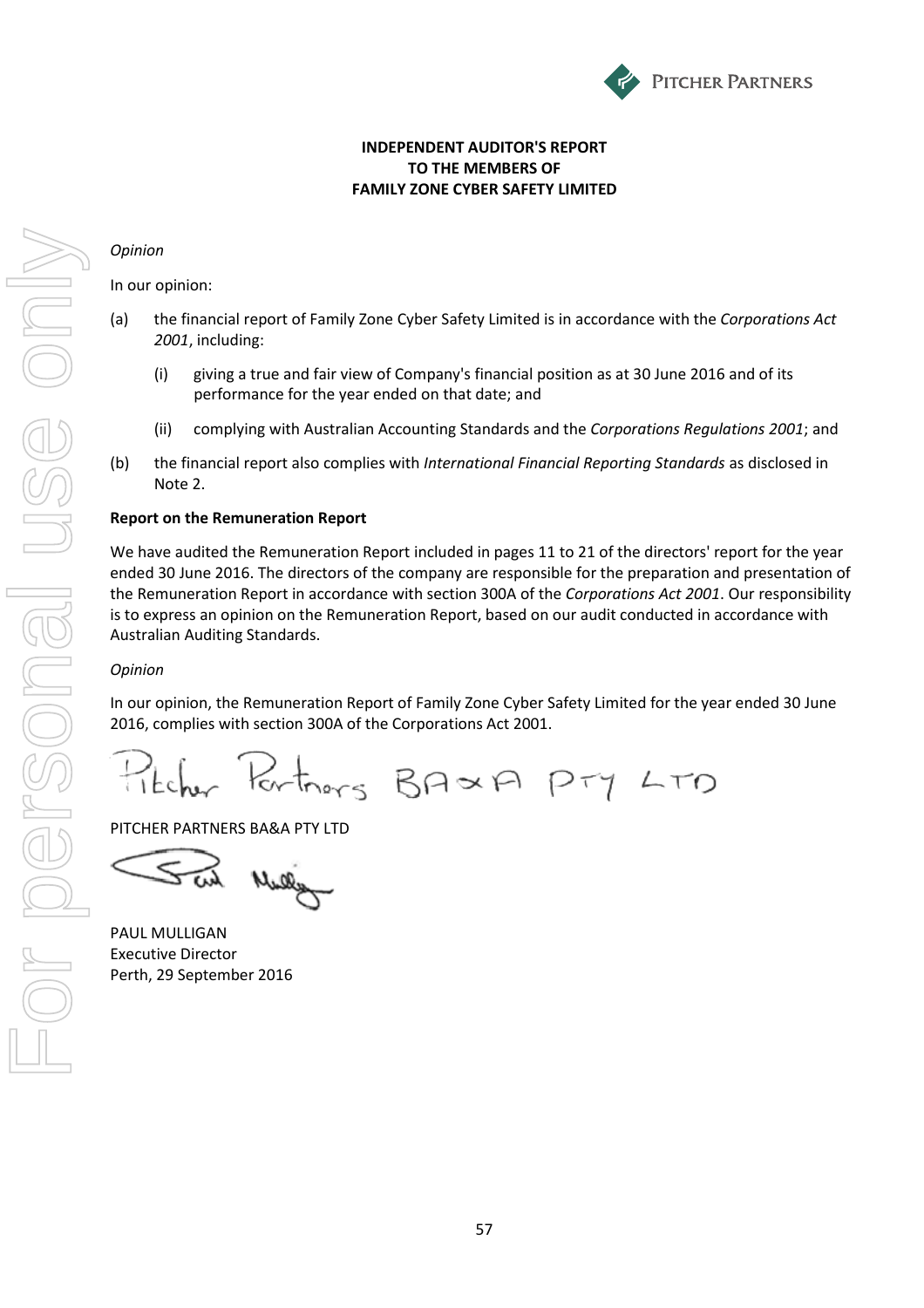

### **ASX ADDITIONAL INFORMATION**

Additional information required by the ASX Listing Rules not disclosed elsewhere in this Annual Report is set out below.

### **1. Number of holders and voting rights of each class of equity securities**

| <b>Equity Class</b>                              | <b>Number of holders</b> | Total on issue |
|--------------------------------------------------|--------------------------|----------------|
| Fully paid ordinary shares                       | 558                      | 61,977,706     |
| Unlisted Incentive Options (\$0.25,20 May 2019)  | 5                        | 4,000,000      |
| Unlisted Options (\$0.25, 29 Aug 2019)           | 59                       | 10,093,750     |
| Unlisted Employee Options (\$0.33, 19 Sept 2019) | 23                       | 3,880,958      |
| <b>Performance Shares</b>                        |                          | 28,000,000     |

| <b>Substantial Shareholder</b>  | <b>Number of Shares held</b> | % of Total Shares |
|---------------------------------|------------------------------|-------------------|
| <b>Timothy Nominees Pty Ltd</b> | 5,801,118                    | 9.36%             |

### **3. Distribution of equity securities as at 21 September 2016**

### a) Fully paid ordinary shares

| 2.                                                              | <b>Substantial holders in the Company</b> |                              |                     |                   |  |
|-----------------------------------------------------------------|-------------------------------------------|------------------------------|---------------------|-------------------|--|
|                                                                 | <b>Substantial Shareholder</b>            | <b>Number of Shares held</b> |                     | % of Total Shares |  |
|                                                                 | <b>Timothy Nominees Pty Ltd</b>           |                              | 5,801,118           | 9.36%             |  |
| 3.<br>Distribution of equity securities as at 21 September 2016 |                                           |                              |                     |                   |  |
| a)                                                              | Fully paid ordinary shares                |                              |                     |                   |  |
|                                                                 | <b>Holding Ranges</b>                     | <b>Holders</b>               | <b>Total Shares</b> | % Total Shares    |  |
|                                                                 | $1 - 1,000$                               | 2                            | 660                 | $0.00\%$          |  |
|                                                                 | $1,001 - 5,000$                           | 27                           | 81,409              | 0.13%             |  |
|                                                                 | $5,001 - 10,000$                          | 36                           | 344,220             | 0.56%             |  |
|                                                                 | 10,001 - 100,000                          | 356                          | 17,298,183          | 27.91%            |  |
|                                                                 | 100,001 - 9,999,999,999                   | 118                          | 44,253,234          | 71.40%            |  |
| Totals                                                          |                                           | 539                          | 61,977,706          | 100.00%           |  |

### b) Unlisted Incentive Options (\$0.25, 20 May 2019)

| DEIUW.                                                                                                                                                                                                                                                                      |                              |                                             |                                                   |
|-----------------------------------------------------------------------------------------------------------------------------------------------------------------------------------------------------------------------------------------------------------------------------|------------------------------|---------------------------------------------|---------------------------------------------------|
| Number of holders and voting rights of each class of equity securities<br>4.                                                                                                                                                                                                |                              |                                             |                                                   |
| The issued capital of the Company as at 21 September 2016 includes the following securities:                                                                                                                                                                                |                              |                                             |                                                   |
| <b>Equity Class</b>                                                                                                                                                                                                                                                         |                              | <b>Number of holders</b>                    | <b>Total on issue</b>                             |
| Fully paid ordinary shares                                                                                                                                                                                                                                                  |                              | 558                                         | 61,977,706                                        |
| Unlisted Incentive Options (\$0.25,20 May 2019)                                                                                                                                                                                                                             |                              | 5                                           | 4,000,000                                         |
| Unlisted Options (\$0.25, 29 Aug 2019)                                                                                                                                                                                                                                      |                              | 59                                          | 10,093,750                                        |
| Unlisted Employee Options (\$0.33, 19 Sept 2019)                                                                                                                                                                                                                            |                              | 23                                          | 3,880,958                                         |
| Performance Shares                                                                                                                                                                                                                                                          |                              | 4                                           | 28,000,000                                        |
| All issued fully paid ordinary shares (Shares) carry one vote per share. An Unlisted Option or Performance<br>Share does not entitle the holder to vote on any resolution proposed at a general meeting of Shareholders.<br><b>Substantial holders in the Company</b><br>2. |                              |                                             |                                                   |
| <b>Substantial Shareholder</b>                                                                                                                                                                                                                                              | <b>Number of Shares held</b> |                                             | % of Total Shares                                 |
| <b>Timothy Nominees Pty Ltd</b>                                                                                                                                                                                                                                             |                              | 5,801,118                                   | 9.36%                                             |
| 3.<br>Distribution of equity securities as at 21 September 2016<br>Fully paid ordinary shares<br>a)                                                                                                                                                                         |                              |                                             |                                                   |
| <b>Holding Ranges</b>                                                                                                                                                                                                                                                       | <b>Holders</b>               | <b>Total Shares</b>                         | % Total Shares                                    |
|                                                                                                                                                                                                                                                                             |                              |                                             |                                                   |
| $1 - 1,000$                                                                                                                                                                                                                                                                 | 2                            | 660                                         | $0.00\%$                                          |
| $1,001 - 5,000$                                                                                                                                                                                                                                                             | 27                           | 81,409                                      | 0.13%                                             |
| $5,001 - 10,000$                                                                                                                                                                                                                                                            | 36                           | 344,220                                     | 0.56%                                             |
| 10,001 - 100,000                                                                                                                                                                                                                                                            | 356                          | 17,298,183                                  | 27.91%                                            |
| 100,001 - 9,999,999,999                                                                                                                                                                                                                                                     | 118                          | 44,253,234                                  | 71.40%                                            |
| <b>Totals</b>                                                                                                                                                                                                                                                               | 539                          | 61,977,706                                  |                                                   |
| There were 4 holders with less than a marketable parcel of Shares based on the closing share price of \$0.31 or<br>21 September 2016.<br>Unlisted Incentive Options (\$0.25, 20 May 2019)<br>b)                                                                             |                              |                                             |                                                   |
| <b>Holding Ranges</b>                                                                                                                                                                                                                                                       | <b>Holders</b>               | <b>Total</b><br>Incentive<br><b>Options</b> | 100.00%<br>% Total<br>Incentive<br><b>Options</b> |
| $1 - 1,000$                                                                                                                                                                                                                                                                 |                              |                                             |                                                   |
| $1,001 - 5,000$                                                                                                                                                                                                                                                             |                              |                                             |                                                   |
| $5,001 - 10,000$                                                                                                                                                                                                                                                            |                              |                                             |                                                   |
| 10,001 - 100,000                                                                                                                                                                                                                                                            |                              |                                             |                                                   |
| 100,001 - 9,999,999,999                                                                                                                                                                                                                                                     | 5                            | 4,000,000                                   | 100.00%                                           |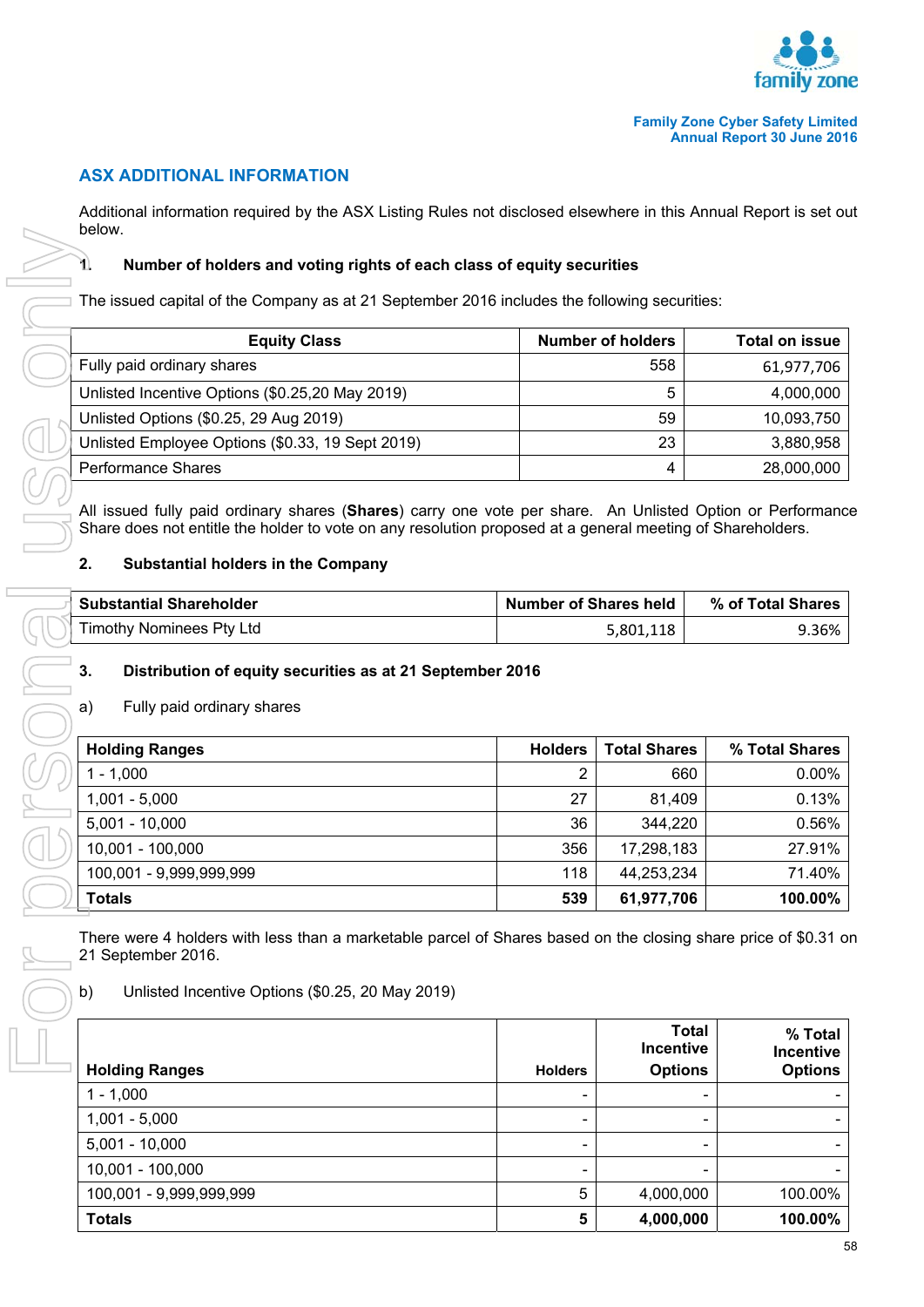

### **ASX ADDITIONAL INFORMATION**

| <b>Holding Ranges</b>                         | <b>Holders</b> | <b>Total Options</b>              | % Total Options                                         |
|-----------------------------------------------|----------------|-----------------------------------|---------------------------------------------------------|
| $-1,000$                                      |                |                                   |                                                         |
| $1,001 - 5,000$                               | -              |                                   |                                                         |
| $5,001 - 10,000$                              | 2              | 15,626                            | 0.15%                                                   |
| 10,001 - 100,000                              | 36             | 1,925,000                         | 19.07%                                                  |
| 100,001 - 9,999,999,999                       | 21             | 8,153,125                         | 80.77%                                                  |
| <b>Totals</b>                                 |                |                                   |                                                         |
|                                               | 59             | 10,093,751                        |                                                         |
| Employee Options (\$0.33, 19 Sept 2019)<br>d) |                | <b>Total</b>                      |                                                         |
| <b>Holding Ranges</b>                         | <b>Holders</b> | <b>Employee</b><br><b>Options</b> | 100.00%<br>% Total<br><b>Employee</b><br><b>Options</b> |
| $-1,000$<br>$001 - 5000$                      | -              |                                   |                                                         |

### Employee Options (\$0.33, 19 Sept 2019)

| <b>Holding Ranges</b>   | <b>Holders</b> | <b>Total</b><br><b>Employee</b><br><b>Options</b> | % Total<br><b>Employee</b><br><b>Options</b> |
|-------------------------|----------------|---------------------------------------------------|----------------------------------------------|
| $1 - 1,000$             |                |                                                   |                                              |
| $1,001 - 5,000$         |                | -                                                 |                                              |
| $5,001 - 10,000$        | -              |                                                   |                                              |
| 10,001 - 100,000        | 6              | 477,271                                           | 12.30%                                       |
| 100,001 - 9,999,999,999 | 17             | 3,403,687                                         | 87.70%                                       |
| <b>Totals</b>           | 23             | 3,880,958                                         | 100.00%                                      |

|                 | <b>Holding Ranges</b>                                                            | <b>Holders</b> | <b>Total Options</b> |                                   |                            | % Total Options                   |  |
|-----------------|----------------------------------------------------------------------------------|----------------|----------------------|-----------------------------------|----------------------------|-----------------------------------|--|
|                 | 1 - 1,000                                                                        |                |                      |                                   |                            |                                   |  |
|                 | $1,001 - 5,000$                                                                  |                |                      |                                   |                            |                                   |  |
|                 | $5,001 - 10,000$                                                                 | $\overline{2}$ |                      | 15,626                            |                            | 0.15%                             |  |
|                 | 10,001 - 100,000                                                                 | 36             |                      | 1,925,000                         |                            | 19.07%                            |  |
|                 | 100,001 - 9,999,999,999                                                          | 21             |                      | 8, 153, 125                       |                            | 80.77%                            |  |
| <b>Totals</b>   |                                                                                  | 59             |                      | 10,093,751                        |                            | 100.00%                           |  |
| d)              | Employee Options (\$0.33, 19 Sept 2019)                                          |                |                      |                                   |                            |                                   |  |
|                 |                                                                                  |                |                      | <b>Total</b>                      |                            | % Total                           |  |
|                 |                                                                                  | <b>Holders</b> |                      | <b>Employee</b><br><b>Options</b> |                            | <b>Employee</b><br><b>Options</b> |  |
|                 | <b>Holding Ranges</b><br>$1 - 1,000$                                             |                |                      |                                   |                            |                                   |  |
|                 | $1,001 - 5,000$                                                                  |                |                      |                                   |                            |                                   |  |
|                 | $5,001 - 10,000$                                                                 |                |                      |                                   |                            |                                   |  |
|                 | 10,001 - 100,000                                                                 | 6              |                      | 477,271                           |                            | 12.30%                            |  |
|                 | 100,001 - 9,999,999,999                                                          | 17             |                      | 3,403,687                         |                            | 87.70%                            |  |
| <b>Totals</b>   |                                                                                  | 23             |                      | 3,880,958                         |                            | 100.00%                           |  |
|                 |                                                                                  |                |                      |                                   |                            |                                   |  |
| 4.              | Top 20 Shareholder as at 21 September 2016                                       |                |                      |                                   |                            |                                   |  |
|                 | <b>Shareholder Name</b>                                                          |                |                      |                                   | Number of<br><b>Shares</b> | % Total<br><b>Shares</b>          |  |
| 1               | TIMOTHY NOMINEES PTY LTD <timothy a="" c="" family=""></timothy>                 |                |                      |                                   | 5,801,118                  | 9.36%                             |  |
| $\overline{2}$  | TRIGGER ASSETS PTY LTD <the a="" c="" investment="" trigger=""></the>            |                |                      |                                   | 2,011,309                  | 3.25%                             |  |
| 3               | FRESHIE PTY LTD <the a="" c="" family="" swan=""></the>                          |                |                      |                                   | 1,891,190                  | 3.05%                             |  |
| 4               | NOVALANE COM PTY LTD <the a="" c="" family="" robinson=""></the>                 |                |                      |                                   | 1,848,018                  | 2.98%                             |  |
| 5               | RICHARD ARMSTRONG CALDOW <loose a="" c="" family="" goose=""></loose>            |                |                      |                                   | 1,371,429                  | 2.21%                             |  |
| 6               | BRISPOT NOMINEES PTY LTD <house 1="" a="" c="" head="" no="" nominee=""></house> |                |                      |                                   | 1,092,492                  | 1.76%                             |  |
| 7               | MCCUSKER HOLDINGS PTY LTD                                                        |                |                      |                                   | 1,000,000                  | 1.61%                             |  |
| 8               | ICE COLD INVESTMENTS PTY LTD                                                     |                |                      |                                   | 992,289                    | 1.60%                             |  |
| 9               | <b>UBS NOMINEES PTY LTD</b>                                                      |                |                      |                                   | 907,508                    | 1.46%                             |  |
| $\overline{1}0$ | <b>GASMERE PTY LTD</b>                                                           |                |                      |                                   | 900,000                    | 1.45%                             |  |
| 11              | ACNS CAPITAL MARKETS PTY LTD                                                     |                |                      |                                   | 880,000                    | 1.42%                             |  |
| 12              | SEVENTY THREE PTY LTD <king 3="" a="" c="" fund="" no="" super=""></king>        |                |                      |                                   | 728,571                    | 1.18%                             |  |
| 13              | <b>FIDELIO PARTNERS PTE LTD</b>                                                  |                |                      |                                   | 718,750                    | 1.16%                             |  |
| 14              | THREE ZEBRAS PTY LTD <the a="" c="" family="" judd=""></the>                     |                |                      |                                   | 700,000                    | 1.13%                             |  |
| 15              | SESTON GROUP PTY LTD <tanner-black a="" c="" investment=""></tanner-black>       |                |                      |                                   | 614,674                    | 0.99%                             |  |
| 16              | JAKANA PTY LTD <bateman a="" c="" fund="" super=""></bateman>                    |                |                      |                                   | 550,000                    | 0.89%                             |  |
| 17              | TR NOMINEES PTY LTD                                                              |                |                      |                                   | 500,000                    | 0.81%                             |  |
| 17              | BRESRIM NOMINESS PTY LTD <da 2="" a="" c="" fund="" hannes="" no="" sf=""></da>  |                |                      |                                   | 500,000                    | 0.81%                             |  |
| 17              | HAWTHORN GROVE INVESTMENTS PTY LTD                                               |                |                      |                                   | 500,000                    | 0.81%                             |  |
| 17              | SISU INTERNATIONAL PTY LTD                                                       |                |                      |                                   | 500,000                    | 0.81%                             |  |
| 17              | SHADWICK NOMINEES PTY LTD <michael a="" c="" edwards="" family=""></michael>     |                |                      |                                   | 500,000                    | 0.81%                             |  |
| 18              | YELWAC PTY LTD <the a="" c="" cawley="" no2="" superfund=""></the>               |                |                      |                                   | 457,730                    | 0.74%                             |  |
| 19              | PERSHING AUSTRALIA NOMINEES PT Y LTD <accum a="" c=""></accum>                   |                |                      |                                   | 430,390                    | 0.69%                             |  |
|                 |                                                                                  |                |                      |                                   |                            |                                   |  |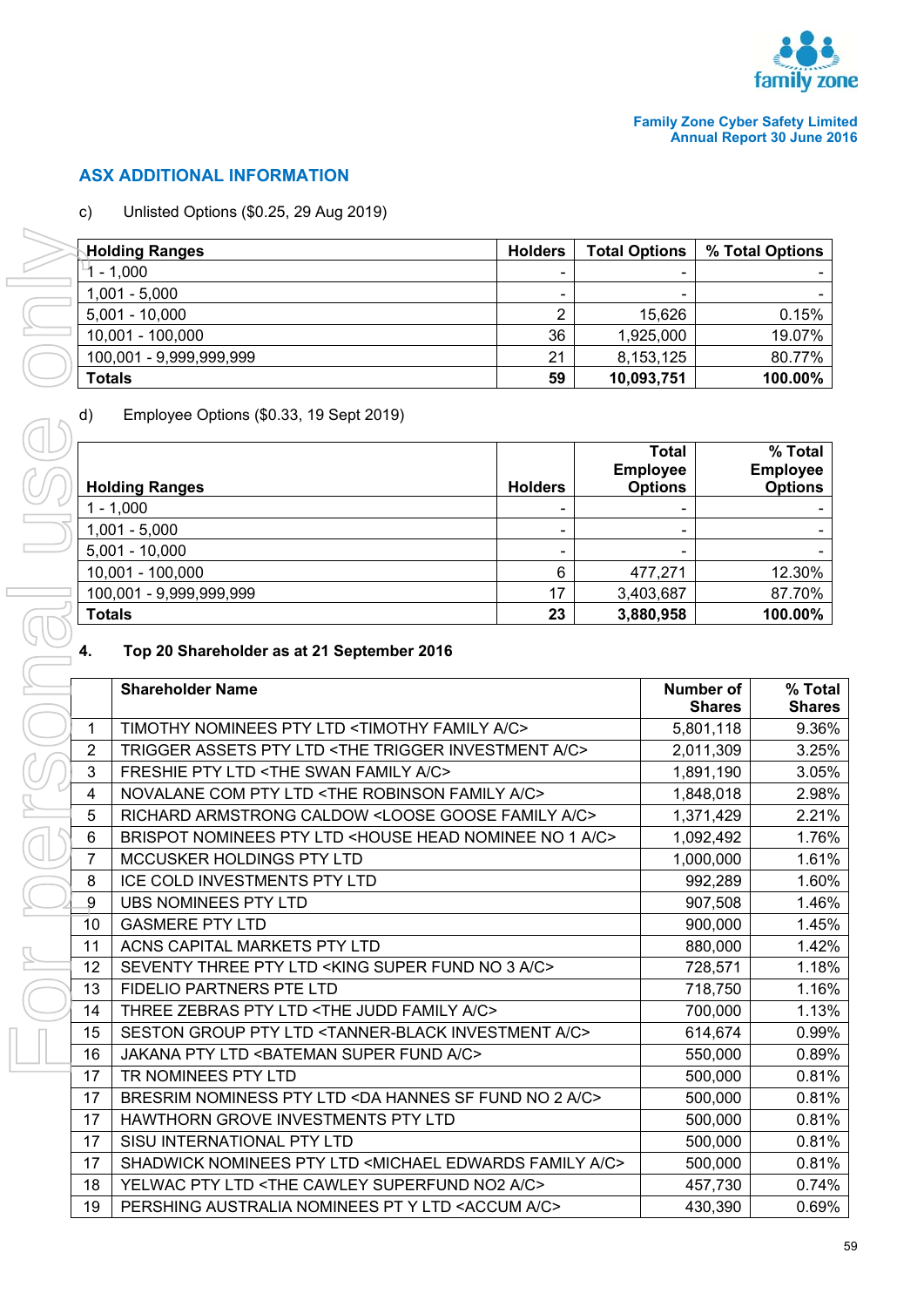

### **ASX ADDITIONAL INFORMATION**

| 20 | ALBATROSS PASS PTY LTD           | 420.956    | $0.68\%$ |
|----|----------------------------------|------------|----------|
|    | <b>TOTAL TOP 20 SHAREHOLDERS</b> | 25,816,424 | 41.65%   |
|    | <b>TOTAL ISSUED CAPITAL</b>      | 61.977.706 | 100.00%  |

### **5. Restricted Securities**

|          | <b>TOTAL TOP 20 SHAREHOLDERS</b>                                                                                                                                                                                                                                                                                                                              |                                                |                                                |  |                                                |                                 | 25,816,424                    | 41.65%                                     |
|----------|---------------------------------------------------------------------------------------------------------------------------------------------------------------------------------------------------------------------------------------------------------------------------------------------------------------------------------------------------------------|------------------------------------------------|------------------------------------------------|--|------------------------------------------------|---------------------------------|-------------------------------|--------------------------------------------|
|          | <b>TOTAL ISSUED CAPITAL</b>                                                                                                                                                                                                                                                                                                                                   |                                                |                                                |  |                                                |                                 | 61,977,706                    | 100.00%                                    |
| 5.       | <b>Restricted Securities</b><br>The following securities as classified as restricted securities and are subject to escrow periods as outlined below                                                                                                                                                                                                           |                                                |                                                |  |                                                |                                 |                               |                                            |
|          | <b>Security</b>                                                                                                                                                                                                                                                                                                                                               |                                                |                                                |  |                                                | 12 months from<br>date of issue |                               | 24 months from<br>date of Quotation        |
|          | 4,652,141 <sup>1</sup><br><b>Shares</b>                                                                                                                                                                                                                                                                                                                       |                                                |                                                |  |                                                |                                 |                               | 13,233,637                                 |
|          | Incentive Options (\$0.25, 20 May 2019)                                                                                                                                                                                                                                                                                                                       |                                                |                                                |  |                                                |                                 |                               | 4,000,000                                  |
|          | Attaching Options (\$0.25, 3 years from Quotation)                                                                                                                                                                                                                                                                                                            |                                                |                                                |  |                                                | 2,593,751                       |                               |                                            |
|          | Prospectus Options (\$0.25, 3 years from Quotation)                                                                                                                                                                                                                                                                                                           |                                                |                                                |  |                                                | 4,151,250                       |                               | 3,348,750                                  |
|          | <b>Total Options</b>                                                                                                                                                                                                                                                                                                                                          |                                                |                                                |  |                                                | 6,745,001                       |                               | 7,348,750                                  |
|          | <b>Class A Performance Shares</b>                                                                                                                                                                                                                                                                                                                             |                                                |                                                |  |                                                |                                 |                               | 9,333,334                                  |
|          | <b>Class B Performance Shares</b>                                                                                                                                                                                                                                                                                                                             |                                                |                                                |  |                                                |                                 |                               | 9,333,333                                  |
|          | <b>Class C Performance Shares</b>                                                                                                                                                                                                                                                                                                                             |                                                |                                                |  |                                                |                                 |                               | 9,333,333                                  |
|          | <b>Total Performance Shares</b>                                                                                                                                                                                                                                                                                                                               |                                                |                                                |  |                                                |                                 |                               | 28,000,000                                 |
|          |                                                                                                                                                                                                                                                                                                                                                               |                                                |                                                |  |                                                |                                 |                               |                                            |
| Note:    | 1. These Shares were issued to unrelated parties on conversion of the Company's Stage 1 Convertible Notes and are<br>subject to ASX escrow for 12 months from the date of issue of the Stage 1 Convertible Notes.<br><b>Unquoted Securities</b><br>The names of the security holders holding more than 20% of an unlisted class of security are listed below: |                                                |                                                |  |                                                |                                 |                               |                                            |
| 6.<br>a) | Unlisted Incentive Options (\$0.25, 20 May 2019)<br><b>Holder Name</b>                                                                                                                                                                                                                                                                                        |                                                |                                                |  |                                                | <b>Holding</b>                  |                               | % Total Incentive<br><b>Options</b>        |
|          | John Sims < The Sims Family A/C>                                                                                                                                                                                                                                                                                                                              |                                                |                                                |  |                                                | 1,500,000                       |                               | 37.50%                                     |
| b)       | <b>Total Incentive Options</b><br><b>Performance Shares</b>                                                                                                                                                                                                                                                                                                   |                                                |                                                |  |                                                | 4,000,000                       |                               | 100.00%                                    |
|          | <b>Holder Name</b>                                                                                                                                                                                                                                                                                                                                            | <b>Class A</b><br>Performance<br><b>Shares</b> | <b>Class B</b><br>Performance<br><b>Shares</b> |  | <b>Class C</b><br>Performance<br><b>Shares</b> | Performance                     | <b>Total</b><br><b>Shares</b> | % of Total<br>Performance<br><b>Shares</b> |
|          | <b>Timothy Nominees Pty Ltd</b><br><timothy a="" c="" family=""></timothy>                                                                                                                                                                                                                                                                                    | 3,878,611                                      | 3,878,610                                      |  | 3,878,610                                      | 11,635,831                      |                               | 41.56%                                     |
|          | Freshie Pty Ltd<br><the a="" c="" family="" swan=""></the>                                                                                                                                                                                                                                                                                                    | 2,205,384                                      | 2,205,383                                      |  | 2,205,383                                      |                                 | 6,616,150                     | 23.63%                                     |

### **6. Unquoted Securities**

| <b>Holder Name</b>                                | <b>Holding</b> | % Total Incentive<br><b>Options</b> |
|---------------------------------------------------|----------------|-------------------------------------|
| John Sims <the a="" c="" family="" sims=""></the> | 1.500.000      | 37.50%                              |
| <b>Total Incentive Options</b>                    | 4.000.000      | 100.00%                             |

### b) Performance Shares

| <b>Holder Name</b>                                                         | <b>Class A</b><br>Performance<br><b>Shares</b> | <b>Class B</b><br><b>Shares</b> | Class C<br>Performance   Performance<br><b>Shares</b> | Total<br>Performance<br><b>Shares</b> | % of Total<br>Performance<br><b>Shares</b> |
|----------------------------------------------------------------------------|------------------------------------------------|---------------------------------|-------------------------------------------------------|---------------------------------------|--------------------------------------------|
| <b>Timothy Nominees Pty Ltd</b><br><timothy a="" c="" family=""></timothy> | 3,878,611                                      | 3,878,610                       | 3,878,610                                             | 11,635,831                            | 41.56%                                     |
| Freshie Pty Ltd<br><the a="" c="" family="" swan=""></the>                 | 2,205,384                                      | 2,205,383                       | 2,205,383                                             | 6,616,150                             | 23.63%                                     |
| <b>Total</b>                                                               |                                                |                                 |                                                       | 28,000,000                            | 100.00%                                    |

### **7. On-market buy back**